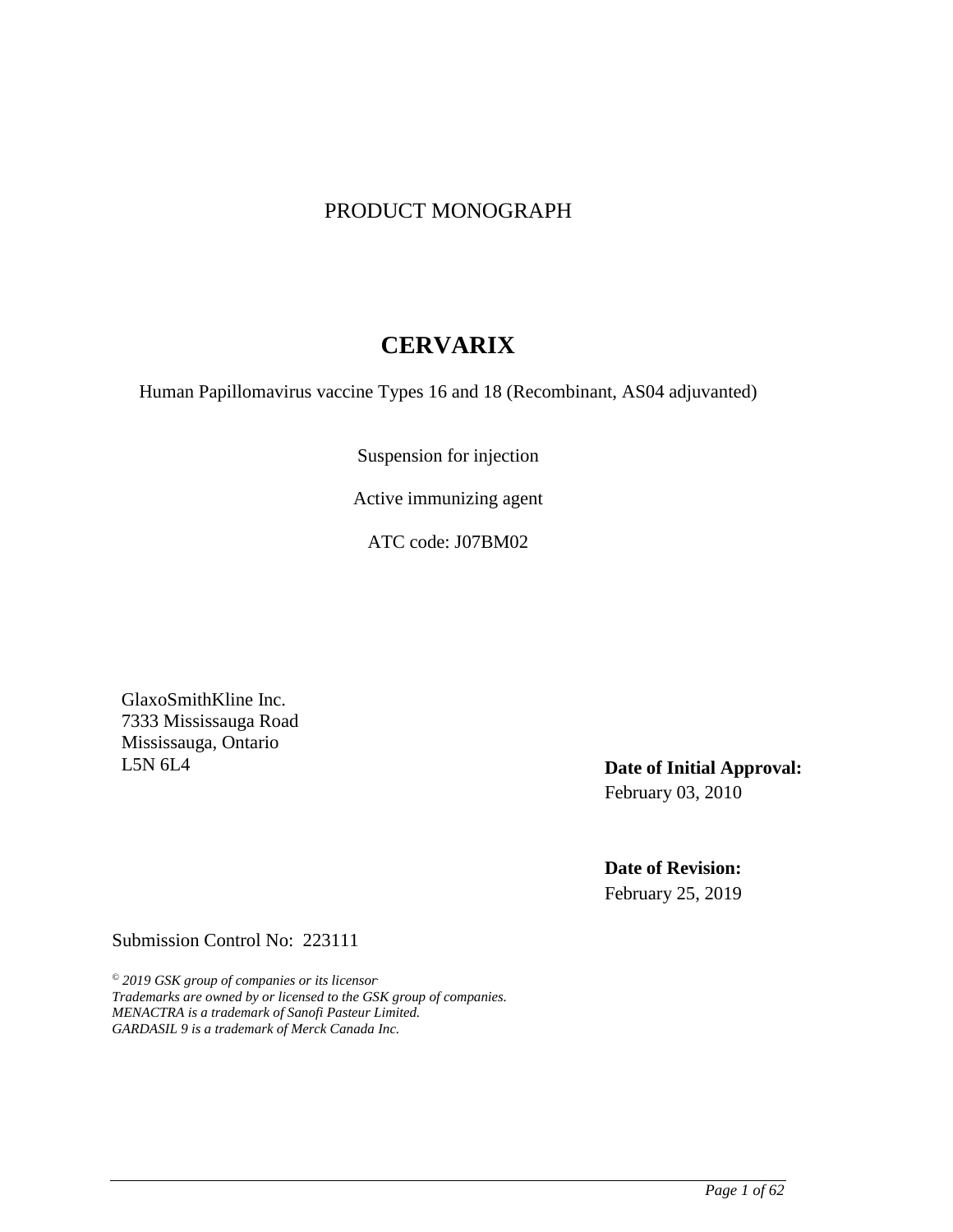# **Table of Contents**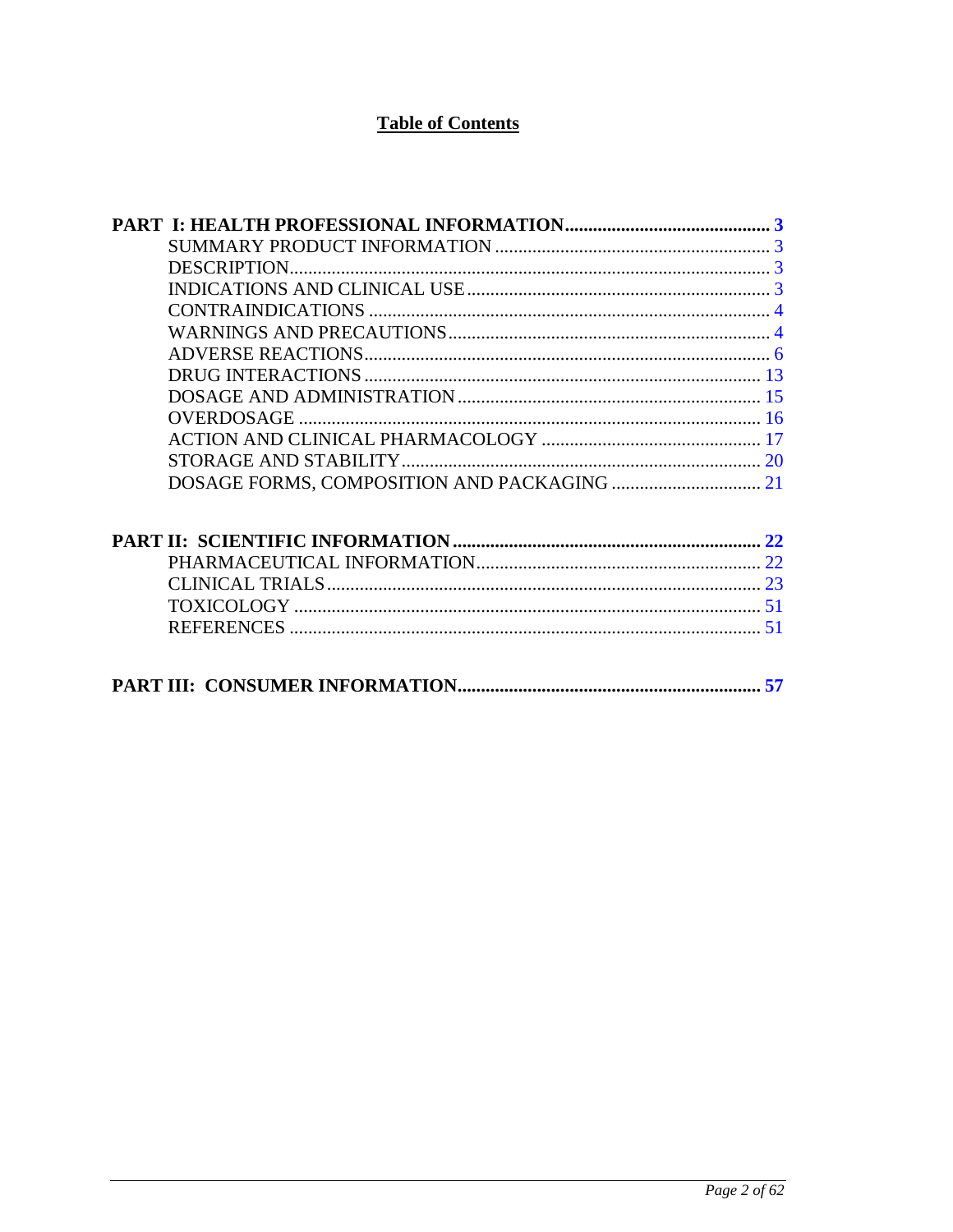## **CERVARIX**

<span id="page-2-0"></span>Human Papillomavirus vaccine Types 16 and 18 (Recombinant, AS04 adjuvanted)

# **PART I: HEALTH PROFESSIONAL INFORMATION**

## **SUMMARY PRODUCT INFORMATION**

| Route of<br><b>Administration</b> | Dosage Form /<br>Strength per 0.5 mL dose                                                                                                     | <b>Nonmedicinal Ingredients</b>                                                                                                                                          |
|-----------------------------------|-----------------------------------------------------------------------------------------------------------------------------------------------|--------------------------------------------------------------------------------------------------------------------------------------------------------------------------|
| Intramuscular<br>injection        | Suspension for injection/<br>20 mcg Human Papillomavirus (HPV) type<br>16 L1 protein, 20 mcg Human<br>Papillomavirus (HPV) type 18 L1 protein | 3-0-desacyl-4'-monophosphoryl lipid A<br>(MPL), aluminium (as aluminium<br>hydroxide), sodium chloride, sodium<br>dihydrogen phosphate dihydrate, water for<br>injection |

## **DESCRIPTION**

CERVARIX (Human Papillomavirus vaccine Types 16 and 18 [Recombinant, AS04 adjuvanted]) is a non-infectious recombinant, AS04-adjuvanted vaccine.

This vaccine contains recombinant C-terminally truncated L1 proteins from HPV type-16 and type-18 each assembled as virus-like particles (VLPs). The HPV-16 and HPV-18 L1 antigens are prepared by recombinant DNA technology using a Baculovirus expression system in *Trichoplusia ni* cells.

HPV-16 and HPV-18 L1 antigens in CERVARIX are adjuvanted with AS04. The adjuvant system, AS04, is composed of 3-*0*-desacyl-4'-monophosphoryl lipid A (MPL) adsorbed onto aluminium (as hydroxide salt).

## **INDICATIONS AND CLINICAL USE**

CERVARIX is a vaccine indicated in females from 9 to 45 years of age for the prevention of cervical cancer (squamous cell cancer and adenocarcinoma) by protecting against the following precancerous or dysplastic lesions caused by oncogenic Human Papillomavirus (HPV), types 16 and 18:

- Cervical intraepithelial neoplasia (CIN) grade 2 and grade 3
- Cervical adenocarcinoma *in situ* (AIS)
- Cervical intraepithelial neoplasia (CIN) grade 1

**Pediatrics:** See Part II, CLINICAL TRIALS.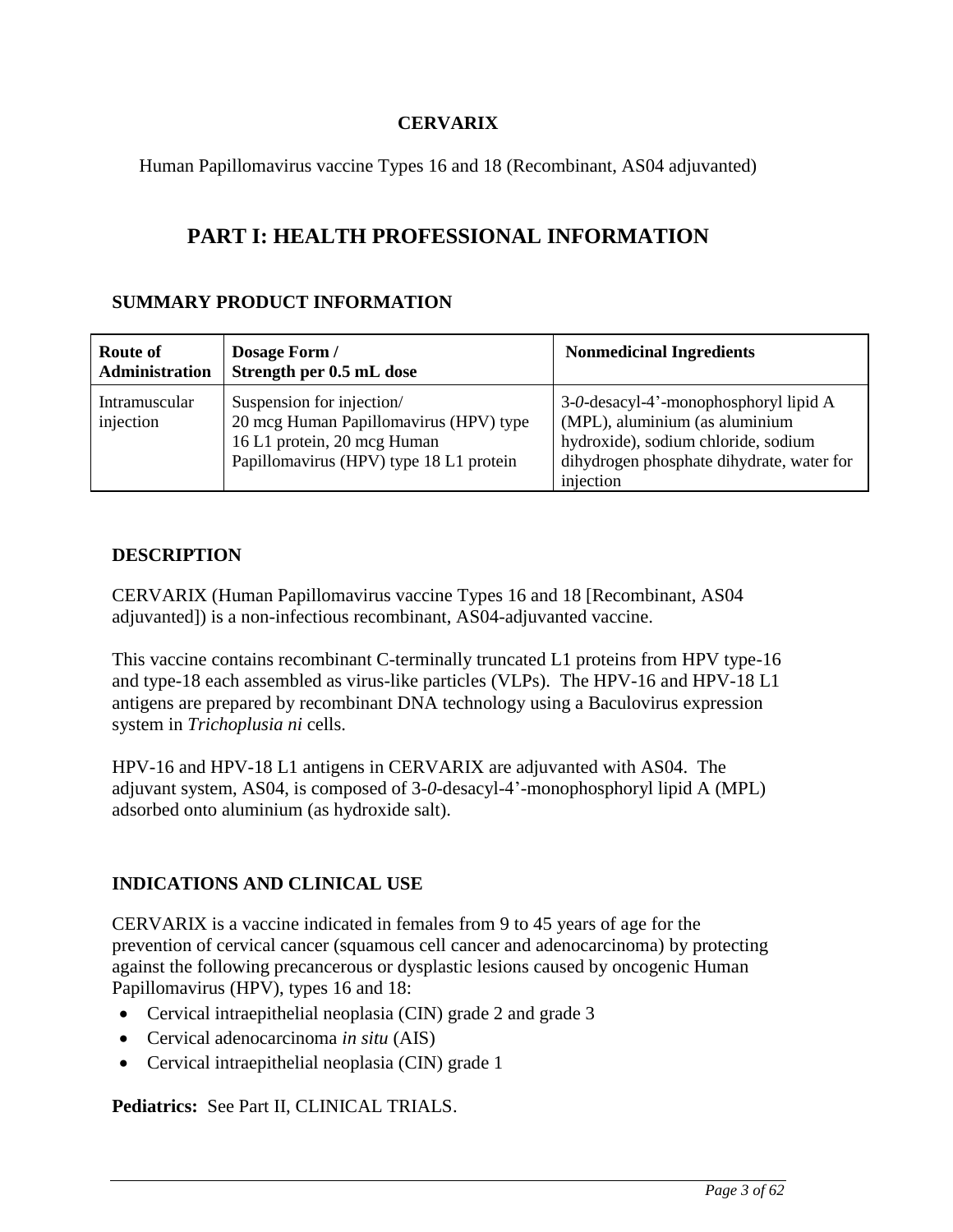## <span id="page-3-0"></span>**CONTRAINDICATIONS**

CERVARIX should not be administered in:

• females with a known hypersensitivity to any component in the vaccine. For a complete listing, see DOSAGE FORMS, COMPOSITION AND PACKAGING.

## **WARNINGS AND PRECAUTIONS**

### **General**

CERVARIX is a prophylactic vaccine. It does not prevent progression of HPV-related lesions present at the time of vaccination.

CERVARIX does not provide protection against all oncogenic HPV types and may not prevent infection with HPV-16/18 or subsequent progression to Cervical Carcinoma, in all vaccine recipients.

CERVARIX is not a treatment for current HPV infection, precancerous lesions, or cervical cancer.

It is good clinical practice that the vaccination should be preceded by a review of the medical history (especially with regard to previous vaccination and possible occurrence of undesirable events) and a clinical examination if indicated.

Vaccination is for primary prevention and is not a substitute for regular cervical screening (secondary prevention) or for precautions against exposure to HPV and other sexually transmitted diseases. All women should continue to follow recommended cervical cancer screening procedures.

Prior to administration, the healthcare provider should review the immunization history for possible vaccine hypersensitivity and previous vaccination-related adverse reactions to allow an assessment of benefits and risks. As with any injectable vaccine, appropriate medical treatment and supervision should always be readily available in case of a rare anaphylactic event following the administration of the vaccine.

Precautions should be taken to avoid intravascular administration.

## **Febrile Illness**

As with other vaccines, administration of CERVARIX should be postponed in individuals suffering from acute severe febrile illness. However, the presence of a minor infection, such as a cold, should not result in the deferral of vaccination.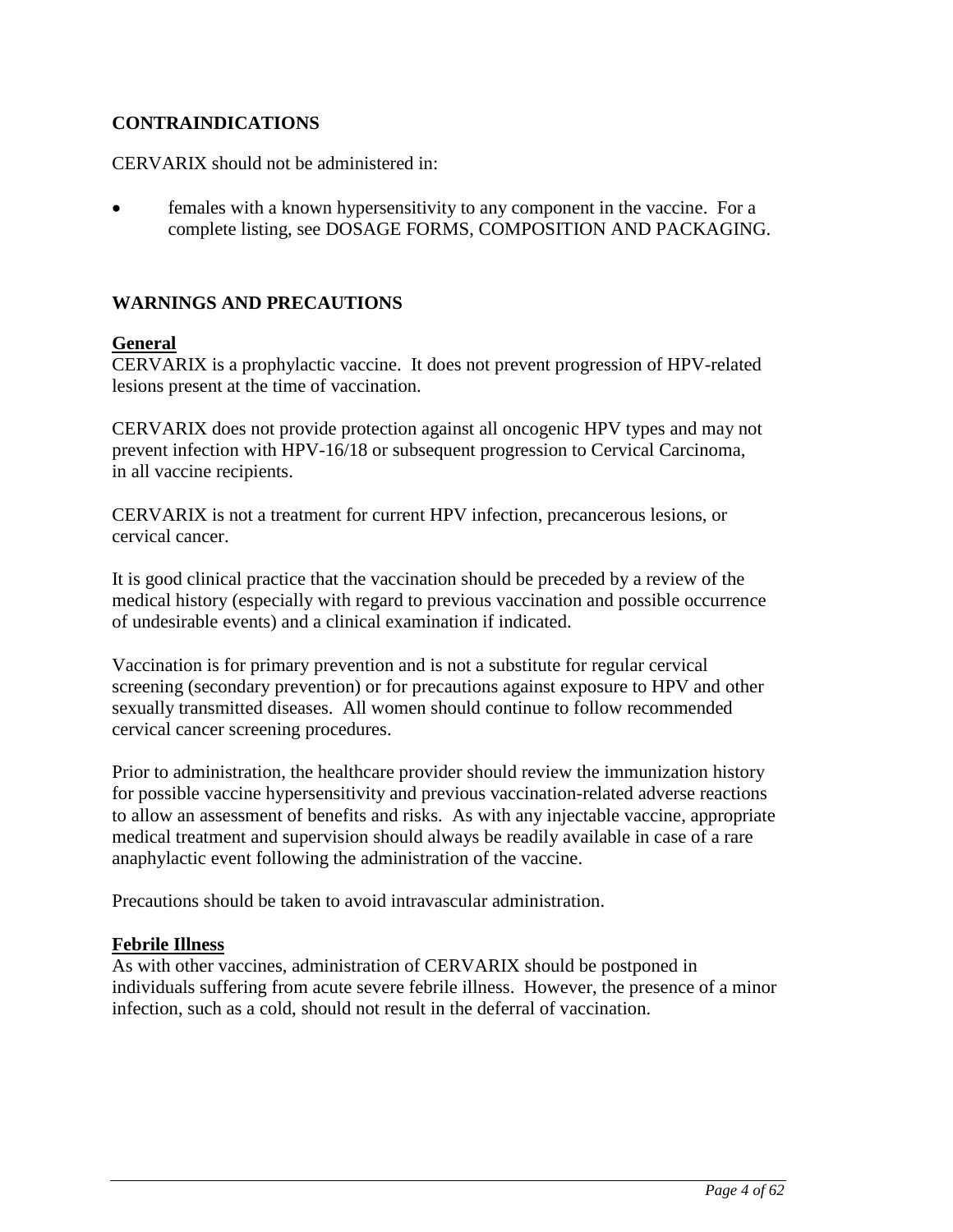## **Hematologic**

As with all vaccines administered intramuscularly, CERVARIX should be given with caution to individuals with thrombocytopenia or any coagulation disorder since bleeding may occur following an intramuscular administration to these individuals.

### **Immune**

As with any vaccine, a protective immune response may not be elicited in all vaccine recipients.

Except for asymptomatic human immunodeficiency virus (HIV) infected individuals for whom limited data are available (see CLINICAL TRIALS), there are no data on the use of CERVARIX in individuals with impaired immune responsiveness such as patients receiving immunosuppressive treatment. For those individuals an adequate immune response may not be elicited. The duration of protection has not been established (see CLINICAL TRIALS).

### **Syncope**

Because vaccinees may develop syncope, sometimes resulting in falling with injury, observation for 15 minutes after administration is recommended. Syncope, sometimes associated with tonic-clonic movements and other seizure-like activity, has been reported following vaccination with CERVARIX. When syncope is associated with tonic-clonic movements, the activity is usually transient and typically responds to restoring cerebral perfusion by maintaining a supine or Trendelenburg position.

### **Special Populations**

## **Pregnant Women:**

Vaccination should not be undertaken in women who are pregnant and vaccinees should be advised to take adequate precautions to avoid pregnancy for 2 months following vaccination (see CLINICAL TRIALS, Pregnancy Outcomes).

Patients and healthcare providers are encouraged to report any exposure to CERVARIX vaccine during Pregnancy by calling 1-800-387-7374.

## **Spontaneous Abortions:**

*Outcomes Around Time of Vaccination:* In 761 women who had their last menstrual period (LMP) within 30 days prior to, or 45 days after a vaccine dose and for whom pregnancy outcome was known, spontaneous abortion (SA) occurred in a higher proportion of women who received CERVARIX (13.6%) compared to those receiving a control substance (9.6%).

In a post-approval observational study, the relative risk of SA was assessed in women aged 15 to 25 years who received CERVARIX around their LMP (within 30 days prior to, or 45 days after any dose of CERVARIX) compared to women not exposed during this time period (LMP within 120 days to 18 months after their last dose of CERVARIX). The rate of SA for the exposed cohort was 11.6% compared to 9.0% in the non-exposed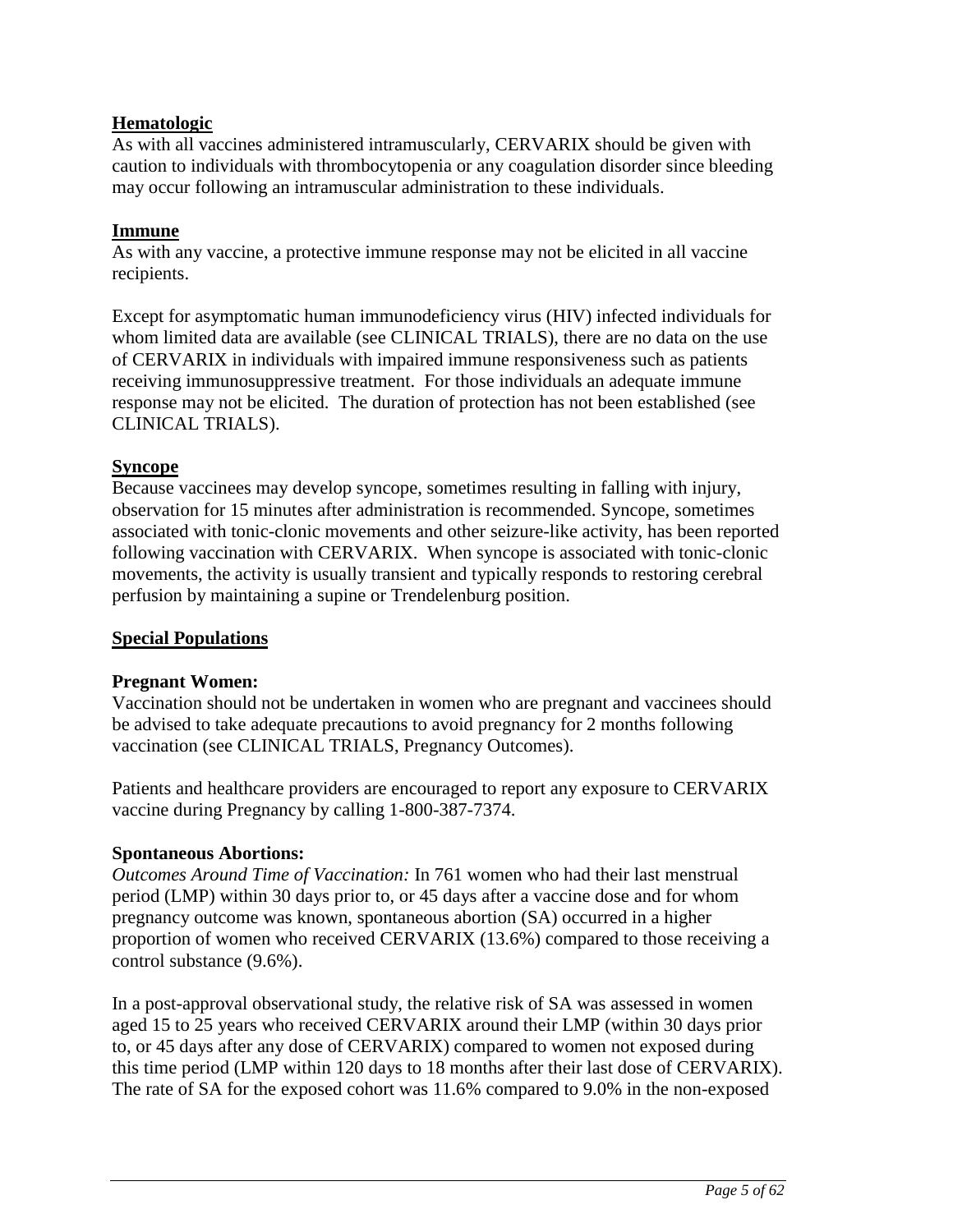<span id="page-5-0"></span>cohort. These estimated risks are aligned with the overall risk of SA in the general population. In a sensitivity analysis performed, there was an increased risk of SA detected for women exposed to 2 doses of CERVARIX, however the results were inconclusive when considered in conjunction with a larger pooled clinical trial analysis. There was no increased risk of SA in women who received any single CERVARIX dose during the risk period.

Overall, the data is insufficient to conclude if these outcomes are due to a vaccine related effect (see CLINICAL TRIALS, Pregnancy Outcomes).

### **Nursing Women:**

The effect on breastfed infants of the administration of CERVARIX to their mothers has not been evaluated in clinical studies. CERVARIX should only be used during breastfeeding when the possible advantages outweigh the possible risks. Serological data suggest a transfer of anti-HPV-16 and anti-HPV-18 antibodies via the milk during the lactation period in rats. However, it is unknown whether vaccineinduced antibodies are excreted in human breast milk.

## **Pediatrics:**

CERVARIX is not indicated for children younger than 9 years of age (see ADVERSE REACTIONS and CLINICAL STUDIES). Safety and effectiveness in pediatric patients younger than 9 years of age have not been established.

## **ADVERSE REACTIONS**

## **Clinical Trial Adverse Drug Reactions**

*Because clinical trials are conducted under very specific conditions, the adverse reaction rates observed in the clinical trials may not reflect the rates observed in practice and should not be compared to the rates in the clinical trials of another drug. Adverse drug reactions information from clinical trials is useful for identifying drug-related adverse events for approximating rates.*

### **Studies in Females 10 Through 25 Years of Age**

The safety of CERVARIX was evaluated by pooling data from controlled and uncontrolled clinical trials involving 23,713 females 10 through 25 years of age in the pre-licensure clinical development program. In these studies, 12,785 females (10 through 25 years of age [of these; 1193 of the female children were 10 through 14 years of age and 6316 were 15 through 17 years of age]) received at least one dose of CERVARIX and 10,298 females received at least one dose of a control [Hepatitis A Vaccine containing 360 EL.U. (10 through 14 years of age), Hepatitis A Vaccine containing 720 EL.U. (15 through 25 years of age), or Al(OH)<sub>3</sub> (500 mcg, 15 through 25 years of age)].

Compliance with the full vaccination course was equally high in both the HPV vaccine and control groups.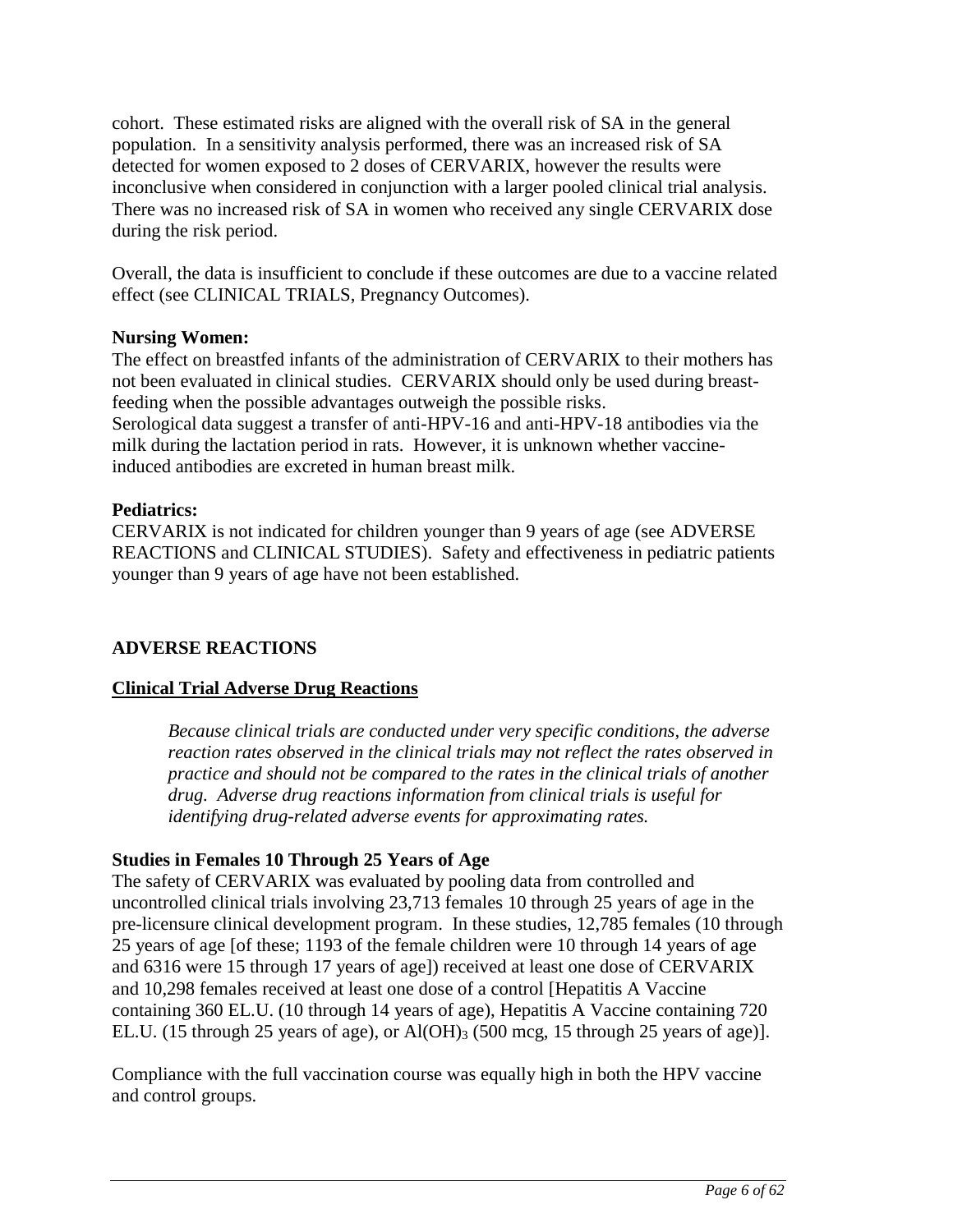Data on solicited local and general adverse events were collected by subjects or parents using standardized diary cards for 7 consecutive days following each vaccine dose (i.e., day of vaccination and the next 6 days). Unsolicited adverse events were recorded with diary cards for 30 days following each vaccination (day of vaccination and 29 subsequent days). Parents and/or subjects were also asked at each study visit about the occurrence of any adverse events and instructed to immediately report serious adverse events throughout the study period. These studies were conducted in North America, Latin America, Europe, Asia, and Australia.

### **Solicited Adverse Events**

The reported frequencies of solicited local injection site reactions (pain, redness, and swelling) and general adverse events (fatigue, fever, gastrointestinal symptoms, headache, arthralgia, myalgia, and urticaria) within 7 days after vaccination in females 10 through 25 years of age are presented in [Table 1.](#page-7-0) An analysis of solicited local injection site reactions by dose is presented in [Table 2.](#page-8-0) Local reactions were reported more frequently with CERVARIX when compared with the control groups; in  $\geq 84\%$  of recipients of CERVARIX, these local reactions were mild to moderate in intensity. Compared with dose 1, pain was reported less frequently after doses 2 and 3 of CERVARIX, in contrast to redness and swelling where there was a small increased incidence. There was no increase in the frequency of general adverse events with successive doses.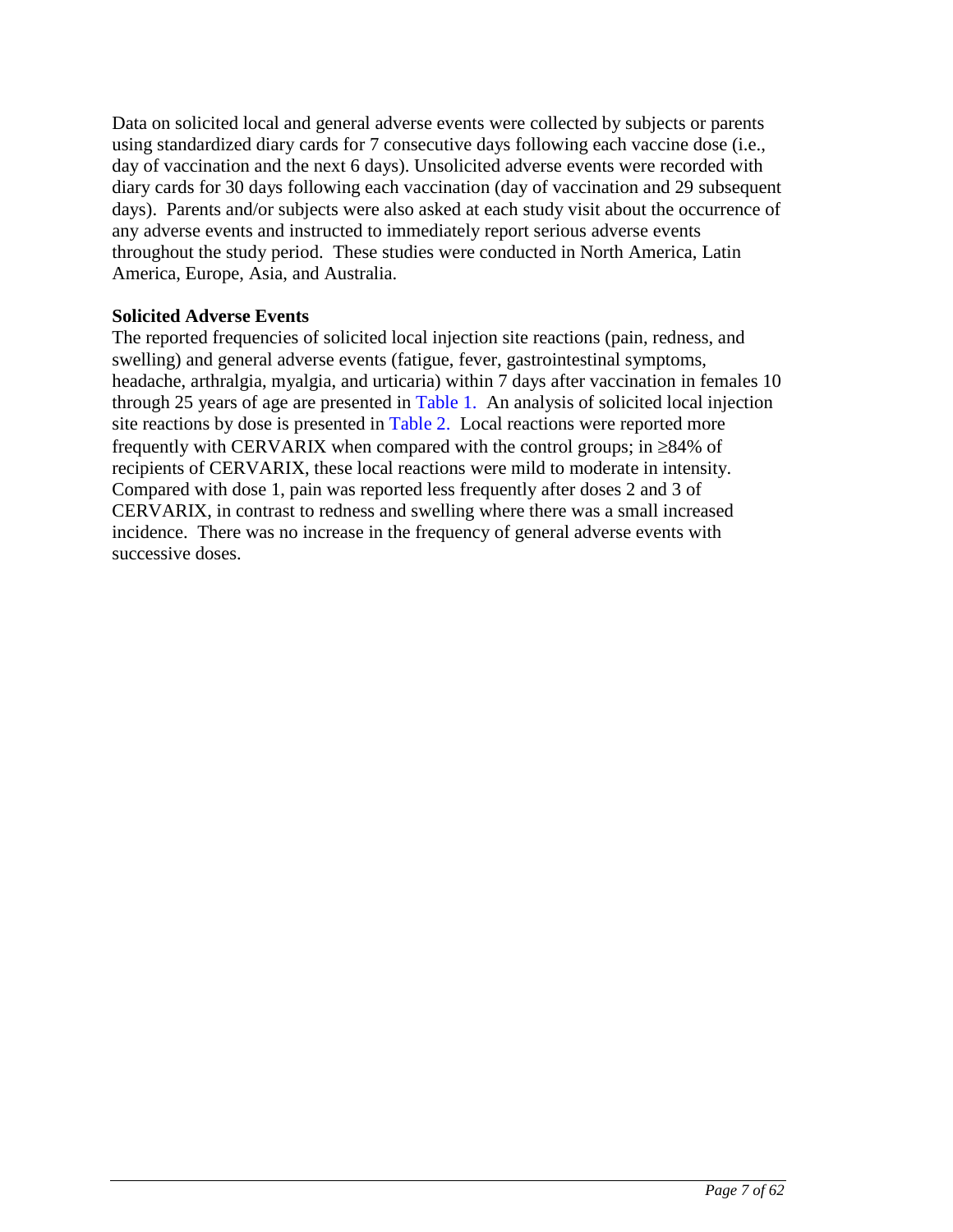#### <span id="page-7-0"></span>**Table 1 Rates of Solicited Local Adverse Reactions and General Adverse Events in Females 10 Through 25 Years of Age Within 7 Days of Vaccination (Total Vaccinated Cohort<sup>a</sup> )**

| <b>Adverse</b><br><b>Reaction/Event</b> | <b>CERVARIX*</b><br>$(10-25 \text{ yrs})$<br>$\%$ | HAV 720 <sup>b</sup><br>$(15-25 \text{ yrs})$<br>$\frac{6}{6}$ | HAV 360 <sup>c</sup><br>$(10-14 \text{ yrs})$<br>$\frac{0}{0}$ | $AI(OH)_{3}$<br>Control <sup>d</sup><br>$(15-25 \text{ yrs})$<br>$\frac{6}{9}$ |
|-----------------------------------------|---------------------------------------------------|----------------------------------------------------------------|----------------------------------------------------------------|--------------------------------------------------------------------------------|
| <b>Local Adverse</b><br><b>Reaction</b> | $N = 6431$                                        | $N = 3079$                                                     | $N=1027$                                                       | $N = 549$                                                                      |
| Pain                                    | 91.8                                              | 78.0                                                           | 64.2                                                           | 87.2                                                                           |
| Redness                                 | 48.0                                              | 27.6                                                           | 25.2                                                           | 24.4                                                                           |
| Swelling                                | 44.1                                              | 19.8                                                           | 17.3                                                           | 21.3                                                                           |
| <b>General Adverse</b><br>Event         | $N = 6432$                                        | $N = 3079$                                                     | $N = 1027$                                                     | $N = 549$                                                                      |
| Fatigue                                 | 55.0                                              | 53.7                                                           | 42.3                                                           | 53.6                                                                           |
| Headache                                | 53.4                                              | 51.3                                                           | 45.2                                                           | 61.4                                                                           |
| GI <sup>e</sup>                         | 27.8                                              | 27.3                                                           | 24.6                                                           | 32.8                                                                           |
| Fever $(\geq 99.5^{\circ}F)$            | 12.8                                              | 10.9                                                           | 16.0                                                           | 13.5                                                                           |
| Rash                                    | 9.6                                               | 8.4                                                            | 6.7                                                            | 10.0                                                                           |
|                                         | $N = 5881$                                        | $N = 3079$                                                     | $N=1027$                                                       |                                                                                |
| Myalgiaf                                | 49.1                                              | 44.9                                                           | 33.1                                                           |                                                                                |
| Arthralgia <sup>f</sup>                 | 20.8                                              | 17.9                                                           | 19.9                                                           |                                                                                |
| Urticariaf                              | 7.4                                               | 7.9                                                            | 5.4                                                            |                                                                                |

<sup>a</sup>Total vaccinated cohort included subjects with at least one documented dose (N).

<sup>b</sup>HAV 720 = Hepatitis A Vaccine control group [720 EL.U. of antigen and 500 µg Al(OH)<sub>3</sub>].

 $\text{HAV 360} = \text{Hepatitis A Vaccine control group}$  [360 EL.U. of antigen and 250 µg of Al(OH)<sub>3</sub>].

 $dA(OH)$ <sub>3</sub> Control = control containing 500 µg Al(OH)<sub>3</sub>.

 $^{\circ}GI = Gastrointestinal$  symptoms, including nausea, vomiting, diarrhea, and/or abdominal pain.

<sup>f</sup>Adverse events solicited in a subset of subjects.

\* The number of subjects in the CERVARIX group for Local Adverse Reactions and General Adverse Events varies (6431 and 6432 respectively). The number of subjects included in the analysis is the number of subjects with a documented dose (for Local Adverse Reactions, there was one less subject with a documented dose). Studies: HPV-001, 008 diary card subset, 012, 013, 014, 016.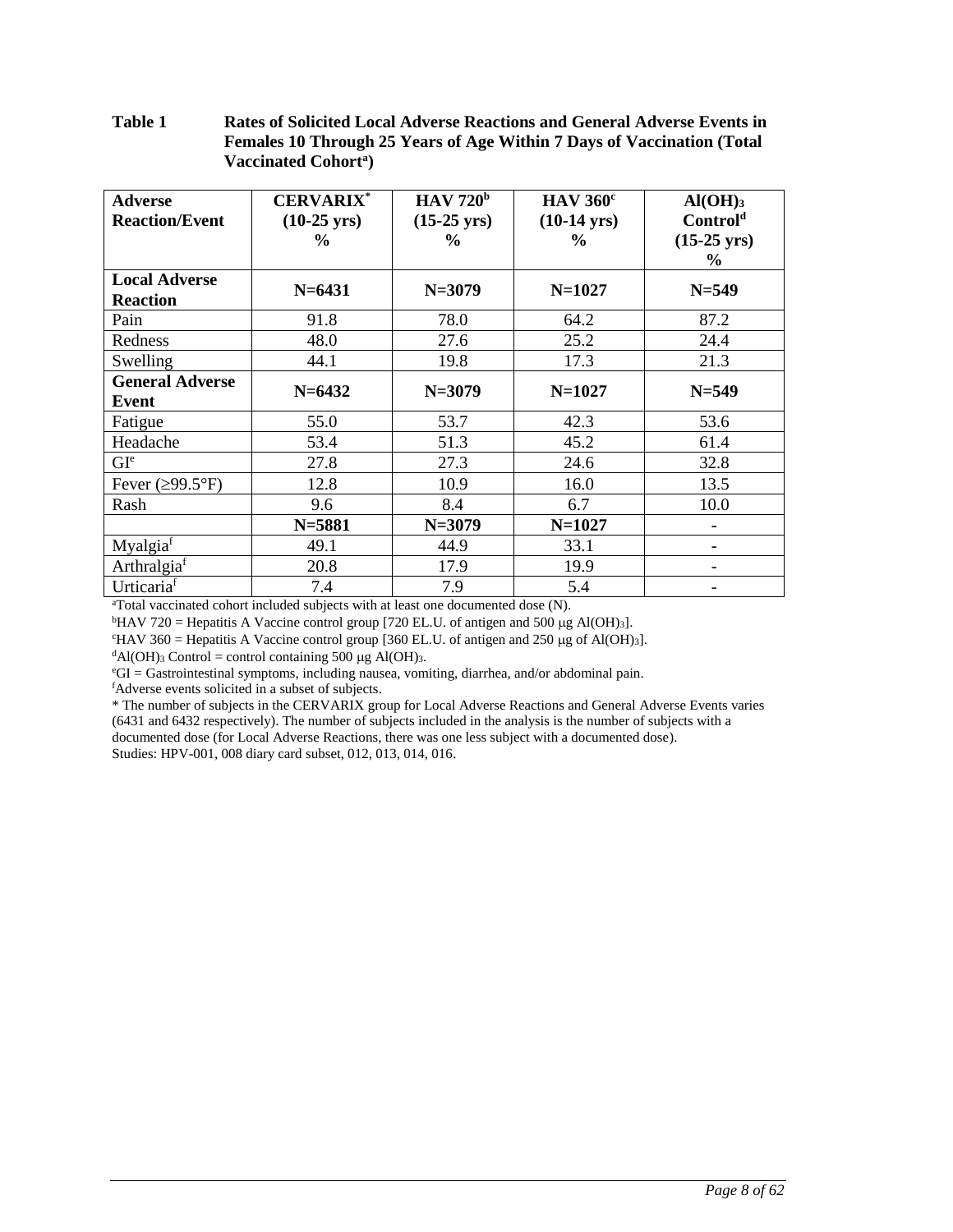<span id="page-8-0"></span>

| Table 2 | Rates of Solicited Local Adverse Reactions in Females 10 Through 25 Years           |
|---------|-------------------------------------------------------------------------------------|
|         | of Age by Dose Within 7 Days of Vaccination (Total Vaccinated Cohort <sup>a</sup> ) |

| <b>Adverse</b><br><b>Reaction</b> | <b>CERVARIX</b><br>$(10-25 \text{ yrs})$<br>$\frac{0}{0}$ |                  |      | HAV 720 <sup>b</sup><br>$(15-25 \text{ yrs})$<br>$\frac{6}{9}$ |                |                  | HAV 360 <sup>c</sup><br>$(10-14 \text{ yrs})$<br>$\frac{0}{0}$ |                  | $\text{Al}(\text{OH})_3 \text{Control}^d$<br>$(15-25 \text{ yrs})$<br>$\frac{0}{0}$ |      |                |      |
|-----------------------------------|-----------------------------------------------------------|------------------|------|----------------------------------------------------------------|----------------|------------------|----------------------------------------------------------------|------------------|-------------------------------------------------------------------------------------|------|----------------|------|
|                                   |                                                           | <b>Post-Dose</b> |      | <b>Post-Dose</b>                                               |                | <b>Post-Dose</b> |                                                                | <b>Post-Dose</b> |                                                                                     |      |                |      |
|                                   | 1                                                         | $\mathbf{2}$     | 3    |                                                                | $\overline{2}$ | 3                | 1                                                              | 2                | 3                                                                                   |      | $\overline{2}$ | 3    |
| N                                 | 6415                                                      | 6197             | 5936 | 3070                                                           | 2919           | 2758             | 1027                                                           | 1021             | 1011                                                                                | 546  | 521            | 500  |
| Pain                              | 86.9                                                      | 76.2             | 78.7 | 65.6                                                           | 54.4           | 56.1             | 48.5                                                           | 38.5             | 36.9                                                                                | 79.1 | 66.8           | 72.4 |
| Pain,<br>Grade $3e$               | 7.5                                                       | 5.7              | 7.7  | 2.0                                                            | 1.4            | 2.0              | 0.8                                                            | 0.2              | 1.6                                                                                 | 9.0  | 6.0            | 8.6  |
| Redness                           | 27.8                                                      | 29.6             | 35.6 | 16.6                                                           | 15.2           | 16.1             | 15.6                                                           | 13.3             | 12.1                                                                                | 11.5 | 11.5           | 15.6 |
| Redness,<br>$>50$ mm              | 0.2                                                       | 0.5              | 1.0  | 0.1                                                            | 0.1            | 0.0              | 0.1                                                            | 0.2              | 0.1                                                                                 | 0.2  | 0.0            | 0.0  |
| Swelling                          | 22.7                                                      | 25.2             | 32.7 | 10.5                                                           | 9.4            | 10.5             | 9.4                                                            | 8.6              | 7.6                                                                                 | 10.3 | 10.4           | 12.0 |
| Swelling,<br>$>50$ mm             | 1.2                                                       | 1.0              | 1.3  | 0.2                                                            | 0.2            | 0.2              | 0.4                                                            | 0.3              | 0.0                                                                                 | 0.0  | 0.0            | 0.0  |

<sup>a</sup> Total vaccinated cohort included subjects with at least one documented dose (N).

 $b$  HAV 720 = Hepatitis A Vaccine control group [720 EL.U. of antigen and 500 µg Al(OH)3].

 $c$ HAV 360 = Hepatitis A Vaccine control group [360 EL.U. of antigen and 250 µg of Al(OH)3].

<sup>d</sup> Al(OH)<sub>3</sub> Control = control containing 500  $\mu$ g Al(OH)<sub>3</sub>.

<sup>e</sup>Defined as spontaneously painful or pain that prevented normal daily activities.

The pattern of solicited local adverse reactions and general adverse events following administration of CERVARIX was similar between the age cohorts (10 through 14 years and 15 through 25 years).

### **Unsolicited Adverse Events by Subject**

The frequency of unsolicited adverse events that occurred within 30 days of vaccination  $\geq$ 1% for CERVARIX and greater than any of the control groups) in females 10 through 25 years of age are presented in [Table 3.](#page-9-0)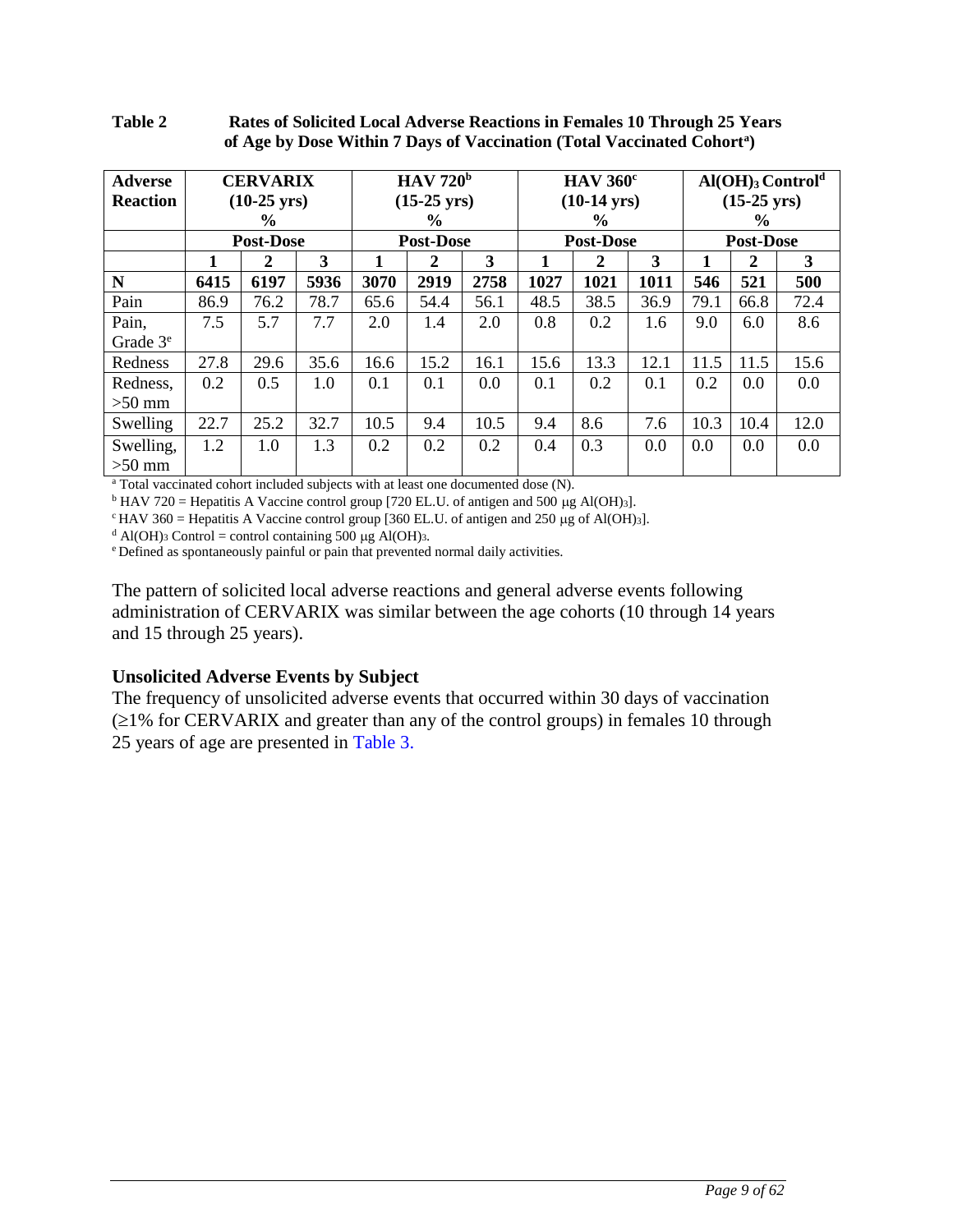### <span id="page-9-0"></span>**Table 3 Rates of Unsolicited Adverse Events in Females 10 Through 25 Years of Age Within 30 Days of Vaccination (≥1% For CERVARIX and Greater Than HAV 720, HAV 360, or Al(OH)<sup>3</sup> Control) (Total Vaccinated Cohort<sup>a</sup> )**

| <b>Adverse Event</b>              | <b>CERVARIX*</b><br>$\frac{6}{9}$<br>$N = 6654$ | HAV 720 <sup>b</sup><br>$\frac{6}{9}$<br>$N = 3186$ | <b>HAV 360°</b><br>$\frac{0}{0}$<br>$N = 1032$ | $Al(OH)_{3}$<br>Control <sup>d</sup><br>$\frac{6}{9}$<br>$N = 581$ |
|-----------------------------------|-------------------------------------------------|-----------------------------------------------------|------------------------------------------------|--------------------------------------------------------------------|
| Headache                          | 5.3                                             | 7.6                                                 | 3.3                                            | 9.3                                                                |
| Nasopharyngitis                   | 3.6                                             | 3.4                                                 | 5.9                                            | 3.3                                                                |
| Influenza                         | 3.2                                             | 5.6                                                 | 1.3                                            | 1.9                                                                |
| Pharyngolaryngeal pain            | 2.9                                             | 2.7                                                 | 2.2                                            | 2.2                                                                |
| <b>Dizziness</b>                  | 2.2                                             | 2.6                                                 | 1.5                                            | 3.1                                                                |
| Upper respiratory tract infection | 2.0                                             | 1.3                                                 | 6.7                                            | 1.5                                                                |
| Chlamydia infection               | 2.0                                             | 4.4                                                 | 0.0                                            | 0.0                                                                |
| Dysmenorrhea                      | 2.0                                             | 2.3                                                 | 1.9                                            | 4.0                                                                |
| Pharyngitis                       | 1.5                                             | 1.8                                                 | 2.2                                            | 0.5                                                                |
| Injection site bruising           | 1.4                                             | 1.8                                                 | 0.7                                            | 1.5                                                                |
| Vaginal infection                 | 1.4                                             | 2.2                                                 | 0.1                                            | 0.9                                                                |
| Injection site pruritus           | 1.3                                             | 0.5                                                 | 0.6                                            | 0.2                                                                |
| Back pain                         | 1.1                                             | 1.3                                                 | 0.7                                            | 3.1                                                                |
| Urinary tract infection           | 1.0                                             | 1.4                                                 | 0.3                                            | 1.2                                                                |

<sup>a</sup> Total vaccinated cohort included subjects with at least one documented dose (N).

<sup>b</sup> HAV 720 = Hepatitis A Vaccine control group [720 EL.U. of antigen and 500 µg Al(OH)<sub>3</sub>].

 $c$ HAV 360 = Hepatitis A Vaccine control group [360 EL.U. of antigen and 250 µg of Al(OH)3].

<sup>d</sup> Al(OH)<sub>3</sub> Control = control containing 500 µg Al(OH)<sub>3</sub>.

\* The number of subjects in the CERVARIX group varies between Table 1 and Table 3 because Table 3 included subjects from studies HPV-001, 003, 004, 005, 008 diary card subset, 012, 013, 014, 016.

### **Serious Adverse Events (SAEs)**

In the pooled safety database, inclusive of controlled and uncontrolled studies, which enrolled females 10 through 72 years of age, 5.3% (862/16,142) of subjects who received CERVARIX and 5.9% (814/13,811) of subjects who received control reported at least one serious adverse event, without regard to causality, during the entire follow-up period (up to 7.4 years). Among females 10 through 25 years of age enrolled in these clinical studies, 6.4% of subjects who received CERVARIX and 7.2% of subjects who received the control reported at least one serious adverse event during the entire follow-up period (up to 7.4 years).

## **Deaths**

In completed and ongoing studies which enrolled 57,323 females 9 through 72 years of age, 37 deaths were reported during the 7.4 years of follow-up: 20 in subjects who received CERVARIX (0.06%, 20/33,623) and 17 in subjects who received control (0.07%, 17/23,700). Causes of death among subjects were consistent with those reported in adolescent and adult female populations. The most common causes of death were motor vehicle accident (5 subjects who received CERVARIX; 5 subjects who received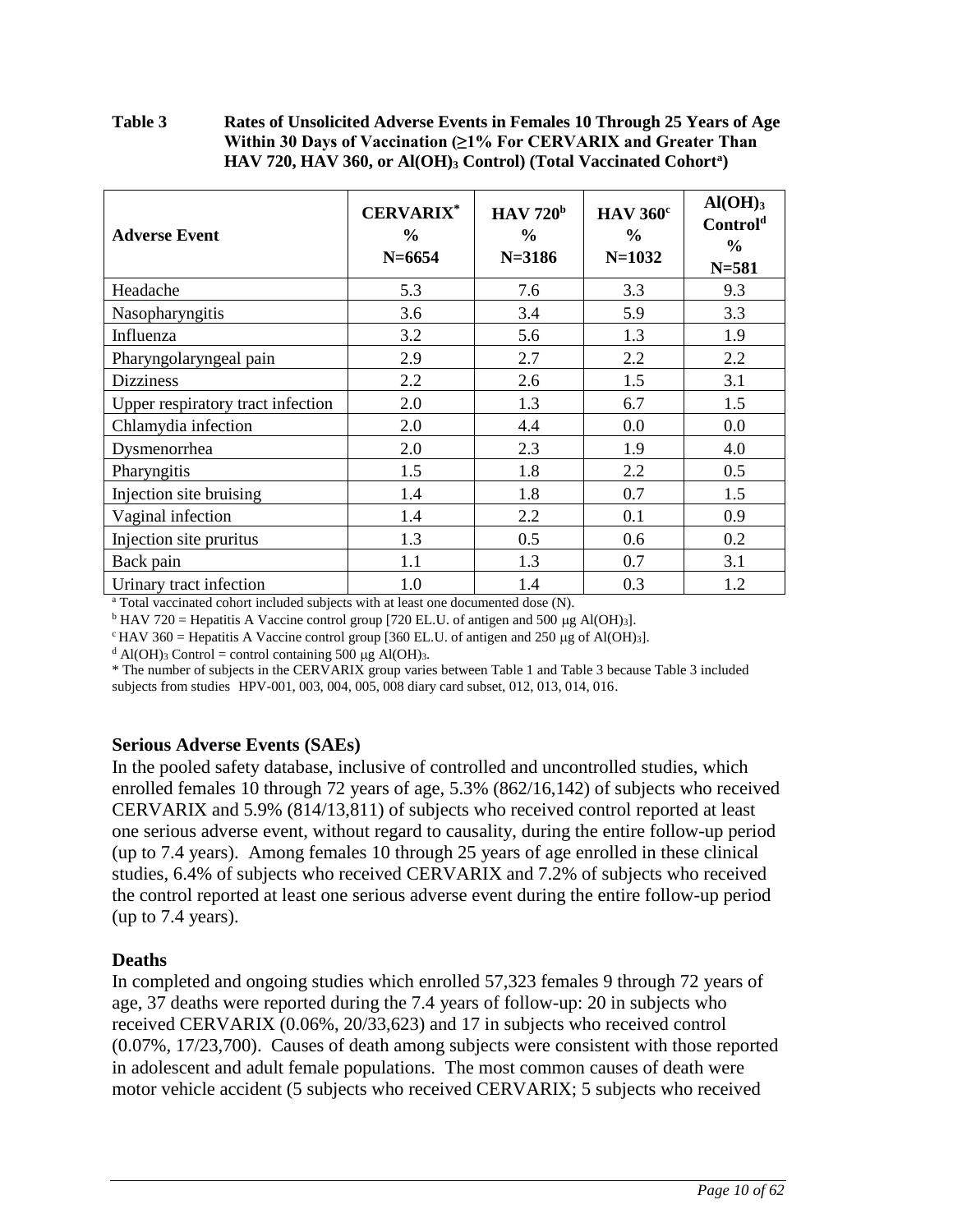control) and suicide (2 subjects who received CERVARIX; 5 subjects who received control), followed by neoplasm (3 subjects who received CERVARIX; 2 subjects who received control), autoimmune disease (3 subjects who received CERVARIX; 1 subject who received control), infectious disease (3 subjects who received CERVARIX; 1 subject who received control), homicide (2 subjects who received CERVARIX; 1 subject who received control), cardiovascular disorders (2 subjects who received CERVARIX), and death of unknown cause (2 subjects who received control). Among females 10 through 25 years of age, 31 deaths were reported (0.05%, 16/29,467 of subjects who received CERVARIX and 0.07%, 15/20,192 of subjects who received control).

### **New Onset Autoimmune Diseases (NOADs)**

The pooled safety database, which included controlled and uncontrolled trials which enrolled females 10 through 25 years of age, was searched for new medical conditions indicative of potential new onset autoimmune diseases. Overall, the incidence of potential NOADs, as well as NOADs in the group receiving CERVARIX was 0.8% (95/12,533) and comparable to the pooled control group (0.8%, 87/10,730) during the 4.3 years of follow-up (mean 3.0 years) [\(Table 4\)](#page-11-0). In the largest randomized, controlled trial (Study HPV-008) which enrolled females 15 through 25 years of age and which included active surveillance for potential NOADs, the incidence of potential NOADs and NOADs was 0.8% among subjects who received CERVARIX (78/9319) and 0.8% among subjects who received Hepatitis A Vaccine  $[720$  EL.U. of antigen and 500  $\mu$ g Al(OH)3] control (77/9235).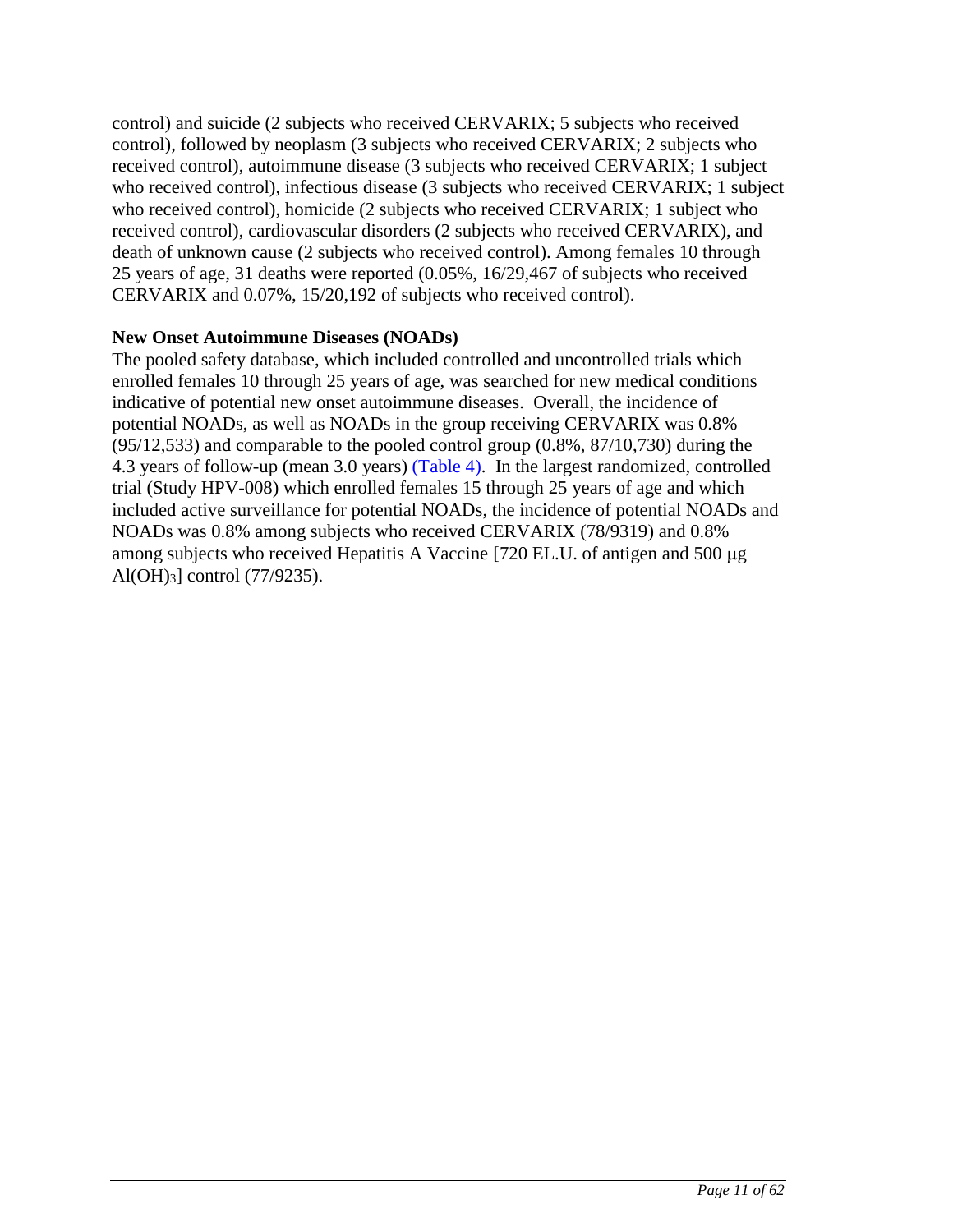<span id="page-11-0"></span>**Table 4 Incidence of New Medical Conditions Indicative of Potential New Onset Autoimmune Disease and New Onset Autoimmune Disease Throughout the Follow-up Period Regardless of Causality in Females 10 Through 25 Years of Age (Total Vaccinated Cohort<sup>a</sup> )**

|                                               | <b>CERVARIX</b> | Pooled Control Group <sup>b</sup> |
|-----------------------------------------------|-----------------|-----------------------------------|
|                                               | $(N=12,533)$    | $(N=10,730)$                      |
|                                               | $n (%)^c$       | $n (%)^c$                         |
| <b>Total Number of Subjects With at Least</b> | 95(0.8)         | 87(0.8)                           |
| <b>One Medical Condition</b>                  |                 |                                   |
| Arthritis <sup>d</sup>                        | 9(0.1)          | 4(0.0)                            |
| Celiac disease                                | 2(0.0)          | 5(0.0)                            |
| Dermatomyositis                               | 0(0.0)          | 1(0.0)                            |
| Diabetes mellitus insulin-dependent           | 5(0.0)          | 5(0.0)                            |
| (Type 1 or unspecified)                       |                 |                                   |
| Erythema nodosum                              | 3(0.0)          | 0(0.0)                            |
| Hyperthyroidism <sup>e</sup>                  | 14(0.1)         | 15(0.1)                           |
| Hypothyroidism <sup>f</sup>                   | 30(0.2)         | 28(0.3)                           |
| Inflammatory bowel disease <sup>g</sup>       | 8(0.1)          | 4(0.0)                            |
| Multiple sclerosis                            | 4(0.0)          | 1(0.0)                            |
| Myelitis transverse                           | 1(0.0)          | 0(0.0)                            |
| Optic neuritis/Optic neuritis retrobulbar     | 3(0.0)          | 1(0.0)                            |
| Psoriasis <sup>h</sup>                        | 8(0.1)          | 11(0.1)                           |
| Raynaud's phenomenon                          | 0(0.0)          | 1(0.0)                            |
| Rheumatoid arthritis                          | 4(0.0)          | 3(0.0)                            |
| Systemic lupus erythematosus <sup>i</sup>     | 2(0.0)          | 3(0.0)                            |
| Thrombocytopenia <sup>j</sup>                 | 1(0.0)          | 1(0.0)                            |
| Vasculitisk                                   | 1(0.0)          | 3(0.0)                            |
| Vitiligo                                      | 2(0.0)          | 2(0.0)                            |

<sup>a</sup> Total vaccinated cohort included subjects with at least one documented dose (N).

<sup>b</sup> Pooled Control Group = Hepatitis A Vaccine control group [720 EL.U. of antigen and 500 mcg Al(OH)<sub>3</sub>], Hepatitis A Vaccine control group [360 EL.U. of antigen and 250 mcg of Al(OH)3], and a control containing 500 mcg Al(OH)3.

- $\cdot$  n (%): number and percentage of subjects with medical condition.
- <sup>d</sup> Term includes reactive arthritis and arthritis.
- <sup>e</sup> Term includes Basedow's disease, goiter, and hyperthyroidism.
- <sup>f</sup> Term includes thyroiditis, autoimmune thyroiditis, and hypothyroidism.
- <sup>g</sup> Term includes colitis ulcerative, Crohn's disease, proctitis ulcerative, and inflammatory bowel disease.
- h Term includes psoriatic arthropathy, nail psoriasis, guttate psoriasis, and psoriasis.
- <sup>i</sup> Term includes systemic lupus erythematosus and cutaneous lupus erythematosus.
- <sup>j</sup> Term includes idiopathic thrombocytopenic purpura and thrombocytopenia.
- k Term includes leukocytoclastic vasculitis and vasculitis.

### **Studies in Females 9 Years of Age**

In clinical trials, comparable results were found between the safety and reactogenicity in 9 year old subjects and subjects aged 10 to 14 years of age. There were no new or unexpected safety issues following vaccination in females 9 years of age.

### **Studies in Females 26 Years of Age and Older**

In one large controlled study, 5752 women aged 26 years and older received at least one dose of CERVARIX or one dose of Al(OH)3 control. There were no clinically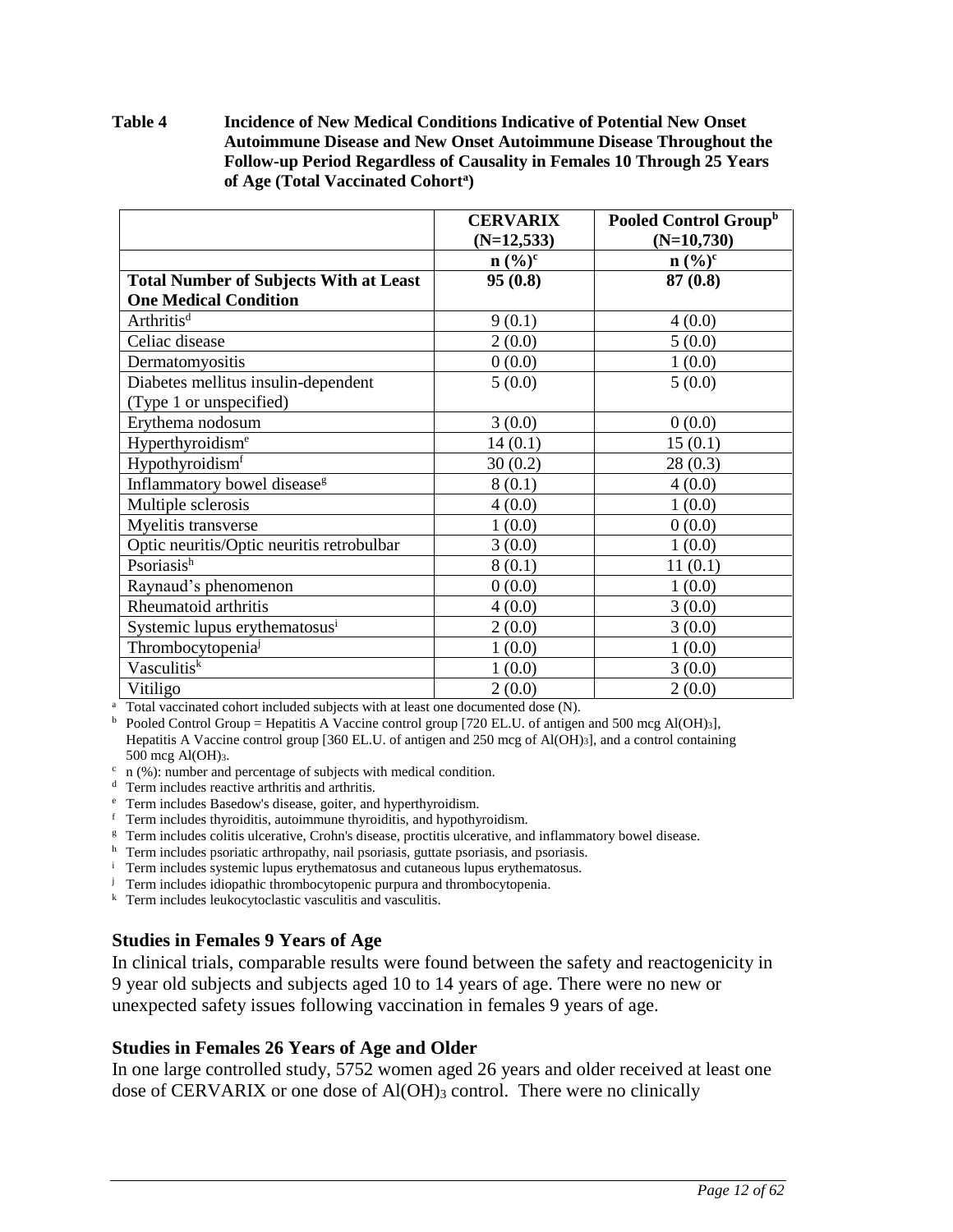<span id="page-12-0"></span>meaningful differences in overall safety outcomes between treatment groups. In addition, there were no new or unexpected safety issues in women 26 years and older compared to women 15-25 years of age.

## **Less Common Clinical Trial Adverse Drug Reactions (<1%)**

Blood and lymphatic system disorders Uncommon: lymphadenopathy

General disorders and administration site conditions Uncommon: other injection site reactions such as induration and local paresthesia

## **Post-Marketing Adverse Drug Reactions**

The following events have been spontaneously reported during post-approval use of CERVARIX. This list includes serious events or events which have suspected causal association to CERVARIX. Because these events are reported voluntarily from a population of uncertain size, it is not always possible to reliably estimate their frequency or establish a causal relationship to vaccination.

## **Immune System Disorders**

Allergic reactions (including anaphylactic and anaphylactoid reactions), angioedema and erythema multiforme have been rarely reported  $(\geq 1/10,000$  to  $\lt 1/1000)$ .

### **Nervous System Disorders**

Syncope or vasovagal responses to injection (sometimes accompanied by tonic-clonic movements) have been rarely reported  $(\geq 1/10,000$  to  $\lt 1/1000)$ .

## **DRUG INTERACTIONS**

## **Drug-Drug Interactions**

## **Use with other vaccines**

CERVARIX may be administered concomitantly with BOOSTRIX-POLIO (combined diphtheria, tetanus, pertussis [acellular] and inactivated poliomyelitis vaccine), BOOSTRIX (combined diphtheria, tetanus and pertussis [acellular] vaccine) or MENACTRA (meningococcal groups A, C, Y and W-135 polysaccharide diphtheria toxoid conjugate vaccine), without clinically relevant interference with antibody response to any of the components of either vaccine.

## **NOTE:**

HPV-16 and HPV-18 antibodies: Although the criteria for non-inferiority were met for secondary immunogenicity endpoints with respect to anti-HPV-16 and anti-HPV-18 seroconversion rates and GMTs evaluated one month post Dose 3, the GMTs are observed to be consistently lower for all the co-administration groups.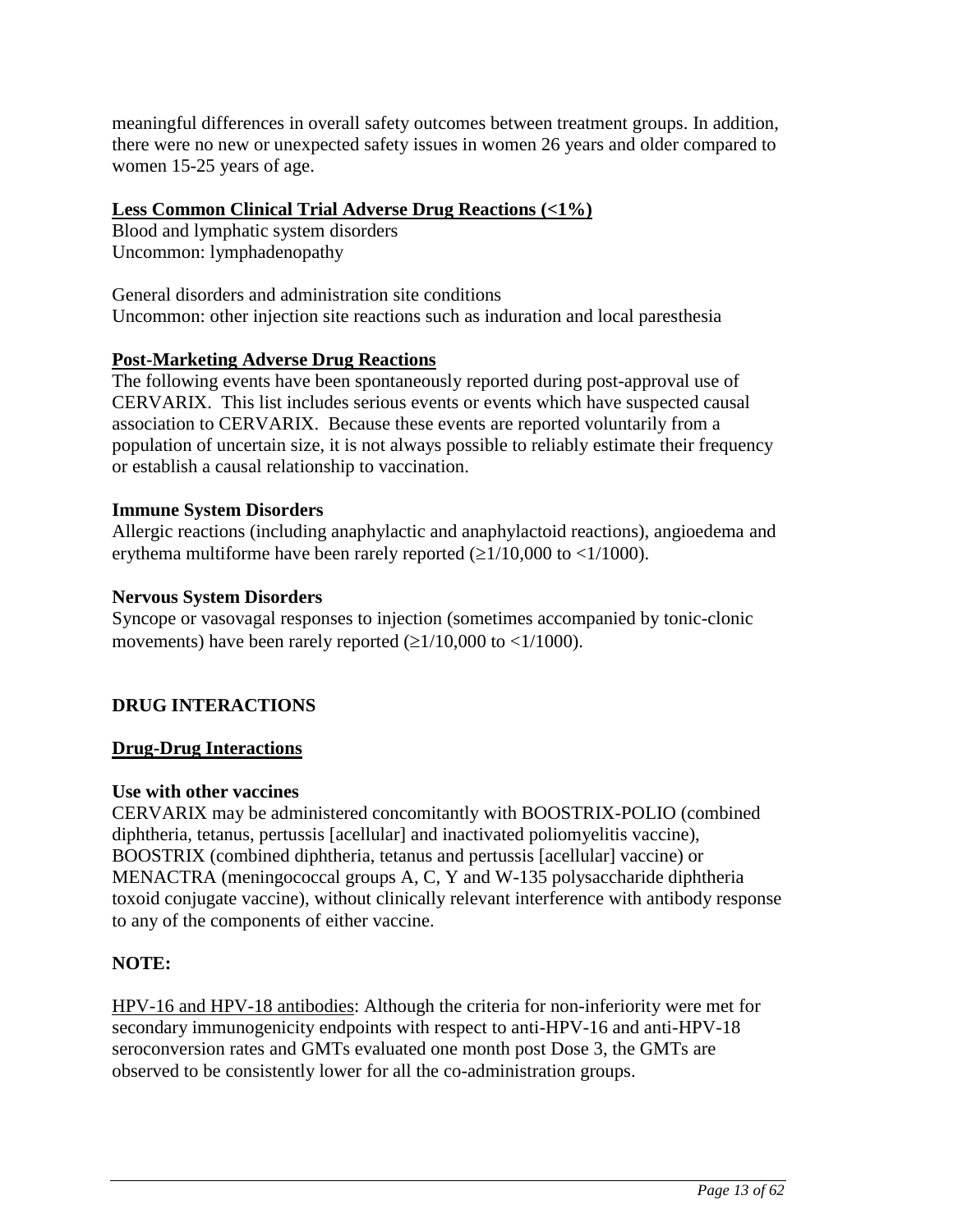Pertussis antibodies: Although the criteria for non-inferiority were met for the secondary immunogenicity endpoints anti-PT, anti-PRN and anti-FHA GMTs, evaluated one month post Dose 1 (Month 1) for  $HPV + B + M^{\$}$  compared to  $B/HPV^{\dagger}$ , the GMTs were lower for the three antibodies for the co-administration group and statistically lower for anti-FHA.

Meningococcal antibodies: Although the criteria for non-inferiority were met for the secondary immunogenicity endpoints with respect to the percentage of subjects with meningococcal anti-A, anti-C, anti-Y and anti-W-135 GMTs one month post-vaccination for HPV+B+M<sup>§</sup> compared to M/HPV<sup>‡</sup>, the GMTs were lower for the four antibodies for the co-administration group and **statistically significantly lower for anti-A and anti-W-135.**

 $§$ HPV+B+M = BOOSTRIX vaccine administered at Month 0. MENACTRA vaccine administered at Month 0. CERVARIX vaccine administered at Month 0, 1 and 6.

†B/HPV = BOOSTRIX vaccine administered at Month 0. CERVARIX vaccine administered at Month 1, 2 and 7.

 $*$ M/HPV = MENACTRA vaccine administered at Month 0. CERVARIX vaccine administered at Month 1, 2 and 7.

CERVARIX may be administered concomitantly with the combined hepatitis A and hepatitis B vaccine (TWINRIX Junior) or the  $10\mu g/0.5$  mL dose of ENGERIX-B (hepatitis B recombinant vaccine). Administration of CERVARIX at the same time as TWINRIX Junior or the  $10\mu$ g/0.5 mL dose of ENGERIX-B has shown no clinically relevant interference in the antibody response to the HPV16/18 antigens in CERVARIX and the hepatitis A antigen in TWINRIX Junior. Anti-hepatitis B geometric mean antibody titers were lower on co-administration of the vaccines but the percentage of subjects reaching anti-HBs  $\geq 10$ mIU/ml (seroprotection) was 98.3% for concomitant vaccination with TWINRIX Junior and 97.8% with ENGERIX-B, and 100% for TWINRIX Junior and ENGERIX-B given alone. The clinical relevance of the reduced antibody titre and the risk of a substantially reduced immune response to hepatitis B if doses of hepatitis B vaccine are missed are not known.

If CERVARIX is to be given at the same time as another injectable vaccine, the vaccines should always be administered at different injection sites. CERVARIX should not be mixed with any other vaccine in the same syringe or vial.

## **Use with hormonal contraceptives**

In clinical efficacy studies, approximately 60% of females who received CERVARIX used hormonal contraceptives. There is no evidence that the use of hormonal contraceptives has an impact on the efficacy of CERVARIX.

### **Use with systemic immunosuppressive medications**

As with other vaccines it may be expected that, in patients receiving immunosuppressive therapy, an adequate response may not be achieved.

## **Drug-Food Interactions**

Interactions with food have not been established.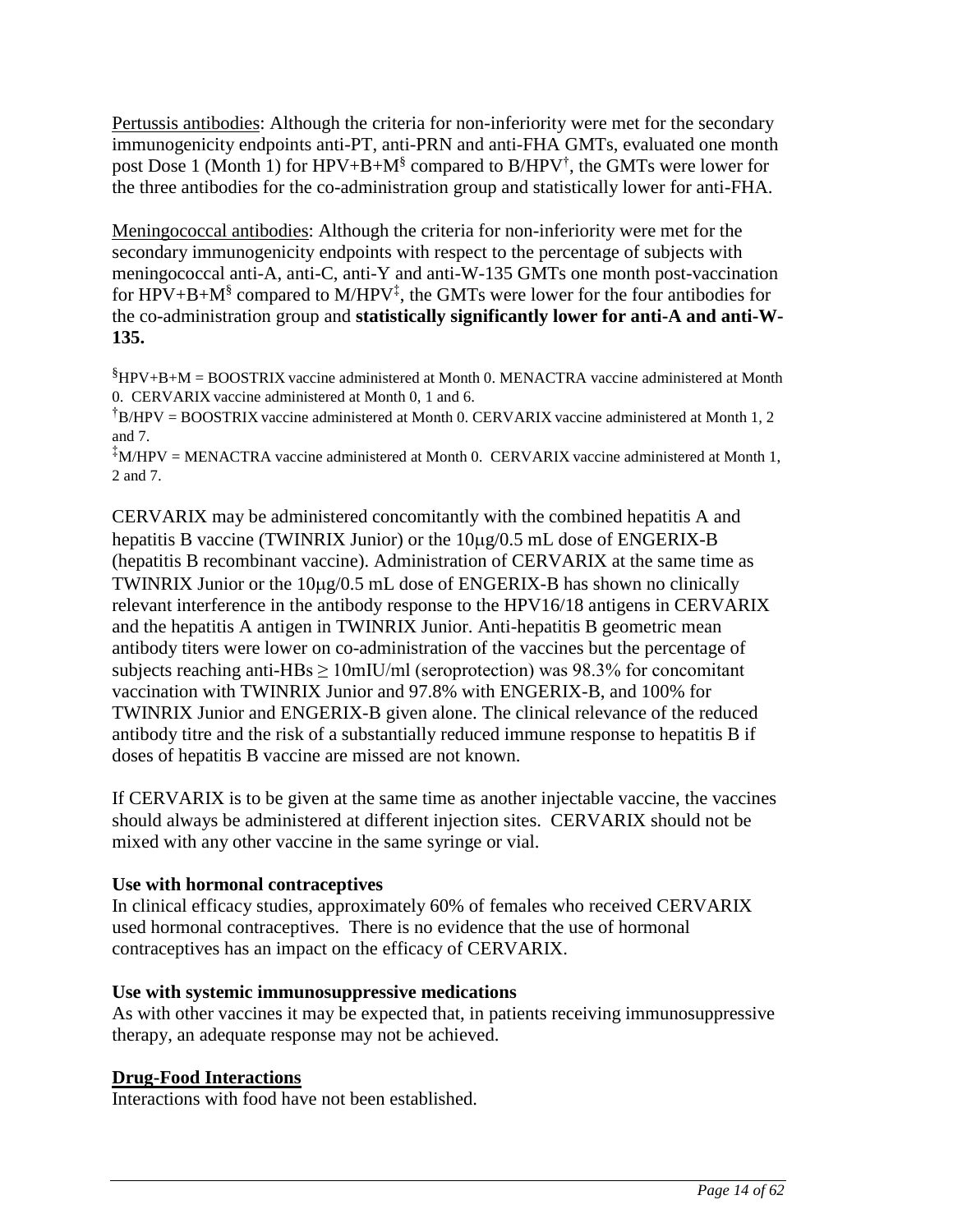### <span id="page-14-0"></span>**Drug-Herb Interactions**

Interactions with herbal products have not been established.

### **Drug-Laboratory Interactions**

Interactions with laboratory tests have not been established.

### **Drug-Lifestyle Interactions**

### **Effects on the ability to drive and use machines**

No studies on the effects on the ability to drive or use machines have been performed.

### **DOSAGE AND ADMINISTRATION**

### **Recommended Dose and Dosage Adjustment**

The vaccination schedule depends on the age of the individual.

From age 9 to and including 14 years of age at the time of the first injection, CERVARIX can be administered as either a 2 or 3 dose schedule. Limited data are available at present on long term antibody persistence for the 2 dose schedule (see CLINICAL TRIALS).

From 15 to 45 years of age, only the 3-dose schedule is recommended.

- 2-dose schedule: the vaccination schedule is 0, 6 months (see CLINICAL TRIALS). If flexibility in the vaccination schedule is necessary, the second dose can be administered between 5 and 7 months after the first dose.
- 3-dose schedule: The vaccination schedule is 0, 1, 6 months. If flexibility in the vaccination schedule is necessary, the second dose can be administered between 1 month and 2.5 months after the first dose and the third dose can be administered between 5 months and 12 months after the first dose.

The necessity for a booster has not been established.

#### **Administration**

CERVARIX is for intramuscular injection in the deltoid region. Do not administer this product intradermally, or subcutaneously and precautions should be taken to avoid intravascular administration.

The content of the syringe/vial should be inspected visually both before and after shaking for any foreign particulate matter and/or abnormal physical appearance prior to administration. In the event of either being observed, discard the vaccine.

A fine white deposit with a clear, colourless supernatant may be observed upon storage of the syringe/vial. This does not constitute a sign of deterioration.

Shake well before use. After shaking, CERVARIX is a white cloudy liquid.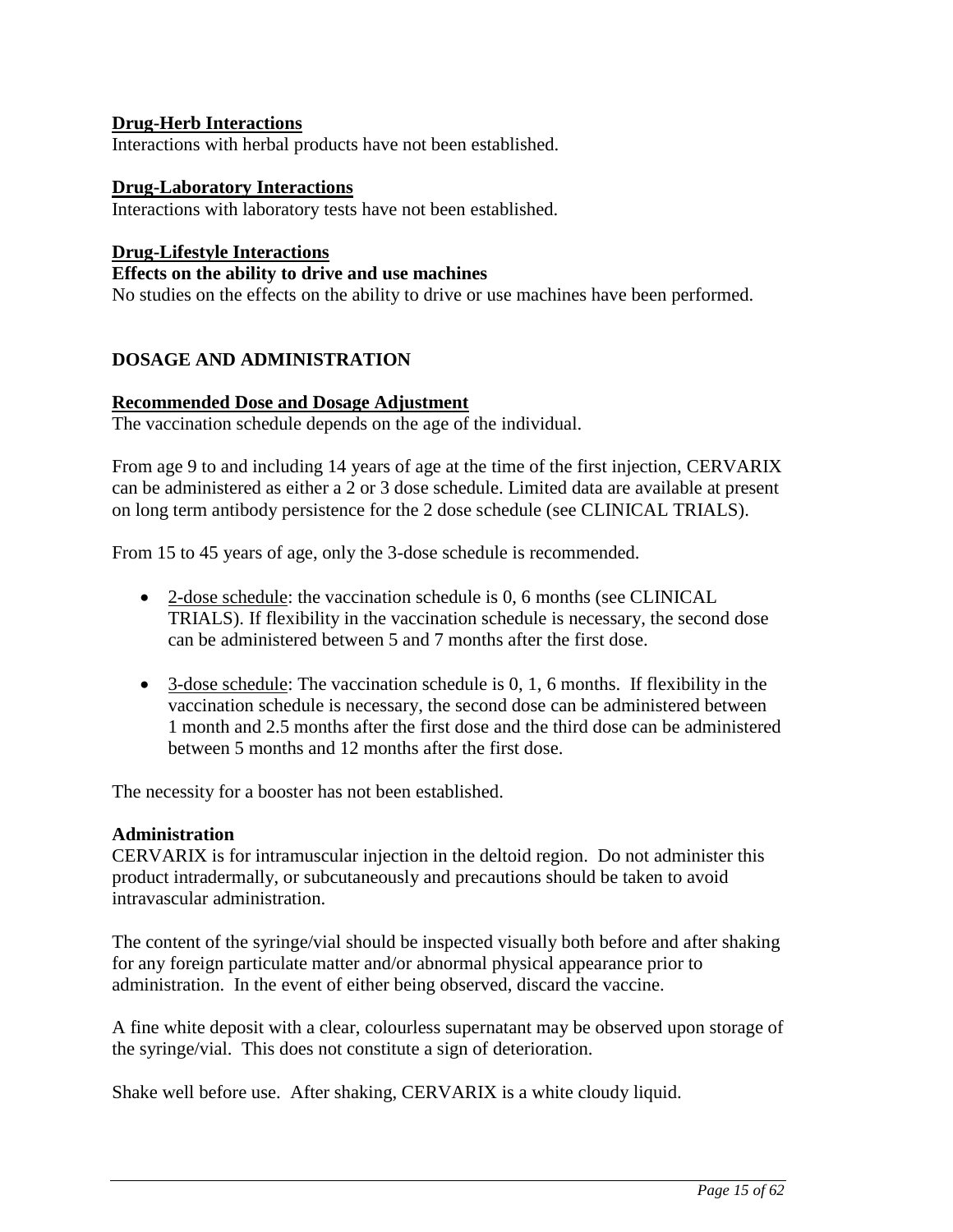<span id="page-15-0"></span>Any unused product or waste material should be disposed of in accordance with local requirements.

## *Preparation for Administration*

The syringe comes fully assembled. **Do not remove the white back-stop from the syringe.** Prior to administration, ensure that the plunger rod is firmly attached to the rubber stopper by turning the plunger clockwise until slight resistance is felt. **Do not** over tighten. Holding the syringe barrel in one hand (avoid holding the syringe plunger), remove the syringe LUER Tip-cap and needle cap by twisting anticlockwise. Attach needle by pressing and twisting in a clockwise rotation until secured to the syringe. Remove the needle protector, which on occasion can be a little stiff. Administer the vaccine.



## **OVERDOSAGE**

Insufficient data are available.

For management of a suspected drug overdose, contact your regional Poison Control Centre.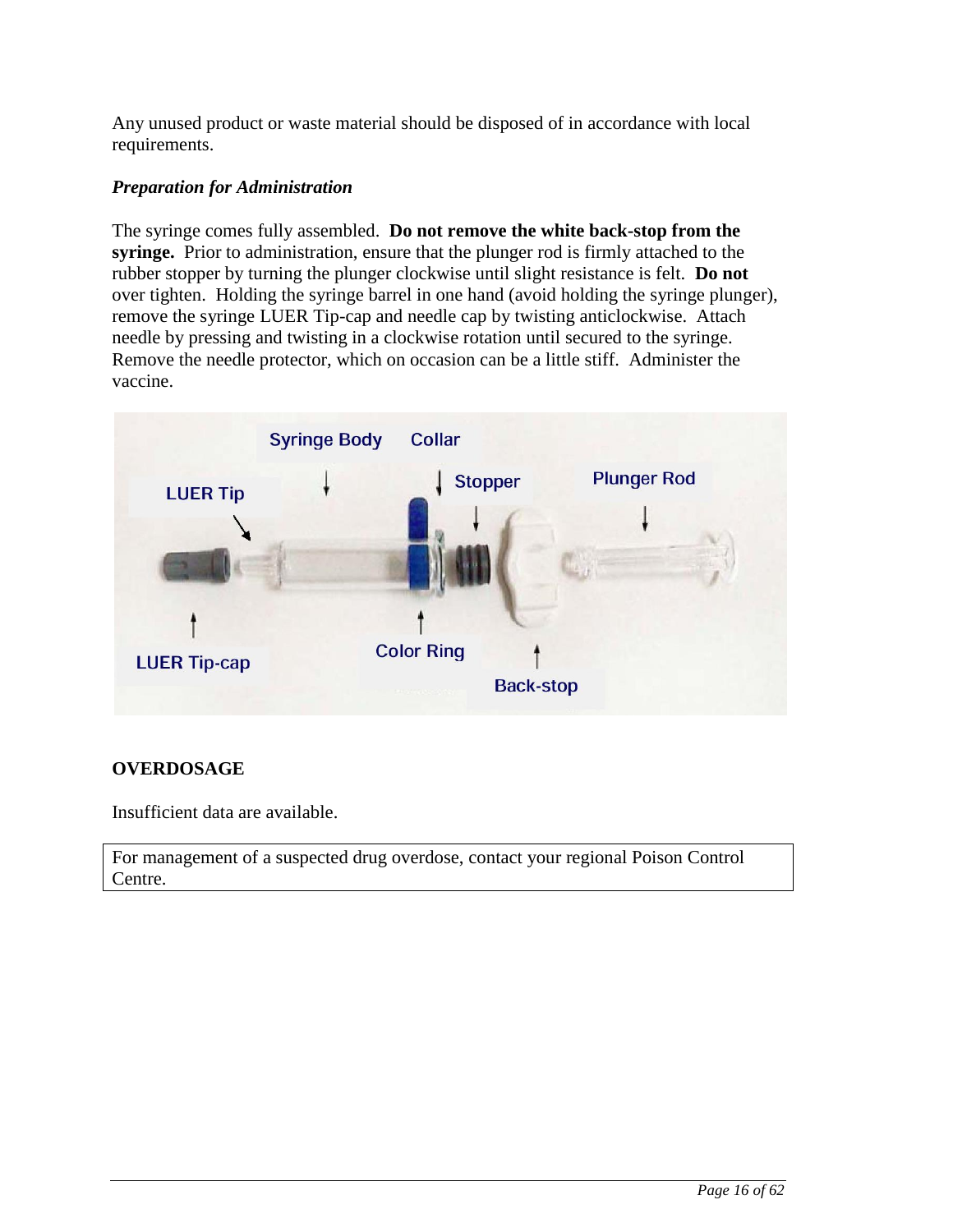## <span id="page-16-0"></span>**ACTION AND CLINICAL PHARMACOLOGY**

### **Disease Burden**

Worldwide, oncogenic Human Papillomavirus (HPV) types are the necessary cause of cervical cancer. Compelling epidemiological evidence confirms that persistent infection with oncogenic HPV types is responsible for virtually all cases of invasive cervical cancer. Based on a large consensus among experts, the most common HPV types identified in cervical cancer worldwide were, in decreasing order of frequency, HPV-16, -18, -45, -31, -33, -52, -58, -35, -59, -56, -39, -51, -73, -68 and -66. HPV types -16 and - 18 are responsible for more than 70% of invasive cervical cancers. Together, HPV types -16, -18, -31 and -45 account for up to 80.3% of cases. In the United States, the most common HPV genotypes detected in invasive cancers are HPV type -16 (HPV-16, 53.2%), HPV-18 (13.1%), and HPV-45 (6.1%) and those in *in situ* cancers were HPV-16 (56.3%), HPV-31 (12.6%), and HPV-33 (8.0%). HPV is a highly prevalent family of viruses. Up to 80% of females who have ever been sexually active will acquire an HPV infection in their lifetime, which in some cases may cause cervical cancer. Oncogenic HPV types have been found in up to 75% of HPV infections.

Cervical cancers begin as asymptomatic precancerous lesions and usually develop gradually over many years. Cervical lesions are described according to the degree of cytopathology found on the Pap<sup>1</sup> smear, with progression in degree of dysplasia.

HPV is generally transmitted via skin-to-skin contact during sexual activity. Papillomavirus entry into cells may take as little as 2 to 4 hours. Condoms reduce the risk of HPV infection, but are not fully effective. The period between exposure to the infection and the development of a specific lesion is extremely variable, making it virtually impossible for most individuals to determine exactly when, and from whom, they were exposed to the virus.

Studies have shown that prior infection with HPV does not provide females with reliable immunity against subsequent infections or reduce the risk of an HPV infection becoming persistent. Approximately 50% of females generate antibodies against initial HPV infections. In females that do generate anti-HPV antibodies, levels are typically low and slow to develop and are not reliably protective. Since antibody levels in women that have cleared an HPV infection are either low or not-existent, women may be susceptible to the same or different HPV type in the future. In the absence of detectable anti-HPV antibodies, generating immune memory in response to HPV infection in previously exposed women has not been demonstrated to provide protection against future infection or disease.

In Canada, cervical cancer affects females of all ages and among females aged 20 to 44, cervical cancer ranks as second most common to breast cancer. The proportion of HPV-16 and HPV-18 related cervical cancer cases in North America is 76% and increases to 84% when HPV-16, -18, -45, and -31 are included. The annual rate of new diagnoses of cervical cancer in Canada is 7/100,000 and the annual mortality rate is 2/100,000. The

 $\overline{a}$ 

<sup>1</sup> Pap (Papanicolaou test detects abnormal cervical cells)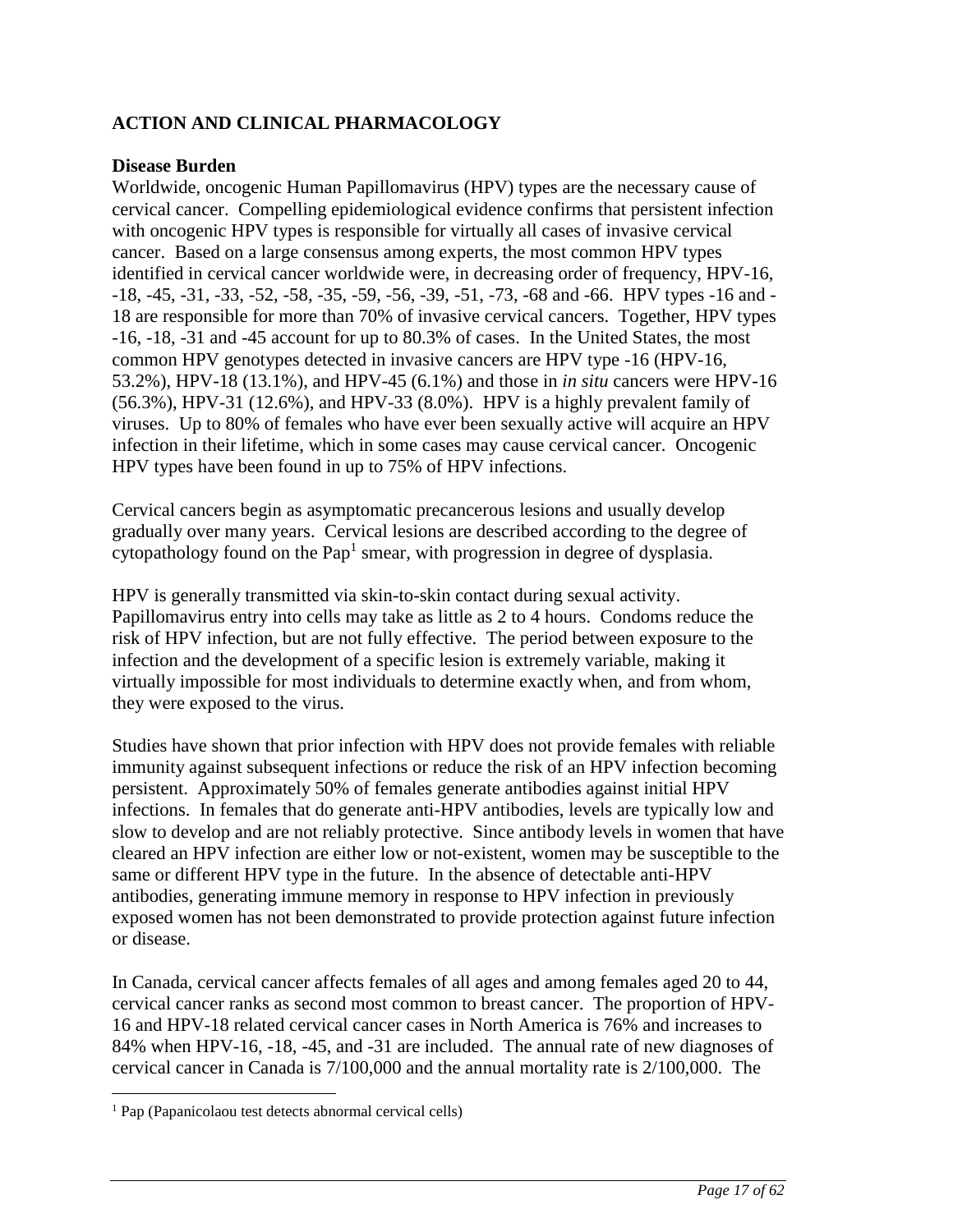annual rate of new diagnoses of adenocarcinoma of the cervix may be as high as 1.83/100,000 in Canada. Despite the significant reduction in the burden of disease from cervical cancer since the introduction of cervical cancer screening, new cases and deaths from cervical cancer continue, with approximately 1350 new cases and 390 deaths from cervical cancer estimated in 2012. The annual economic burden of HPV-related disease is estimated to be close to \$300 million. The majority of the burden represents the cost of the more than 3.9 million Pap tests that produce negative or false-positive results followed by, in decreasing order, the cost of cervical intraepithelial neoplasia (CIN) grades 1/2/3, the cost of cervical cancer, and the cost of genital warts.

Infections with multiple oncogenic HPV types are common in sexually active females with cytologic abnormalities; however, almost all cervical cancer is attributable to a single HPV type. Natural history studies of HPV infection support that the risk of progression to cervical precancers and cervical cancers increases with persistent infection. In fact, HPV persistent infections tend to occur at a higher percentage with HPV-16 than with other oncogenic HPV types and that the risk of progression to cervical cancer is higher for HPV-16, -18 and -45 than other HPV types.

Worldwide, the proportion of CIN grades 2 and 3, and invasive cervical cases associated with HPV-16 and HPV-18 are 52.3% and 70.3% respectively. HPV-16 predominates in squamous cell carcinomas (55.2%) as well as in cervical adenocarcinomas (48.4%), whereas HPV-18 has been detected more than twice as frequently in adenocarcinoma (36.3%) as compared to squamous cervical carcinomas (12.8%).

Overall, incidence and mortality rates due to cervical cancer have shown a steady decline in the past 30 years due to the introduction of Pap screening programs. The reduction has been driven primarily by decreases in the rates of cervical squamous cell carcinomas, the predominant histological type. Rates of adenocarcinoma and adenosquamous carcinomas have increased over this period, particularly in females 20 to 34 years of age. Rates have plateaued in the last 5 years, suggesting that further prevention strategies beyond Pap screening may be necessary. Given that adenocarcinomas occur further in the endocervical canal, they are often more difficult to detect through normal cytological screening.

Until recently, cervical cancer screening programs have allowed for detection and removal of precancerous lesions (secondary prevention). Primary prevention of these lesions via vaccination can provide an additional opportunity to prevent cervical cancer by prevention of the infection which initiates the disease process.

### **Mechanism of Action**

CERVARIX is a non-infectious recombinant vaccine prepared from the highly purified virus-like particles (VLPs) of the major capsid L1 protein of oncogenic HPV types 16 and 18. Since the VLPs contain no viral DNA, they cannot infect cells, reproduce or cause disease.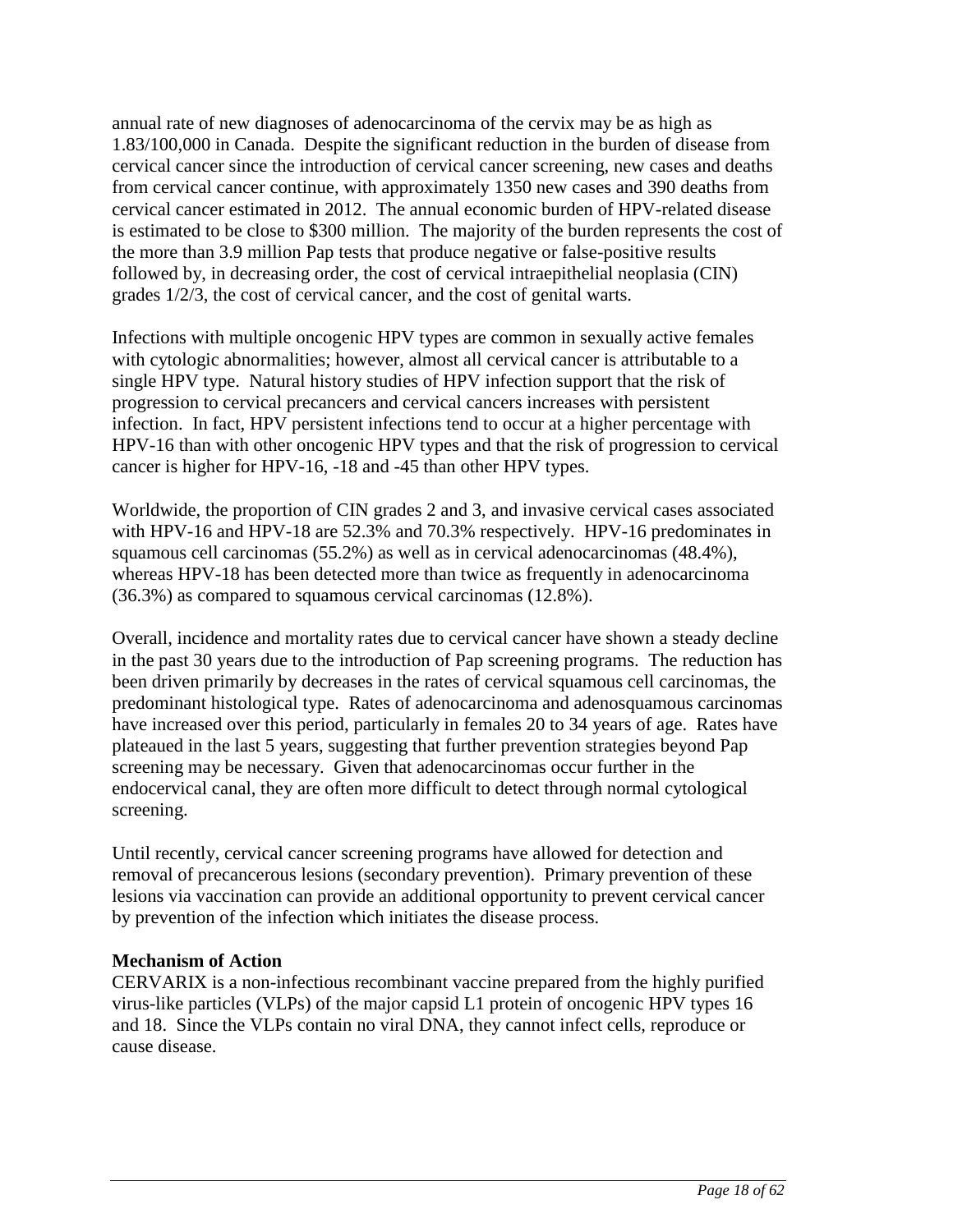High and sustained antibodies against HPV are associated with protection against HPVrelated infection and/or disease. Animal studies suggest that the efficacy of L1 VLP vaccines is predominantly mediated by the development of neutralizing antibody (humoral) immune responses. Vaccination with HPV L1 capsid proteins predominately induces serum neutralizing IgG antibodies; however, transudation of anti-HPV IgG neutralizing antibodies from the serum to the cervical mucosa is thought to provide a mechanism to prevent HPV entry into cervical epithelial cells which might otherwise lead to infection and cervical cancer. CERVARIX studies have demonstrated that there is a correlation between levels of anti-HPV antibodies in serum samples relative to anti-HPV antibodies in cervicovaginal secretion samples. While the minimum level of antibodies required to prevent HPV infection are not yet known, anti-papillomavirus antibodies have been shown to be sufficient to prevent infection and/or disease. These data suggest that the mechanism of action of L1 VLP vaccines is primarily mediated through a vaccineinduced antibody-mediated immune response.

The adjuvant in CERVARIX is AS04 which has been shown in clinical trials to induce a stronger and sustained immune response compared to the same antigens adjuvanted with aluminium salt  $[A(OH)_3]$  alone.

### **Evidence of Anamnestic (Immune Memory) Response**

Based on a subset of subjects from the original study HPV-001, the administration of a challenge dose after a mean of 6.8 years following the first vaccination elicited an anamnestic immune response to HPV-16 and HPV-18 (by ELISA and pseudovirionbased neutralizing assay) at day 7. One month after the challenge dose, geometric mean titers (GMTs) exceeded those observed one month after the primary vaccination course. An anamnestic response was also observed for the related types HPV-31 and HPV-45 by ELISA. All subjects were seropositive for anti-HPV-16 and anti-HPV-18 prior to the challenge dose. GMT ratios are presented in [Table 5.](#page-19-1)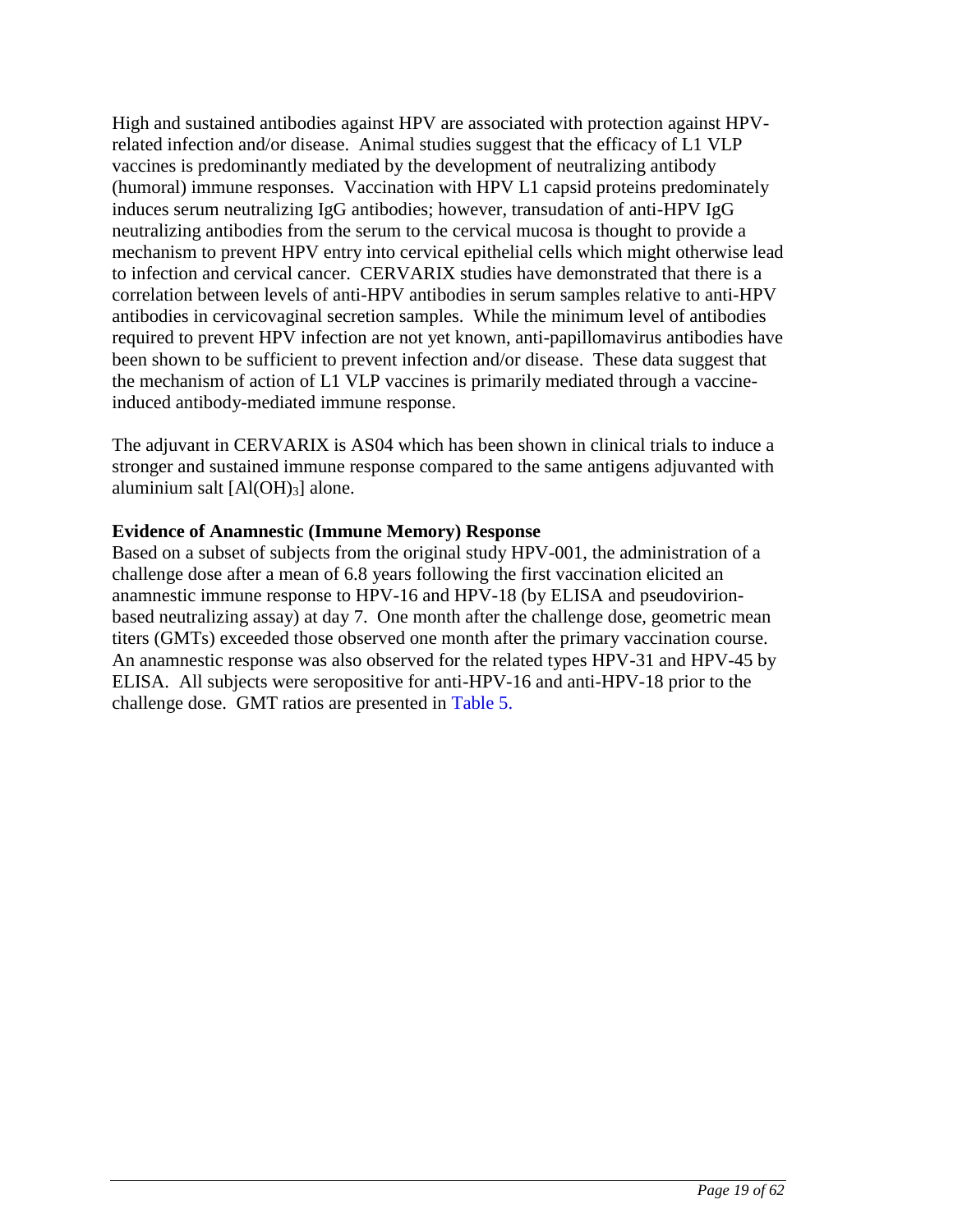#### <span id="page-19-1"></span><span id="page-19-0"></span>**Table 5 GMT Ratios and 95% CI at Day 7 and One Month After the Administration of a Challenge Dose (ATP Cohort)**

|               | N     | <b>Time</b>          | GMT1    | <b>Time</b> | GMT <sub>2</sub> | Ratio     | LL  | UL   |
|---------------|-------|----------------------|---------|-------------|------------------|-----------|-----|------|
|               |       | Point 1              |         | Point 2     |                  | GMT1/GMT2 |     |      |
| $HPV-16$      |       |                      |         |             |                  |           |     |      |
|               | 59    | Day 7                | 6246.7  | <b>PRE</b>  | 720.7            | 8.7       | 6.3 | 11.9 |
|               | $40*$ | 1 month              | 15402.8 | 1 month     | 6298.6           | 2.4       | 1.7 | 3.5  |
|               |       | post 4 <sup>th</sup> |         | post 3rd    |                  |           |     |      |
|               |       | dose                 |         | dose        |                  |           |     |      |
| <b>HPV-18</b> |       |                      |         |             |                  |           |     |      |
|               | 59    | Day 7                | 4126.7  | <b>PRE</b>  | 502.9            | 8.2       | 6.1 | 11.1 |
|               | $40*$ | 1 month              | 8259.3  | 1 month     | 5350.9           | 1.5       | 1.1 | 2.1  |
|               |       | post 4 <sup>th</sup> |         | post 3rd    |                  |           |     |      |
|               |       | dose                 |         | dose        |                  |           |     |      |
| $HPV-31$      |       |                      |         |             |                  |           |     |      |
|               | 59    | Day 7                | 2154.8  | <b>PRE</b>  | 222.4            | 9.7       | 7.5 | 12.5 |
| $HPV-45$      |       |                      |         |             |                  |           |     |      |
|               | 59    | Day 7                | 2456.7  | <b>PRE</b>  | 202.7            | 12.1      | 9.4 | 15.6 |

\* Subjects included in the ATP cohort of HPV-001 and included in the ATP cohort of the challenge dose study (HPV-024).

GMTs measured by ELISA.

 $N =$  number of subjects with results available at both time-points.

PRE = Pre-vaccination of the challenge dose.

LL/UL = Lower/Upper limit of the 95% confidence interval.

The ATP cohort included all evaluable subjects (i.e., those meeting all eligibility criteria, complying with the procedures and intervals defined in the protocol, with no elimination criteria during the study) for whom data concerning immunogenicity endpoint measures were available. This included subjects for whom assay results were available for antibodies against at least one study vaccine antigen component after vaccination.

## **STORAGE AND STABILITY**

Store in a refrigerator at 2°C to 8°C. Do not freeze. Store in the original package in order to protect from light.

The expiry date of the vaccine is indicated on the label and packaging. Do not use after the expiry date shown on the label.

CERVARIX should be administered as soon as possible after being removed from the refrigerator. However, stability data generated indicated that CERVARIX remains stable and can be administered in case the vaccine has been stored outside the refrigerator up to three days at temperatures between  $8^{\circ}$ C and  $25^{\circ}$ C or up to one day at temperatures between  $25^{\circ}$ C and  $37^{\circ}$ C. If exposed to temperatures  $>37^{\circ}$ C, discard vaccine.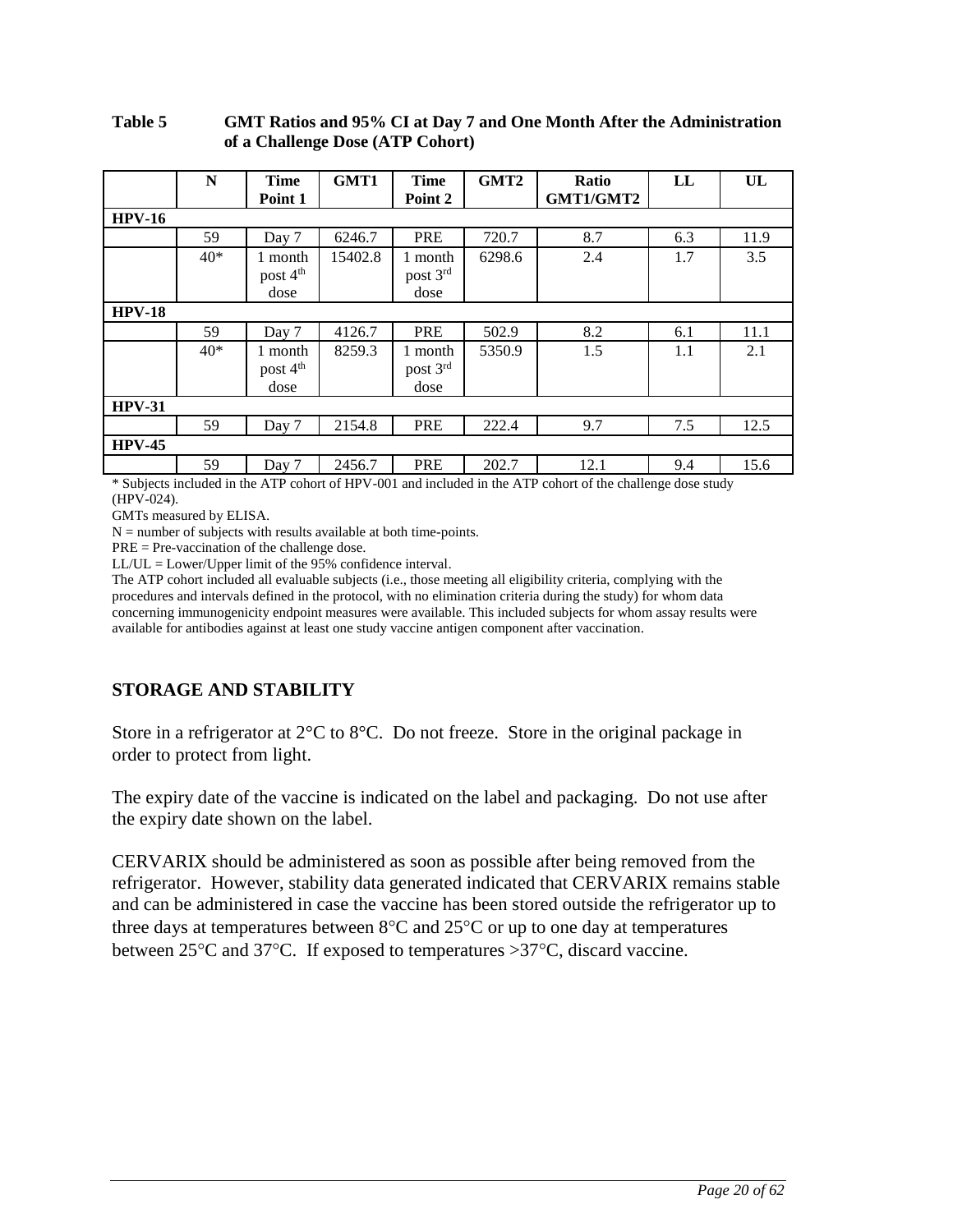## <span id="page-20-0"></span>**DOSAGE FORMS, COMPOSITION AND PACKAGING**

### **Dosage Forms**

CERVARIX is available as a suspension for injection.

### **Composition**

| One dose $(0.5 \text{ mL})$ contains:                |                  |
|------------------------------------------------------|------------------|
| Human Papillomavirus type 16 L1 protein <sup>2</sup> | $20 \text{ mcg}$ |
| Human Papillomavirus type 18 L1 protein <sup>2</sup> | $20 \text{ mcg}$ |

### **Excipients**

3 -0-desacyl-4'-monophosphoryl lipid A (MPL) 50 mcg, aluminium (as aluminium hydroxide) 0.5 mg, sodium chloride 4.4 mg, sodium dihydrogen phosphate dihydrate 0.624 mg, and water for injection.

### **Packaging**

### **Pre-filled Syringes**

CERVARIX is available as:

• 0.5 mL of suspension in a pre-filled syringe (type I glass) with a plunger stopper (rubber butyl) with or without needles in pack sizes of 1 and 10\* .

Note: Multiple safety needle tips are compatible with this system.

### **Vials\***

 $\overline{a}$ 

CERVARIX is available as:

• 0.5 mL of suspension in a vial (type I glass) with a stopper (rubber butyl) in pack sizes of 1, 10 and 100.

*\*Format not currently available in Canada*

<sup>&</sup>lt;sup>2</sup> L1 protein in the form of non-infectious virus-like particles (VLPs) produced by recombinant DNA technology using a Baculovirus expression system.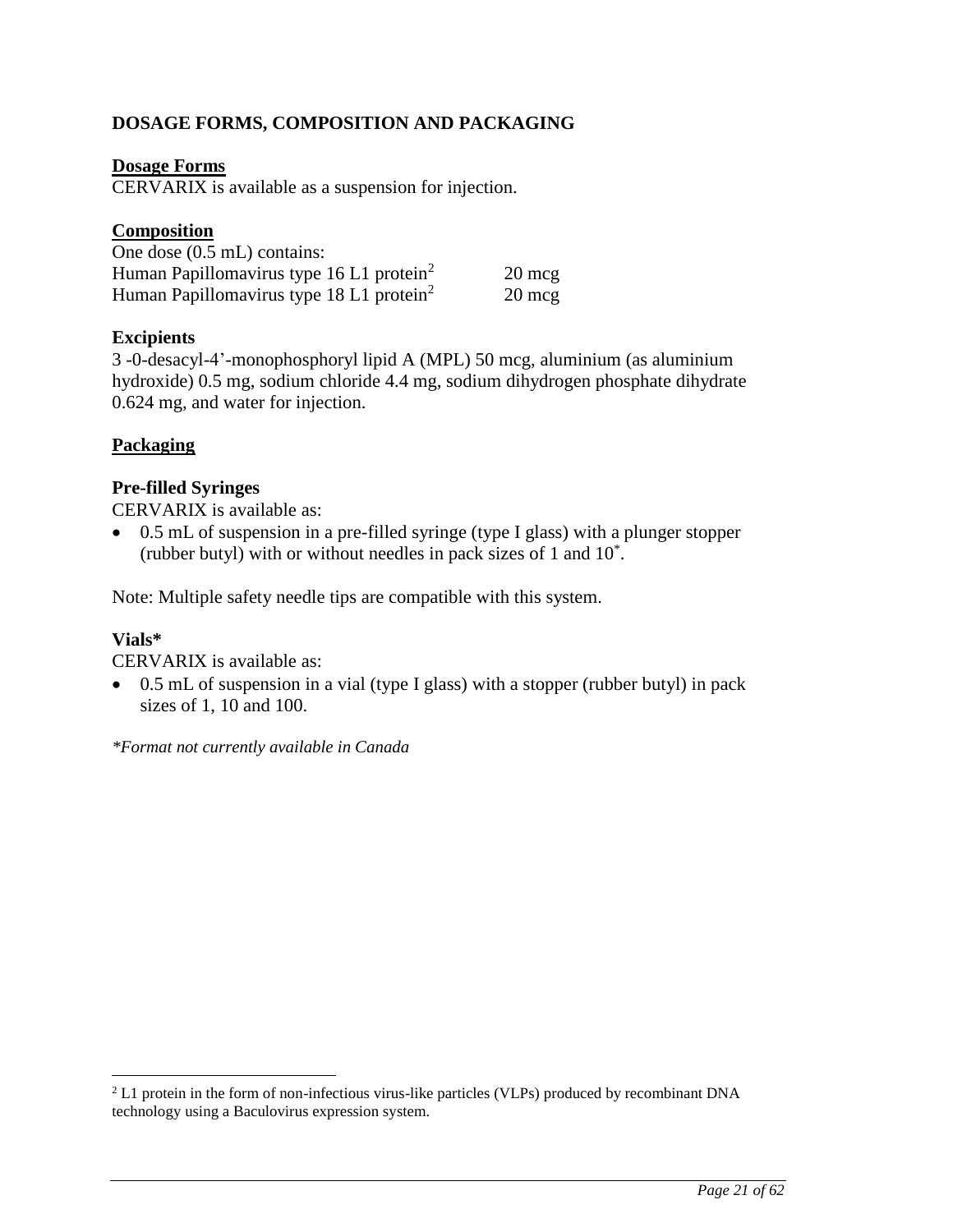## **PART II: SCIENTIFIC INFORMATION**

## <span id="page-21-0"></span>**PHARMACEUTICAL INFORMATION**

## **Drug Substance**

| Proper name: | Human Papillomavirus vaccine Types 16 and 18 |
|--------------|----------------------------------------------|
|              | (Recombinant, AS04 adjuvanted)               |

### **Product Characteristics**

This prophylactic HPV vaccine is composed of HPV-16 and -18 L1 proteins assembled as non-infectious Virus Like Particles (VLP).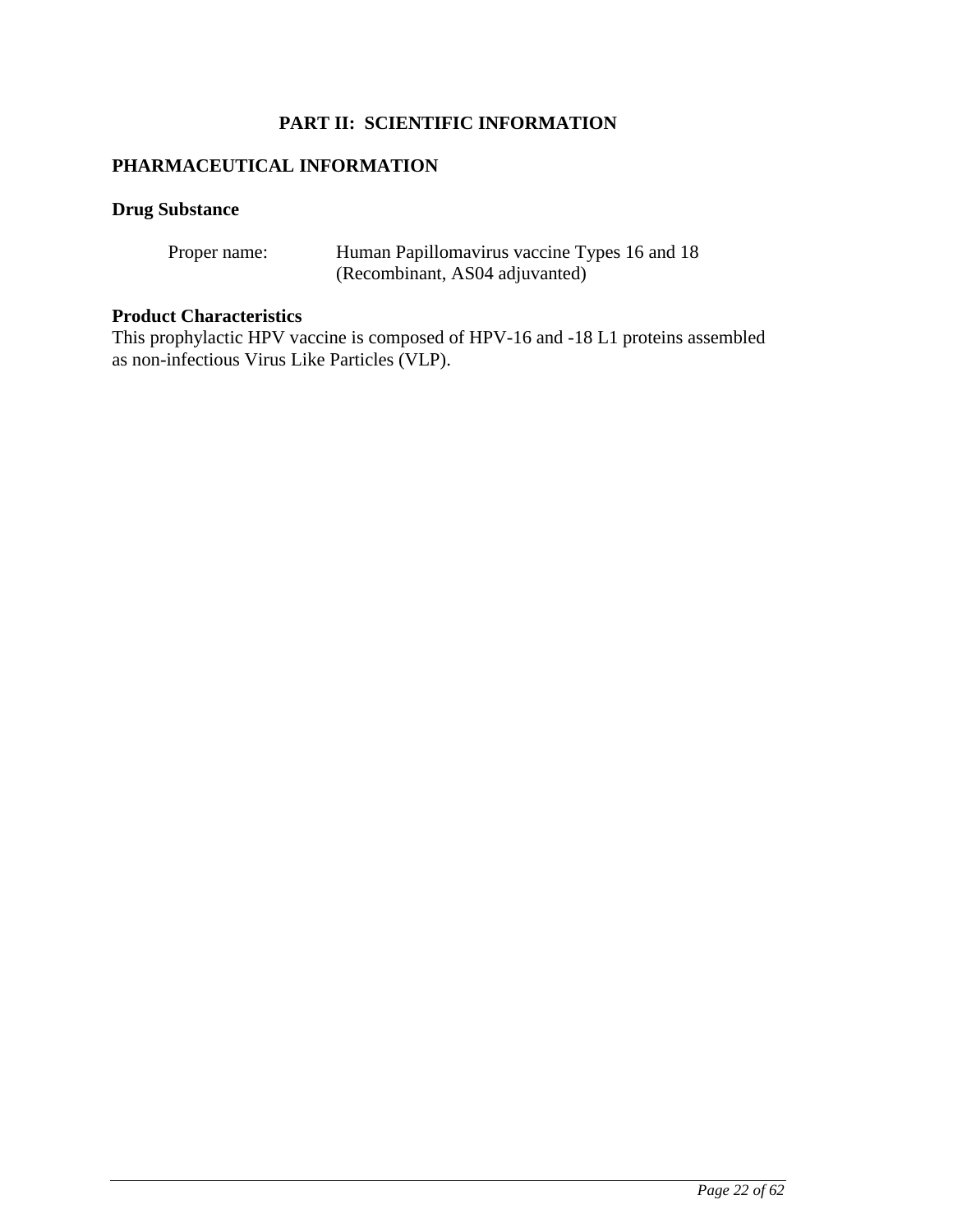# <span id="page-22-0"></span>**CLINICAL TRIALS**

| Study #        | <b>Trial</b>         | Dosage, route of                           | <b>Study subjects</b> | <b>Mean Age</b>       | Gender |
|----------------|----------------------|--------------------------------------------|-----------------------|-----------------------|--------|
|                | <b>Design</b>        | administration                             | $(n=number)$          | (Range)               |        |
| <b>HPV-001</b> | Double-              | Vaccine: HPV-16/18 L1                      | Total $n=1113$        | 20.2                  | Female |
|                | blind,               | 20 mcg /20 mcg                             | Vaccine n=560         | $(15-25 \text{ yrs})$ |        |
|                | randomized,          | Control: $Al(OH)$ <sub>3</sub> 500 mcg     | Control $n=553$       |                       |        |
|                | controlled           |                                            |                       |                       |        |
| <b>HPV-007</b> | study                | Intramuscular injection                    | Total $n=776$         | 23.2                  |        |
|                |                      | 3 doses, 0.5 mL                            | Vaccine n=393         | $(17-29 \text{ yrs})$ |        |
|                | 3 yr long            |                                            | Control $n=383$       |                       |        |
|                | term                 |                                            |                       |                       |        |
| HPV-023        | extension of         |                                            | Total n=437           | 19.9                  |        |
|                | <b>HPV-001</b>       |                                            | Vaccine n=224         | $(15-26 \text{ yrs})$ |        |
|                |                      |                                            | Control $n=213$       |                       |        |
|                | 3 yr long<br>term    |                                            |                       |                       |        |
|                | extension of         |                                            |                       |                       |        |
|                | <b>HPV-007</b>       |                                            |                       |                       |        |
| <b>HPV-008</b> | Double-              | Vaccine: HPV-16/18 L1                      | Total $n=18,665$      | 20                    | Female |
|                | blind,               | 20 mcg /20 mcg                             | Vaccine n=9332        | $(15-25 \text{ yrs})$ |        |
|                | randomized,          | Control: Hep A vaccine                     | Control $n=9333$      |                       |        |
|                | controlled,          |                                            |                       |                       |        |
|                | multicentre          | Intramuscular injection                    |                       |                       |        |
|                | study                | 3 doses, 0.5 mL                            |                       |                       |        |
| HPV-012        | Blinded,             | Vaccine: HPV-16/18 L1                      | Total $n=870$         | 19.8-20.3*            | Female |
|                | randomized,          | $20 \text{ mcg}$ /20 mcg                   | Vaccine n=612         | $(15-25 \text{ yrs})$ |        |
|                | multicentre          |                                            | $(15-25 \text{ yrs})$ |                       |        |
|                | study                | Intramuscular injection                    | Vaccine n=158         | 12.4                  |        |
|                |                      | 3 doses, 0.5 mL                            | $(10-14 \text{ yrs})$ | $(10-14 \text{ yrs})$ |        |
| HPV-013        | Multicentre          | Vaccine: HPV-16/18 L1                      | Total $n=2067$        | 12.1                  | Female |
|                | double-              | $20 \text{ mcg}$ /20 mcg                   | Vaccine $n=1035$      | $(10-14 \text{ yrs})$ |        |
|                | blind,               | Control: Hep A vaccine                     | Control $n=1032$      |                       |        |
|                | randomized,          |                                            |                       |                       |        |
|                | controlled           | Intramuscular injection<br>3 doses, 0.5 mL |                       |                       |        |
| <b>HPV-014</b> | study<br>Multicentre | Vaccine: HPV-16/18 L1                      | Total n=666           | 34.8                  | Female |
|                | open age-            | 20 mcg /20 mcg                             | Vaccine n=229         | $(15-55 \text{ yrs})$ |        |
|                | stratified           |                                            | $(15-25 \text{ yrs})$ |                       |        |
|                | study                | Intramuscular injection                    | Vaccine n=226         |                       |        |
|                |                      | $3$ doses, $0.5$ mL                        | $(26-45 \text{ yrs})$ |                       |        |
|                |                      |                                            | Vaccine n=211         |                       |        |
|                |                      |                                            | $(46-55 \text{ yrs})$ |                       |        |
| HPV-015        | Double-              | Vaccine: HPV-16/18 L1                      | Total $n=5752$        | 37.0                  | Female |
|                | blind,               | 20 mcg /20 mcg                             | Vaccine n=2881        | $(24-72 \text{ yrs})$ |        |
|                | randomized,          | Control: $Al(OH)_{3}$ 500 mcg              | Control $n=2871$      |                       |        |
|                | controlled,          |                                            |                       |                       |        |
|                | multicentre          | Intramuscular injection                    |                       |                       |        |
|                | study                | 3 doses, 0.5 mL                            |                       |                       |        |

## **Table 6 Summary of Patient Demographics for Clinical Trials in Cervical Disease**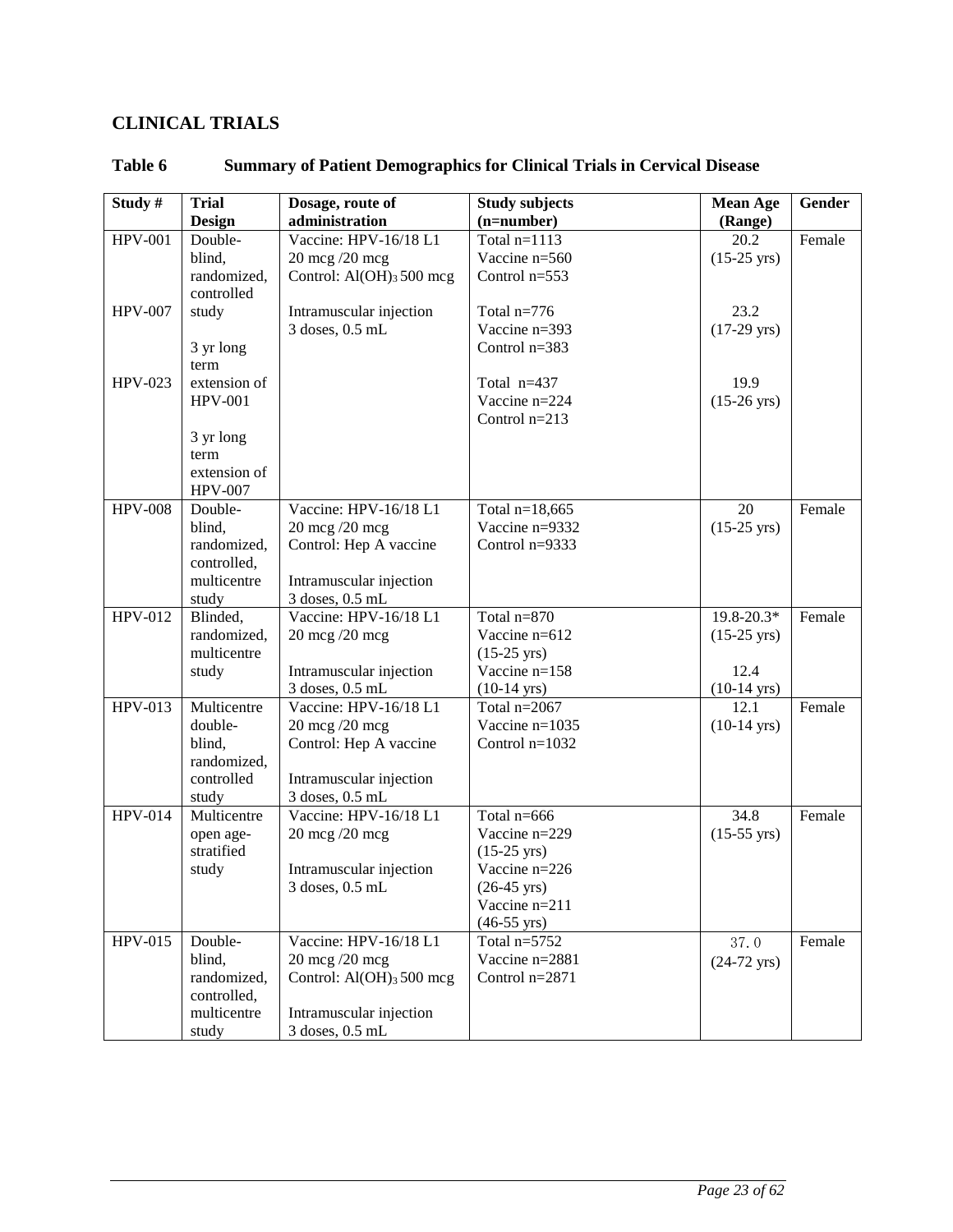| Study#         | <b>Trial</b>                                                                                                                 | Dosage, route of                                                                                                                                         | <b>Study subjects</b>                                                                                                                                                                                                | <b>Mean Age</b>                                               | Gender |
|----------------|------------------------------------------------------------------------------------------------------------------------------|----------------------------------------------------------------------------------------------------------------------------------------------------------|----------------------------------------------------------------------------------------------------------------------------------------------------------------------------------------------------------------------|---------------------------------------------------------------|--------|
|                | <b>Design</b>                                                                                                                | administration                                                                                                                                           | $(n=number)$                                                                                                                                                                                                         | (Range)                                                       |        |
| <b>HPV-010</b> | Observer-<br>blind,<br>randomized,<br>multicentre<br>study                                                                   | Vaccine: HPV-16/18 L1<br>20 mcg /20 mcg<br>Comparator: HPV-<br>$6/11/16/18$ vaccine LI<br>20 mcg /40 mcg /40 mcg<br>$/20$ mcg<br>Intramuscular injection | Total $n=1106$<br>Vaccine n=553<br>Comparator n=553                                                                                                                                                                  | 30.3<br>$(18-45 \text{ yrs})$                                 | Female |
|                |                                                                                                                              | 3 doses, 0.5 mL                                                                                                                                          |                                                                                                                                                                                                                      |                                                               |        |
| <b>HPV-020</b> | partially-<br>blind,<br>controlled,<br>partially<br>randomized,<br>single-centre<br>study, with a<br>staggered<br>enrollment | Vaccine: HPV-16/18 L1<br>$20 \text{ mcg}$ /20 mcg<br>Control: $AI(OH)$ <sub>3</sub> 500 mcg<br>Intramuscular injection<br>3 doses, 0.5 mL                | Total $n=150$<br>HIV positive individuals received<br>vaccine n=61<br>HIV positive individuals received<br>control $n=59$<br>HIV negative individuals received<br>vaccine n=30                                       | 22<br>$(18-25 \text{ yrs})$                                   | Female |
| <b>HPV-048</b> | Partially<br>blind,<br>randomised,<br>age-<br>stratified,<br>multi-centre,<br>dose-range<br>study                            | Vaccine: HPV-16/18 L1<br>$20 \text{ mcg}$ /20 mcg or 40 mcg<br>$/40$ mcg<br>Intramuscular injection<br>2 or 3 doses, 0.5 mL                              | Total $n = 960$<br>$40/40$ , 2 doses $(0, 2$ months)<br>$n=240$<br>$40/40$ , 2 doses $(0, 6$ months)<br>$n=241$<br>$20/20$ , 2 doses $(0, 6$ months)<br>$n = 240$<br>$20/20$ , 3 doses $(0, 1, 6$ months)<br>$n=239$ | 17.2<br>$(9-25 \text{ yrs})$                                  | Female |
| <b>HPV-070</b> | Open-label,<br>randomised,<br>age-<br>stratified,<br>multi-centre<br>study                                                   | Vaccine: HPV-16/18 L1<br>20 mcg /20 mcg<br>Intramuscular injection<br>2 or 3 doses, 0.5 mL                                                               | Total $n=1032$<br>2 doses $(0, 6$ months) $n=550$<br>3 doses $(0, 1, 6$ months) n=482                                                                                                                                | 11.6<br>$(9-14 \text{ yrs})$<br>19.6<br>$(15-25 \text{ yrs})$ | Female |

\*mean age for 4 lots of CERVARIX

### **Vaccine Efficacy**

Cervical intraepithelial neoplasia (CIN) grade 2 and 3 lesions or cervical adenocarcinoma *in situ* (AIS) are precursors of squamous cell carcinoma and adenocarcinoma of the cervix, respectively and have been used as a surrogate marker of cervical cancer. CIN2/3 and AIS (precancerous lesions) serve as surrogate markers for the prevention of cervical cancer and were efficacy endpoints used in clinical trials. Secondary endpoints included an assessment of efficacy in the prevention of 6 month persistent infection and 12 month persistent infection.

CERVARIX was assessed in 2 double-blind, randomized, controlled clinical studies that included a total of 19,778 females 15 to 25 years of age at enrolment.

The clinical study HPV-001/HPV-007 was conducted in North America and Latin America. Study HPV-023 followed subjects from the Brazilian cohort of HPV-001/HPV-007. Study entry criteria were: females who were negative for oncogenic HPV DNA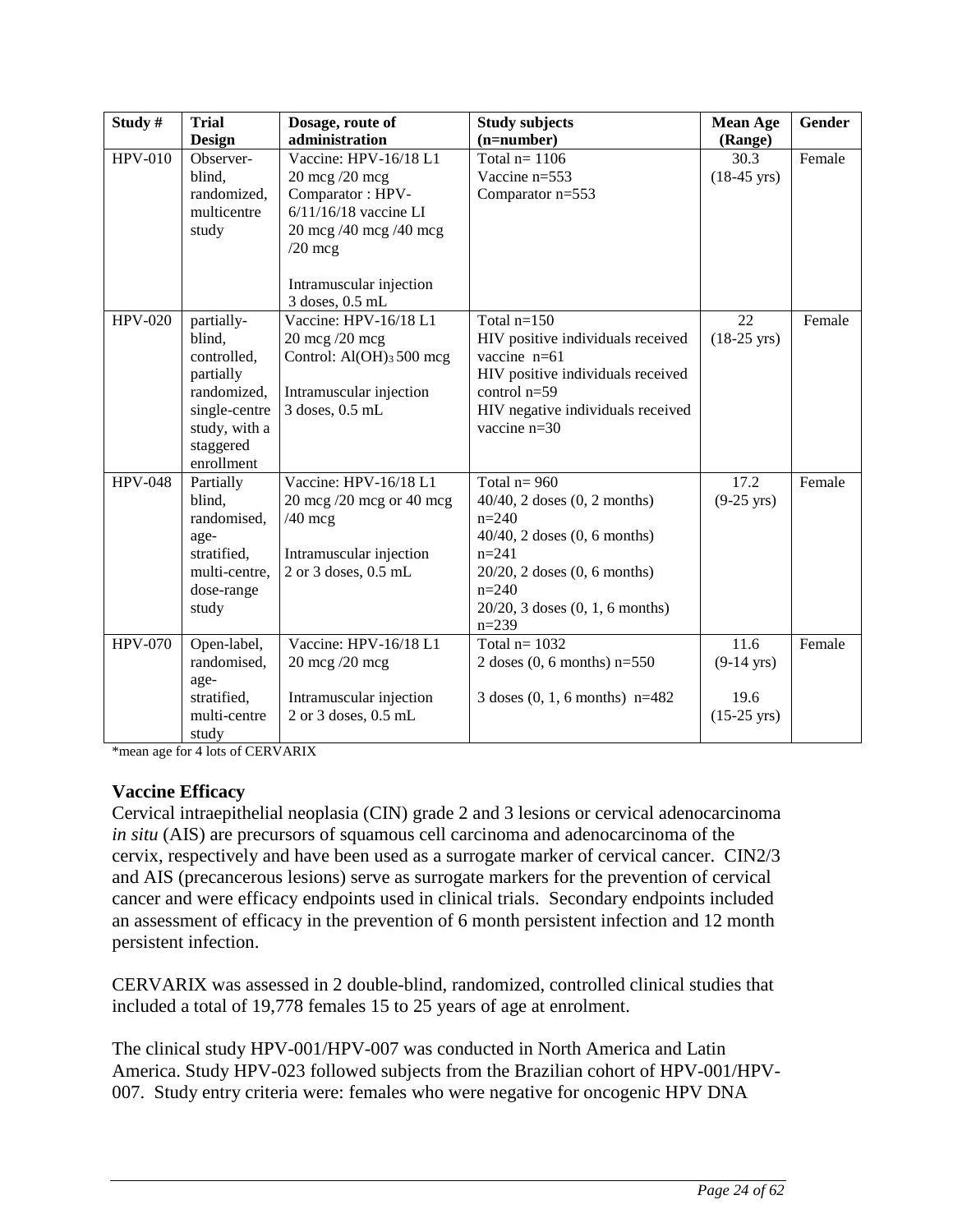(HPV-16, -18, -31, -33, -35, -39, -45, -51, -52, -56, -58, -59, -66 and -68) in cervical samples, seronegative for HPV-16 and HPV-18 antibodies and had normal cytology. This represents a population presumed naïve without current HPV infection at the time of vaccination and without prior exposure to either HPV-16 or HPV-18.

Study HPV-008 was conducted in North America, Latin America, Europe, Asia Pacific and Australia. This study enrolled females who were vaccinated regardless of baseline HPV DNA status, serostatus or cytology. These females reflect a general population inclusive of females naïve (without current infection and without prior exposure) or nonnaïve (with current infection and/or with prior exposure) to HPV. Before vaccination, cervical samples were assessed for oncogenic HPV DNA (HPV-16, -18, -31, -33, -35, -39, -45, -51, -52, -56, -58, -59, -66 and -68) and serostatus of HPV-16 and HPV-18 antibodies. The final analysis of study HPV-008 was event-triggered i.e., was performed when at least 36 CIN2+ cases associated with HPV-16 or HPV-18 were accrued in the ATP cohort. The mean follow-up for the final analysis was approximately 39 months post-dose one. End of study analysis was performed at the end of the 4-year follow-up period (i.e., 48 months post-dose one) and included all subjects from the Total Vaccinated Cohort (TVC).

In studies HPV-001/HPV-007 and HPV-008 the following endpoints were evaluated:

- Histopathologically-confirmed CIN2+ (CIN2, CIN3, adenocarcinoma *in-situ* (AIS) or invasive cervical cancer) associated with HPV-16 or HPV-18\* .
- Histopathologically-confirmed CIN1+ (CIN1, CIN2, CIN3, adenocarcinoma *in*situ (AIS) or invasive cervical cancer) associated with HPV-16 or HPV-18<sup>\*</sup>.
- Persistent infection (12-month definition<sup>†</sup>) with HPV-16 or HPV-18<sup>\*</sup>.
- Persistent infection (6-month definition<sup>‡</sup>) with HPV-16 or HPV-18.
- These endpoints were not evaluated in study HPV-001, but were evaluated in the extension study HPV-007
- † Defined as the detection of the same HPV type at all available time points over approximately a 12 month interval
- ‡ Defined as the detection of the same HPV type in cervical samples at two consecutive evaluations over approximately a 6-month interval

In study HPV-008, the following endpoints were also evaluated:

- CIN3+ (cervical intraepithelial neoplasia grade 3 and higher grade lesions)
- VIN1+ (vulvar intraepithelial neoplasia grade 1 and higher grade lesions)
- VaIN1+ (vaginal intraepithelial neoplasia grade 1 and higher grade lesions)

CIN3+ is the immediate precursor of invasive cervical cancer (ICC) and is generally considered a more predictive endpoint than CIN2+.

In both studies, testing for oncogenic HPV types was conducted using SPF10-LiPA25 PCR because of its high sensitivity, specificity and ability to detect degraded HPV DNA in archived biopsy samples. Type-specific HPV-16 and HPV-18 PCR was combined with SPF10-LiPA25 PCR to maintain sensitivity in the context of multiple infections. A high sensitivity for detection of any HPV-16 or HPV-18 DNA even at very low levels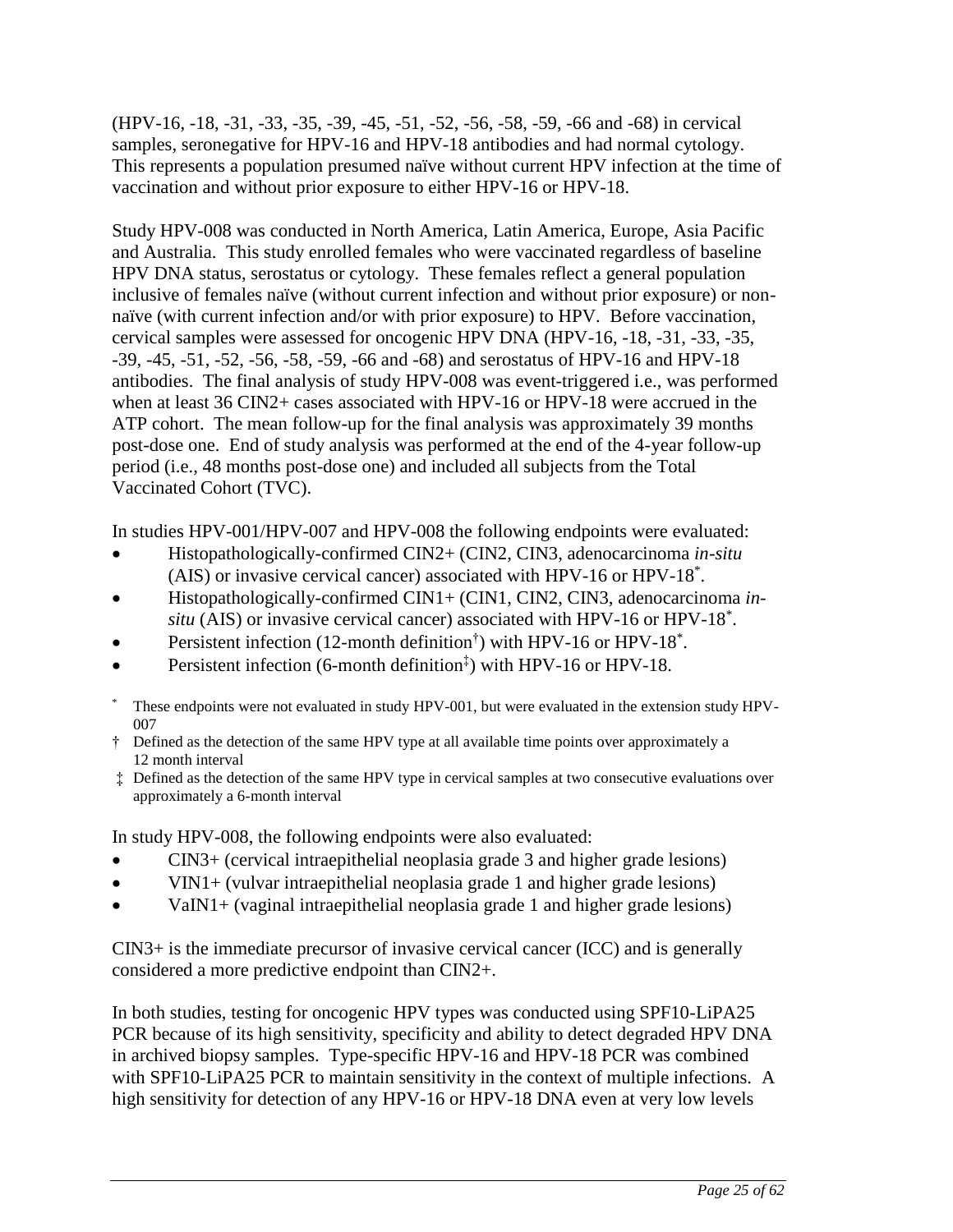and in the presence of multiple HPV types in both cervical and biopsy samples was important to assure complete case detection.

The efficacy of CERVARIX was also assessed in a double-blind, randomised Phase III clinical trial (HPV-015) in which a total of 5752 women aged 26 years and older were vaccinated. The study was conducted in North America, Latin America, Asia Pacific and Europe, and allowed women with a history of HPV-associated disease/treatment to be enrolled. An interim analysis was performed when all subjects had completed the month 48 study visit. The primary analyses of efficacy were performed on the ATP cohort and the TVC cohort.

## **Prophylactic Efficacy Against HPV Types 16 and 18**

### Study HPV-008

Study HPV-008 was a double-blind, randomized, controlled clinical trial in which 18,665 healthy females 15 to 25 years of age received CERVARIX or Hepatitis A Vaccine control on a 0-, 1-, and 6-month schedule.

In this study, females were vaccinated regardless of baseline HPV DNA status, serostatus or cytology. Females with HPV DNA present at the cervix (HPV DNA positive  $[DNA(+)]$ ) at study entry were considered currently infected with that specific HPV type. If HPV DNA was not detected by PCR, females were considered HPV DNA negative [DNA(-)]. Additionally, cervical samples were assessed for cytologic abnormalities and serologic testing was performed for anti-HPV-16 and anti-HPV-18 serum antibodies at baseline. Females with anti-HPV serum antibodies present were considered previously exposed to HPV and characterized as seropositive  $[sero(+)]$ . Of those, females  $DNA(-)$ for HPV-16 and HPV-18 were considered as having cleared a previous natural infection. Females without antibodies to HPV-16 and HPV-18 were characterized as seronegative [sero(-)]. Before vaccination, 73.6% of females were naïve (without current infection and without prior exposure) to HPV-16 and HPV-18.

## *HPV-008 Study cohorts*

## According to Protocol (ATP)

The According to Protocol (ATP) cohort for efficacy analysis included:

- all females who received 3 doses of vaccine for whom efficacy endpoint measures were available
- all females who were HPV DNA(-) and sero(-) at baseline for the HPV type considered in the analysis
- all females who were HPV DNA(-) at month 6 for the HPV type considered in the analysis
- normal or low-grade cytology (ASC-US or LSIL) at baseline (females with highgrade cytology were excluded)
- all females who met all eligibility criteria
- all females who complied with procedures defined in the protocol, and
- with no elimination criteria during the study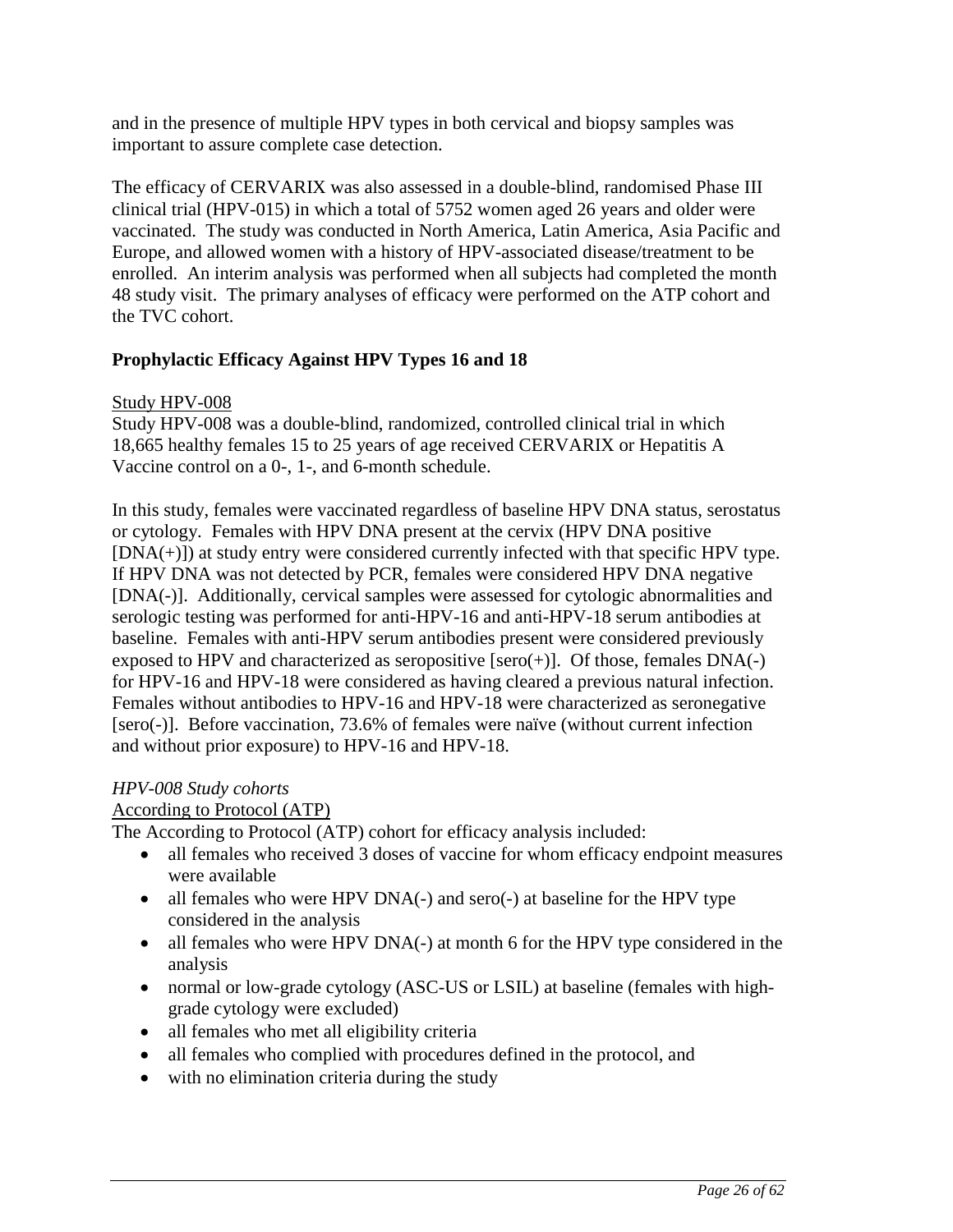## Total Vaccinated Cohort (TVC)

The total vaccinated cohort (TVC) included:

- all females who received at least 1 dose of the vaccine for whom efficacy endpoint measures were available
- all females were included irrespective of the HPV DNA status and serostatus at baseline

This cohort is representative of a broader population including females with current HPV infection and/or prior exposure.

For analyses of efficacy, case counting in the ATP cohort started on day 1 after the third dose of vaccine and in the TVC cohort, case counting started on day 1 after the first dose.

### **Clinical Study Results**

### Study HPV-008

CERVARIX was efficacious in the prevention of precancerous lesions or AIS associated with HPV-16 or HPV-18 [\(Table 7\)](#page-27-0). As many lesions containing HPV-16/18 also contained other oncogenic HPV types, (56 out of the 102 CIN2+ lesions), a type assignment algorithm was applied. For lesions in which multiple HPV types were detected, a blinded, professional-led team, assigned the HPV type most likely responsible for each lesion using HPV type information from the lesion and from prior cytological samples. The algorithm considered the HPV types detected in at least 1 of the 2 preceding cytologic samples, in addition to types detected in the lesion. This analysis excluded 9 cases of  $CIN2+$  (4 cases in the HPV group and 5 cases in the control group) in the ATP cohort and 13 cases of CIN2+ (6 cases in the HPV group and 7 cases in the control group) in the TVC. These cases were not likely to have been caused by the vaccine HPV types to which they were associated according to the original protocolspecified analysis.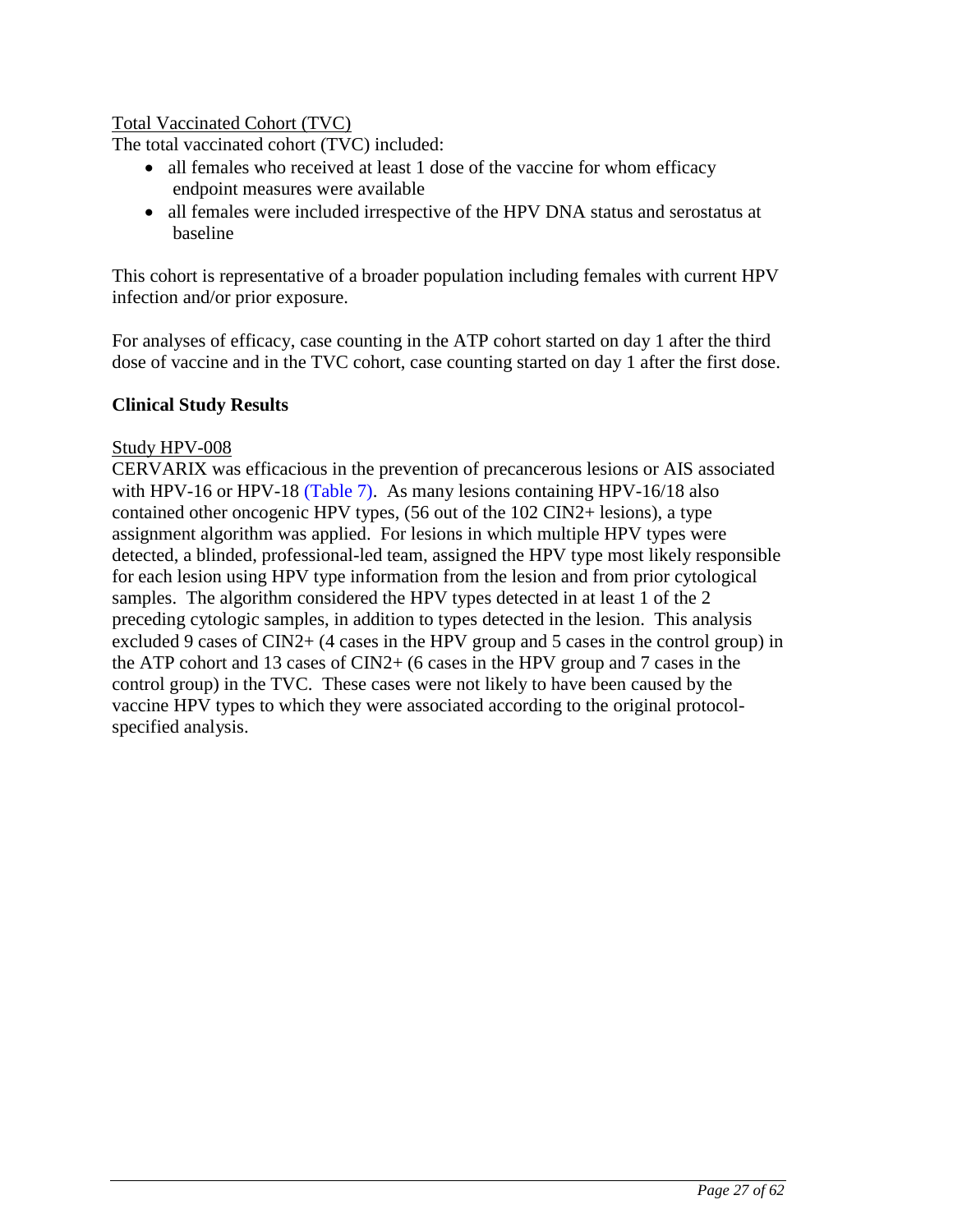#### <span id="page-27-0"></span>**Table 7 Efficacy of CERVARIX Against Histopathological Lesions Associated with HPV-16 or HPV-18 in Women 15-25 Years of Age (HPV Type Assignment Algorithm)**

|          | <b>ATP Cohort*</b> |                       |                                  |                              |                      |                           |  |  |  |
|----------|--------------------|-----------------------|----------------------------------|------------------------------|----------------------|---------------------------|--|--|--|
|          |                    | <b>Final Analysis</b> |                                  | <b>End of Study Analysis</b> |                      |                           |  |  |  |
|          | <b>CERVARIX</b>    | Control <sup>a</sup>  | % Efficacy                       | <b>CERVARIX</b>              | Control <sup>a</sup> | $%$ Efficacy <sup>c</sup> |  |  |  |
|          | $N=7344$           | $N = 7312$            | $(96.1\% \text{ CI})^{\text{b}}$ | $N = 7338$                   | $N = 7305$           |                           |  |  |  |
|          | <b>Cases</b>       | <b>Cases</b>          |                                  | <b>Cases</b>                 | <b>Cases</b>         |                           |  |  |  |
|          |                    |                       |                                  |                              |                      |                           |  |  |  |
| CIN2/3   |                    | 53                    | 98.1                             |                              | 92                   | 98.9                      |  |  |  |
| or AIS   |                    |                       | (88.4, 100)                      |                              |                      |                           |  |  |  |
| CIN1/2/3 | 2                  | 90                    | 97.8                             | 3                            | 154                  | 98.1                      |  |  |  |
| or AIS   |                    |                       | (91.4, 99.8)                     |                              |                      |                           |  |  |  |
|          |                    |                       |                                  | <b>TVC Cohort**</b>          |                      |                           |  |  |  |
|          |                    | <b>Final Analysis</b> |                                  | <b>End of Study Analysis</b> |                      |                           |  |  |  |
|          | <b>CERVARIX</b>    | Control <sup>a</sup>  | % Efficacy                       | <b>CERVARIX</b>              | Control <sup>a</sup> | $%$ Efficacy <sup>c</sup> |  |  |  |
|          | $N = 8667$         | $N = 8682$            | $(96.1\% \text{ CI})^b$          | $N = 8694$                   | $N = 8708$           |                           |  |  |  |
|          | <b>Cases</b>       | <b>Cases</b>          |                                  | <b>Cases</b>                 | <b>Cases</b>         |                           |  |  |  |
|          |                    |                       |                                  |                              |                      |                           |  |  |  |
| CIN2/3   | 77                 | 170                   | 54.7                             | 83                           | 222                  | 62.8                      |  |  |  |
| or AIS   |                    |                       | (39.5, 66.3)                     |                              |                      |                           |  |  |  |
| CIN1/2/3 | 97                 | 232                   | 58.2                             | 107                          | 310                  | 65.7                      |  |  |  |
| or AIS   |                    |                       | (46.2, 67.8)                     |                              |                      |                           |  |  |  |

\* DNA(-) for the corresponding HPV type considered in the analysis at month 0 and month 6, sero(-) for HPV-16/18 at baseline; all 3 doses administered; normal cytology, ASC US or LSIL at baseline.

At least one dose of vaccine and irrespective of their DNA status and serostatus at baseline.

<sup>a</sup> Hepatitis A Vaccine control group [720 EL.U. of antigen and 500 mcg Al(OH)<sub>3</sub>].<br> **b** The 0.6.1% confidence interval reflected in the final englysis results from statistics

<sup>b</sup> The 96.1% confidence interval reflected in the final analysis results from statistical adjustment for the previously conducted interim analysis.

<sup>c</sup> The end-of-study analysis was descriptive and intended to support the efficacy results seen in the final analysis.

An ATP-generally naïve cohort, which represents a cohort of young women who are presumed naïve, was also evaluated. This cohort was similar to ATP, except that the baseline status of the subject was HPV DNA(-) to 14 oncogenic HPV types and the cytology was normal [\(Table 8\)](#page-28-0).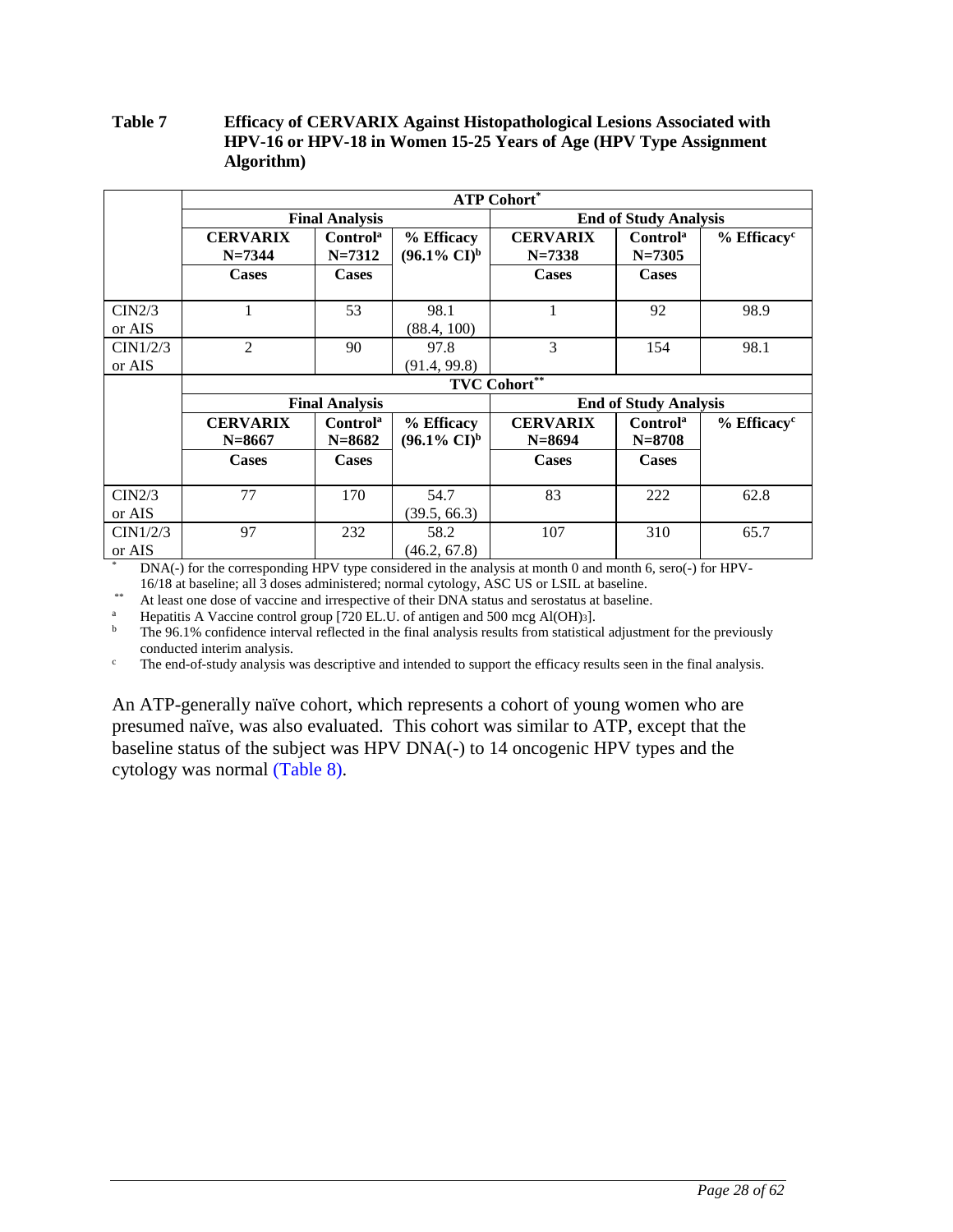### <span id="page-28-0"></span>**Table 8 Efficacy of CERVARIX Against Histopathological Lesions Associated with HPV-16 or HPV-18 in Women 15-25 Years of Age (HPV Type Assignment Algorithm)**

|                           |                               | <b>ATP HPV Naïve*</b> a                                                     |                    |                               |                                  |                           |  |  |  |  |
|---------------------------|-------------------------------|-----------------------------------------------------------------------------|--------------------|-------------------------------|----------------------------------|---------------------------|--|--|--|--|
|                           |                               | <b>Final Analysis</b>                                                       |                    | <b>End of Study Analysis</b>  |                                  |                           |  |  |  |  |
|                           | <b>CERVARIX</b><br>$N = 4678$ | Control <sup>b</sup><br>% Efficacy<br>$(96.1\% \text{ CI})^c$<br>$N = 4580$ |                    | <b>CERVARIX</b><br>$N = 5008$ | Control <sup>b</sup><br>$N=4993$ | $%$ Efficacy <sup>d</sup> |  |  |  |  |
|                           | Cases                         | <b>Cases</b>                                                                |                    | <b>Cases</b>                  | <b>Cases</b>                     |                           |  |  |  |  |
| $CIN2/3$ or<br><b>AIS</b> |                               | 36                                                                          | 100<br>(88.7, 100) |                               | 74                               | 100                       |  |  |  |  |
| CIN1/2/3<br>or AIS        |                               | 53                                                                          | 100<br>(92.4, 100) |                               | 111                              | 100                       |  |  |  |  |

\* Final analysis results include subjects DNA(-) for 14 oncogenic HPV types at baseline and month 6. End-of-study analysis results include subjects DNA(-) for 14 oncogenic types at baseline and DNA(-) for the corresponding HPV type considered in the analysis at month 6. All subjects sero(-) for HPV-16 and HPV-18 at baseline, normal cytology at baseline. All 3 doses administered. Analyses were not pre-specified for this cohort.

<sup>a</sup> This data is not representative of the expected vaccinee population.

<sup>b</sup> Hepatitis A Vaccine control group [720 EL.U. of antigen and 500 mcg Al(OH)<sub>3</sub>].

 $\epsilon$  The 96.1% confidence interval reflected in the final analysis results from statistical adjustment for the previously conducted interim analysis.

<sup>d</sup> The end-of-study analysis was descriptive and intended to support the efficacy results seen in the final analysis.

Efficacy against CIN3 or AIS was also assessed in the ATP HPV Naïve cohort. At final analysis, there were 7 cases of CIN3 or AIS in the control group and none in the vaccine group. At end-of-study, there were 17 cases of CIN3 or AIS in the control group and none in the vaccine group.

Efficacy against virological endpoints was assessed as persistent infection with oncogenic HPV types is a necessary precursor for precancerous lesions. Efficacy of CERVARIX against 12-month persistent infection is presented in [Table 9.](#page-29-0)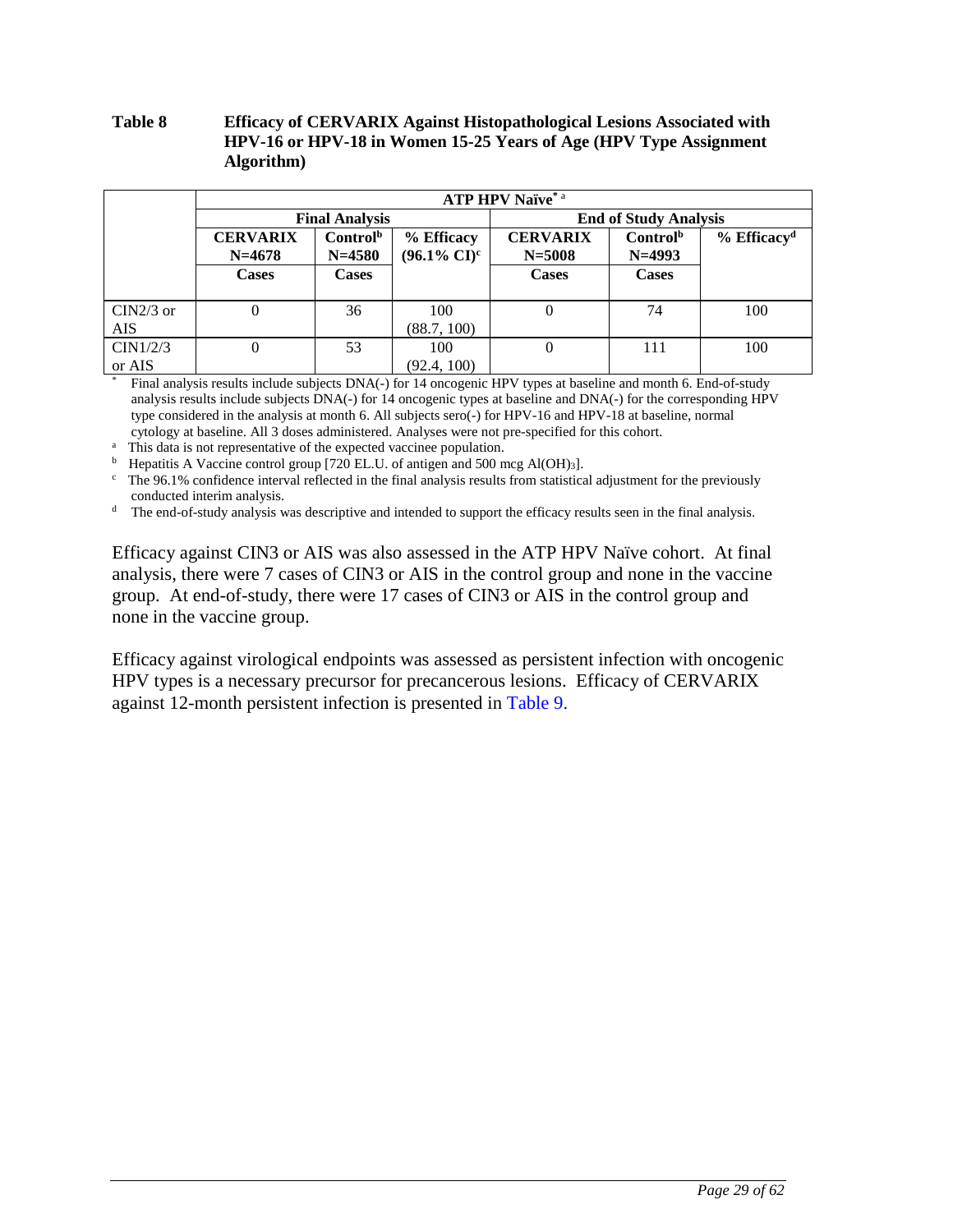#### <span id="page-29-0"></span>**Table 9 Efficacy of CERVARIX Against Persistent Infection Associated With HPV-16 or HPV-18 in Women 15-25 Years of Age**

|                                                                             | <b>ATP Cohort*</b>                                                                                         |                           |                         |                              |                              |                           |  |  |
|-----------------------------------------------------------------------------|------------------------------------------------------------------------------------------------------------|---------------------------|-------------------------|------------------------------|------------------------------|---------------------------|--|--|
|                                                                             |                                                                                                            | <b>Final Analysis</b>     |                         | <b>End of Study Analysis</b> |                              |                           |  |  |
|                                                                             | <b>CERVARIX</b>                                                                                            | Control <sup>a</sup>      | % Efficacy              | <b>CERVARIX</b>              | Control <sup>a</sup>         | $%$ Efficacy <sup>d</sup> |  |  |
|                                                                             | $\text{Cases} / \text{N}$                                                                                  | $\text{Cases} / \text{N}$ | $(96.1\% \text{ CI})^b$ | Cases/N                      | $\text{Cases/N}$             |                           |  |  |
| Virological<br>endpoint<br>12-month<br>persistent<br>infection <sup>c</sup> | 20/7035                                                                                                    | 227/6984                  | 91.4<br>(86.1, 95.0)    | 26/7082                      | 354/7038                     | 92.9                      |  |  |
|                                                                             |                                                                                                            |                           | <b>TVC Cohort**</b>     |                              |                              |                           |  |  |
|                                                                             |                                                                                                            | <b>Final Analysis</b>     |                         |                              | <b>End of Study Analysis</b> |                           |  |  |
|                                                                             | <b>CERVARIX</b>                                                                                            | Control <sup>a</sup>      | % Efficacy              | <b>CERVARIX</b>              | Control <sup>a</sup>         | $%$ Efficacy <sup>d</sup> |  |  |
|                                                                             | Cases/N                                                                                                    | Cases/N                   | $(96.1\% \text{ CI})^b$ | Cases/N                      | Cases/N                      |                           |  |  |
| Virological<br>endpoint<br>12-month                                         | 327/8625                                                                                                   | 610/8648                  | 47.3<br>(39.2, 54.4)    | 335/8648                     | 767/8671                     | 57.5                      |  |  |
| persistent<br>infection <sup>c</sup>                                        | $DM(A)$ for the component in FIDV time considered in the conductor to meet 0 and month 6 agree ( ) for HDV |                           |                         |                              |                              |                           |  |  |

DNA(-) for the corresponding HPV type considered in the analysis at month 0 and month 6, sero(-) for HPV-16/18 at baseline; all 3 doses administered; normal cytology, ASC US or LSIL at baseline.

\*\* At least one dose of vaccine and irrespective of their DNA status and serostatus at baseline.

<sup>a</sup> Hepatitis A Vaccine control group [720 EL.U. of antigen and 500 mcg Al(OH)<sub>3</sub>].<br><sup>b</sup> The 96.1% confidence interval reflected in the final analysis results from statistics The 96.1% confidence interval reflected in the final analysis results from statistical adjustment for the previously conducted interim analysis.

<sup>c</sup> 12 month persistent infections may regress rather than progress to pre-cancer causing lesions.

The end-of-study analysis was descriptive and intended to support the efficacy results seen in the final analysis.

## Study HPV-001 / HPV-007/HPV-023

In a second double-blind, randomized, controlled study (HPV-001), the efficacy of CERVARIX in the prevention of HPV-16 or HPV-18 incident and persistent infections was compared with placebo in 1113 females 15 to 25 years of age. The population was naïve to current oncogenic HPV infection or prior exposure to HPV-16 and HPV-18 at the time of vaccination (total cohort). A total of 776 females were enrolled in the extended follow-up study (HPV-007) to evaluate the long-term efficacy, immunogenicity, and safety of CERVARIX. In study HPV-023, a total of 437 females were followed for up to 9.4 years (approximately 113 months) after dose one.

Histopathological and virological efficacy data combining Study HPV-001 and the extension Study HPV-007 are presented in [Table 10.](#page-30-0)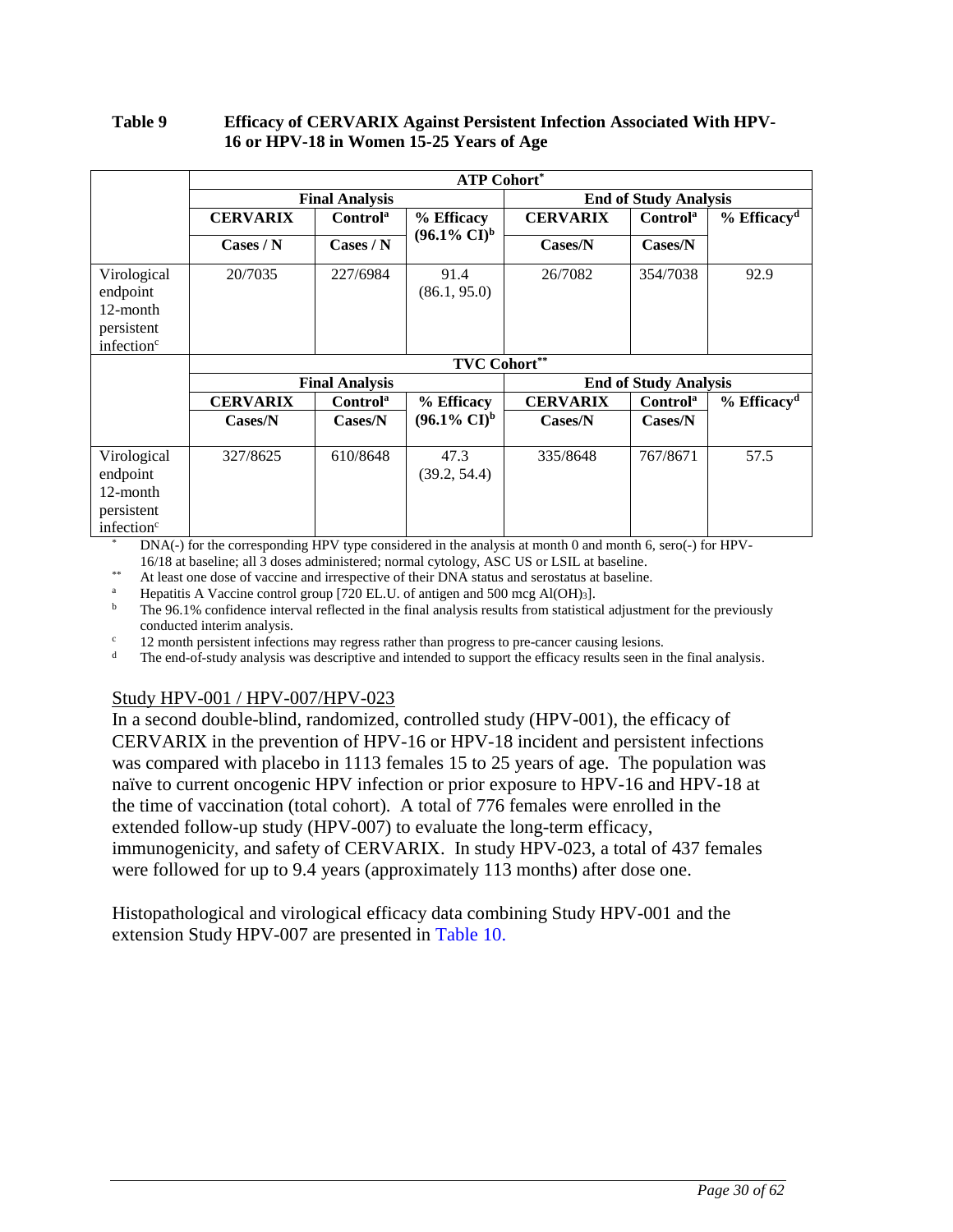### <span id="page-30-0"></span>**Table 10 Efficacy of CERVARIX up to 6.4 Years Against Histopathological Lesions and Persistent Infection Associated with HPV-16 or HPV-18 in a Naïve Population of Women 15-25 Years of Age**

| HPV-16/18 endpoint                                                      | <b>CERVARIX</b> | Control<br>(Aluminium salt)<br>$\text{Cases} / \text{N}$ | % Efficacy<br>$(98.67\% \text{ CI})^{\text{a}}$ |
|-------------------------------------------------------------------------|-----------------|----------------------------------------------------------|-------------------------------------------------|
| <b>Histopathological Endpoints*</b><br>associated with HPV-16 or HPV-18 |                 |                                                          |                                                 |
| CIN2/3 or $AIS^{***}$                                                   | 0/481           | 9/470                                                    | 100<br>(28.4, 100)                              |
| CIN1/2/3 or $AIS***$                                                    | 0/481           | 15/470                                                   | 100<br>(62.1, 100)                              |
| <b>Virological Endpoints**</b><br>associated with HPV-16 or HPV-18      |                 |                                                          |                                                 |
| 12-month persistent infection <sup>b</sup>                              | 0/401           | 20/372                                                   | 100<br>(74.4. 100)                              |

The protocol-specified analysis for histopathological efficacy was the Total Cohort. Cohort included females (including females who had normal cytology at baseline) who received at least one dose of vaccine and were HPV DNA(-) for 14 high risk oncogenic HPV types and sero(-) for both HPV-16 and HPV-18 at baseline.

Virologic efficacy analyses were performed using the ATP cohort. Cohort included females (including females who had normal cytology at baseline) who received 3 doses of vaccine and were HPV DNA(-) for 14 high risk oncogenic HPV types, sero(-) for both HPV-16 and HPV-18 at baseline and HPV DNA(-) at month 6 for the corresponding HPV type.

\*\*\* The analyses of CIN1+ and CIN2+ lesions were secondary objectives of study HPV-007.

The 98.67% confidence interval reflected in this final analysis results from statistical adjustment for analyses previously conducted.

<sup>b</sup> 12 month persistent infections may regress rather than progress to pre-cancer causing lesions.

In HPV-023 there were no new cases of infection or histopathological lesions associated with HPV-16 or HPV-18 in the vaccine group. In the placebo group, there were 4 cases of 6-month persistent infection, 1 case of 12-month persistent infection and 1 case of CIN1+ associated with HPV-16 or HPV-18.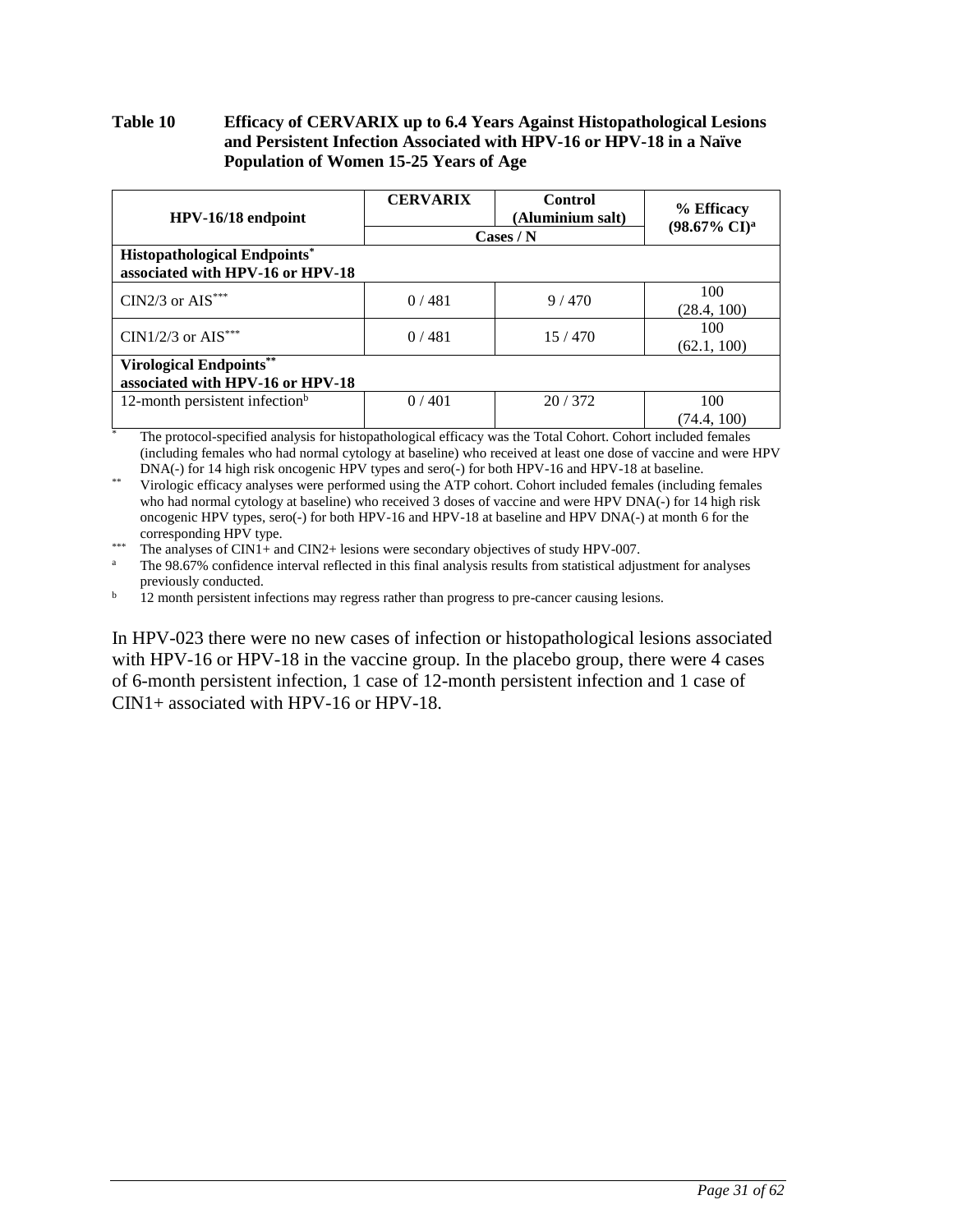### **Efficacy in Females Stratified According to DNA Status and Serostatus at Baseline for HPV-16 or HPV-18 (Study HPV-008)**

### <span id="page-31-0"></span>**Table 11 Efficacy of CERVARIX in Females 15-25 Years of Age Stratified According to DNA Status and Serostatus at Baseline for HPV-16 or HPV-18 in the TVC cohorts (HPV Type Assignment Algorithm)**

|                            | <b>TVC Cohort*</b> |                       |                            |                              |                      |                           |  |  |  |
|----------------------------|--------------------|-----------------------|----------------------------|------------------------------|----------------------|---------------------------|--|--|--|
|                            |                    | <b>Final Analysis</b> |                            | <b>End of Study Analysis</b> |                      |                           |  |  |  |
|                            | <b>CERVARIX</b>    | Control <sup>a</sup>  | % Efficacy                 | <b>CERVARIX</b>              | Control <sup>a</sup> | $%$ Efficacy <sup>c</sup> |  |  |  |
|                            | Cases/N            | Cases/N               | $(96.1\% \text{ CI})^b$    | Cases/N                      | Cases/N              |                           |  |  |  |
|                            |                    |                       | DNA -/Sero - at baseline   |                              |                      |                           |  |  |  |
| CIN2/3                     | 2/8079             | 88/8112               | 97.7                       | 2/8107                       | 129/8135             | 98.5                      |  |  |  |
| or AIS                     |                    |                       | (91.1, 99.8)               |                              |                      |                           |  |  |  |
|                            |                    |                       | $DNA -/Sero + at baseline$ |                              |                      |                           |  |  |  |
| CIN2/3                     | 1/1710             | 9/1777                | 88.5                       | 2/1715                       | 11/1781              | 81.1                      |  |  |  |
| or AIS                     |                    |                       | (10.8, 99.8)               |                              |                      |                           |  |  |  |
|                            |                    |                       | DNA +/Sero - at baseline   |                              |                      |                           |  |  |  |
| CIN2/3                     | 20/309             | 28/293                | 32.8                       | 23/310                       | 32/294               | 33.4                      |  |  |  |
| or AIS                     |                    |                       | $(-27.4, 65.3)$            |                              |                      |                           |  |  |  |
| $DNA +/Sero + at baseline$ |                    |                       |                            |                              |                      |                           |  |  |  |
| CIN2/3                     | 53/333             | 44/307                | $-13.8$                    | 55/333                       | 49/307               | $-5.2$                    |  |  |  |
| or AIS                     |                    |                       | $(-77.6, 26.7)$            |                              |                      |                           |  |  |  |

At least one dose of vaccine and irrespective of their DNA status and serostatus at baseline.

<sup>a</sup> Hepatitis A Vaccine control group [720 EL.U. of antigen and 500 mcg Al(OH)3].<br> **b** The 0.6.1% confidence interval reflected in the final englysis results from statistics

<sup>b</sup> The 96.1% confidence interval reflected in the final analysis results from statistical adjustment for the previously conducted interim analysis.

<sup>c</sup> The end-of-study analysis was descriptive and intended to support the efficacy results seen in the final analysis.

In females who were DNA(-) and sero(-) for HPV-16 or HPV-18, at the time of final study analysis, efficacy against CIN2/3 or AIS associated with HPV-16 or HPV-18 in the TVC cohort was 97.7% (96.1% CI: 91.1, 99.8). Vaccine efficacy analyses were performed in females who were DNA(-) and sero(+) for HPV-16 or HPV-18 with the objective to understand the potential benefit of vaccination in females who have had evidence of previous exposure but not currently infected. Vaccine efficacy against CIN2/3 or AIS associated with HPV-16 or HPV-18 in this cohort at the time of final study analysis was 88.5% (96.1% CI: 10.8, 99.8). In two small subgroups of females with evidence of current infection (DNA +/sero - and DNA +/sero +), a benefit from vaccination was not evident (see [Table 11\)](#page-31-0).

## **Efficacy Results for Non-Vaccine Oncogenic HPV Types**

In study HPV-008, post-hoc analyses for vaccine efficacy, adjusted for multiplicity, were conducted in the ATP and TVC cohorts to assess the impact of CERVARIX on CIN2/3 or AIS due to 12 non-vaccine oncogenic HPV types (HPV-31, -33, -35, -39, -45, -51, -52, -56, -58, -59, -66, - 68).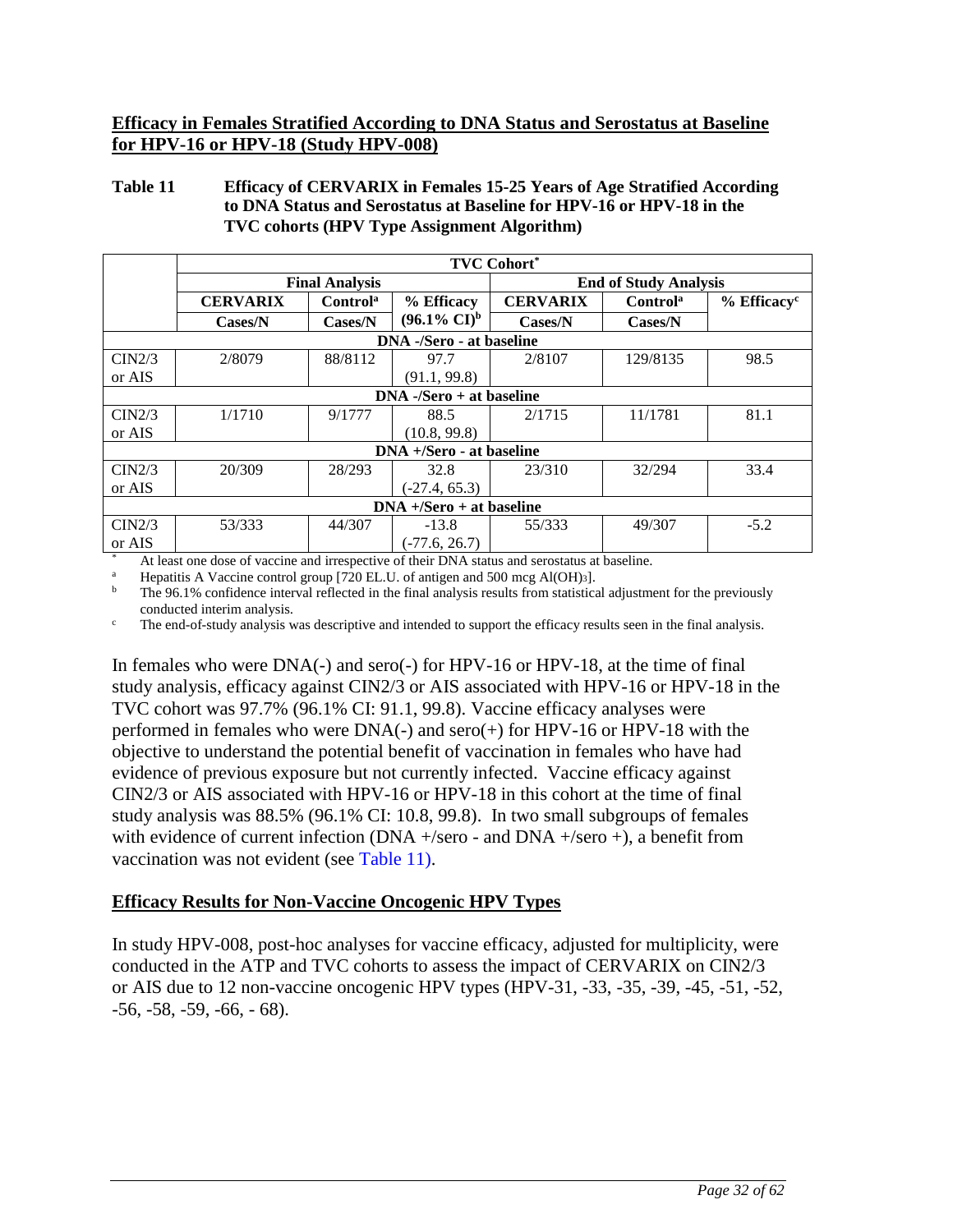The ATP cohort for these analyses included all subjects irrespective of serostatus who received 3 doses of CERVARIX and were DNA negative for the specific HPV type at baseline and month 6. The TVC cohort for these analyses included all females irrespective of the HPV DNA status and serostatus at baseline, who received at least 1 dose of the vaccine and for whom efficacy endpoint measures were available.

At the time of final study analysis, vaccine efficacy in prevention of CIN2/3 or AIS associated with HPV-31 was 91.3% (99.7% CI: 43.7, 99.8) in the ATP cohort. Vaccine efficacy in prevention of CIN2/3 or AIS associated with HPV-45 was 100.0% (99.7% CI: 29.0, 100.0) in the TVC cohort (see [Table 12\)](#page-33-0).

At the end of study analysis, vaccine efficacy in prevention of CIN2/3 or AIS associated with HPV-31 in the ATP cohort was 89.2%, and with HPV-33 in the ATP cohort was 78.8%. Vaccine efficacy in prevention of CIN2/3 or AIS associated with HPV-45 was 89.5% in the TVC cohort. All results are based on post-hoc multiplicity adjustments, post-hoc multiplicity adjustment is for both multiple endpoints and for previously conducted interim and final analysis (see [Table 12\)](#page-33-0).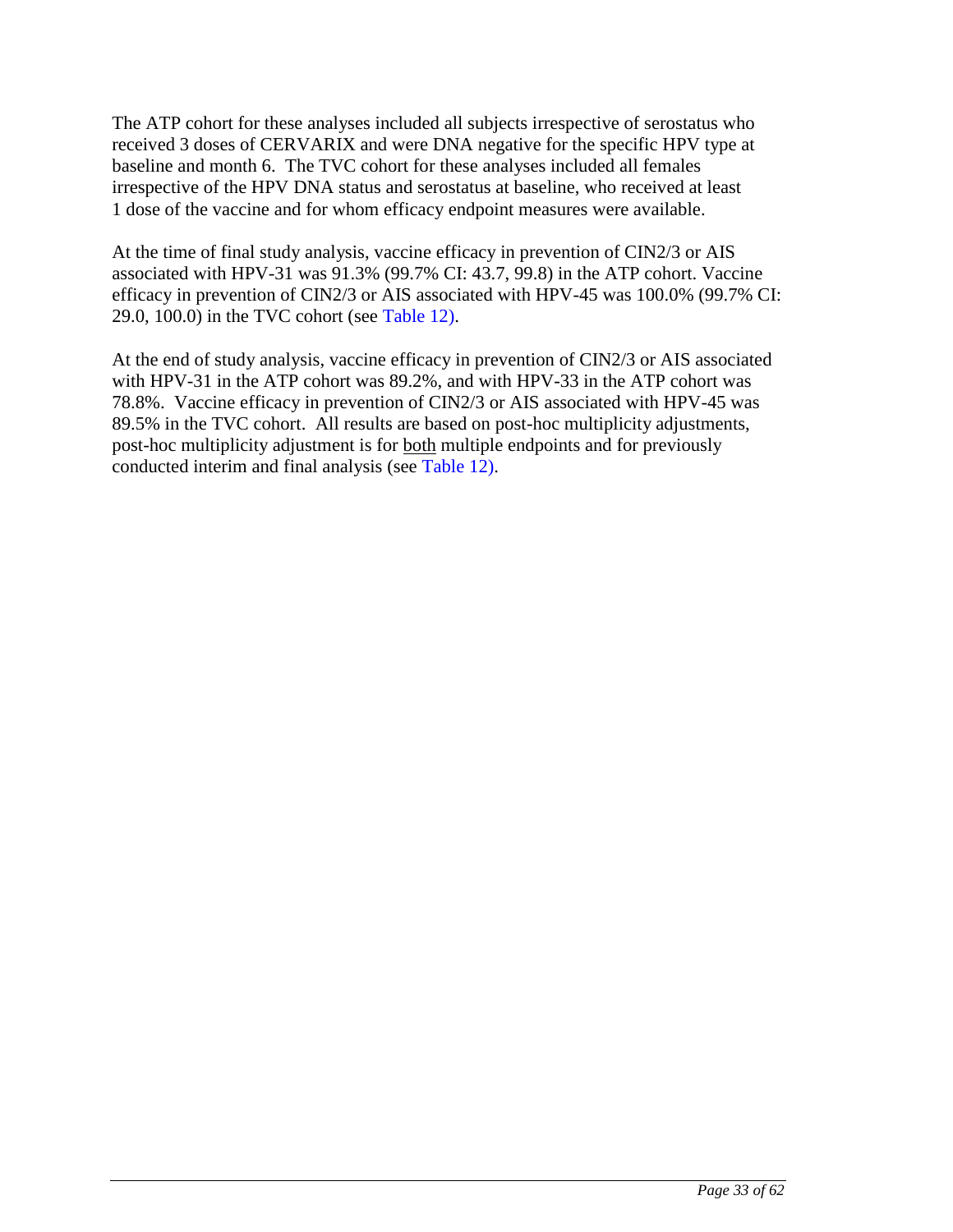#### <span id="page-33-0"></span>**Table 12 Efficacy of CERVARIX Against Non-vaccine Oncogenic HPV Types for CIN2/3 or AIS in Women 15-25 Years of Age (ATP and TVC cohorts) (HPV Type Assignment Algorithm)**

| <b>HPV</b>                | ATP Cohort <sup>†</sup> (CIN2/3 or AIS <sup>*</sup> ) |                       |                         |                       |                              |            |  |  |
|---------------------------|-------------------------------------------------------|-----------------------|-------------------------|-----------------------|------------------------------|------------|--|--|
| type                      |                                                       | <b>Final Analysis</b> |                         |                       | <b>End of Study Analysis</b> |            |  |  |
|                           | <b>CERVARIX</b>                                       | Control <sup>a</sup>  | % Efficacy              | <b>CERVARIX</b>       | <b>Control</b> <sup>a</sup>  | % Efficacy |  |  |
|                           | Cases/N                                               | Cases/N               | $(99.7\% \text{ CI})^b$ | Cases / N             | Cases / N                    |            |  |  |
|                           | HPV-16 related types <sup>††</sup>                    |                       |                         |                       |                              |            |  |  |
| HPV-                      | 2/7583                                                | 23/7599               | 91.3 <sup>c</sup>       | 4/7575                | 37/7592                      | 89.2       |  |  |
| 31                        |                                                       |                       | (43.7, 99.8)            |                       |                              |            |  |  |
| HPV-                      | 7/7720                                                | 22/7706               | 68.1                    | $\frac{1}{7}$ /7712   | 33/7700                      | 78.8       |  |  |
| 33                        |                                                       |                       | $(-12.0, 93.4)$         |                       |                              |            |  |  |
| HPV-                      | 1/7768                                                | 4/7764                | 74.9                    | 3/7760                | 6/7757                       | 49.9       |  |  |
| 35                        |                                                       |                       | $(-526.2, 100.0)$       |                       |                              |            |  |  |
| HPV-                      | 12//7461                                              | 10/7414               | $-20.0$                 | 24/7455               | 27/7409                      | 11.5       |  |  |
| 52                        |                                                       |                       | $(-394.6, 69.3)$        |                       |                              |            |  |  |
| HPV-                      | 6/7709                                                | 16/7702               | $\overline{62.3}$       | 15/7701               | 20/7696                      | 24.9       |  |  |
| 58                        |                                                       |                       | $(-54.2, 93.5)$         |                       |                              |            |  |  |
|                           | HPV-18 related types <sup>††</sup>                    |                       |                         |                       |                              |            |  |  |
| HPV-                      | 3/7609                                                | 7/7614                | 56.9                    | 3/7602                | 12/7608                      | 74.9       |  |  |
| 39                        |                                                       |                       | $(-254.9, 97.4)$        |                       |                              |            |  |  |
| HPV-                      | 0/7782                                                | $\frac{1}{4}$ /7745   | 100.0                   | 2/7774                | 10/7738                      | 80.1       |  |  |
| 45                        |                                                       |                       | $(-298.4, 100.0)$       |                       |                              |            |  |  |
| HPV-                      | 1/7720                                                | 2/7723                | 49.7(-4087.0,           | 1/7713                | 3/7716                       | 66.6       |  |  |
| 59                        |                                                       |                       | 100.0                   |                       |                              |            |  |  |
| HPV-                      | 4/7633                                                | 8/7614                | 49.9                    | 10/7626               | 12/7606                      | 16.8       |  |  |
| 68                        |                                                       |                       | $(-233.1, 95.2)$        |                       |                              |            |  |  |
| Other types <sup>††</sup> |                                                       |                       |                         |                       |                              |            |  |  |
| HPV-                      | 10/7363                                               | 25/7352               | 59.9                    | 20/7356               | 39/7341                      | 48.8       |  |  |
| 51                        |                                                       |                       | $(-20.8, 89.0)$         |                       |                              |            |  |  |
| HPV-                      | 3/7646                                                | 7/7638                | 57.0                    | 4/7638                | 10/7631                      | 60.0       |  |  |
| 56                        |                                                       |                       | $(-254.0, 97.4)$        |                       |                              |            |  |  |
| HPV-                      | 4/7592                                                | 9/7564                | 55.5                    | 7/7583                | 15/7559                      | 53.5       |  |  |
| 66                        |                                                       |                       | $(-175.6, 95.6)$        |                       |                              |            |  |  |
| <b>HPV</b>                |                                                       |                       | <b>TVC Cohort</b> **    | $(CIN2/3$ or $AIS^*)$ |                              |            |  |  |
| type                      |                                                       | <b>Final Analysis</b> |                         |                       | <b>End of Study Analysis</b> |            |  |  |
|                           | <b>CERVARIX</b>                                       | Control <sup>a</sup>  | % Efficacy              | <b>CERVARIX</b>       | <b>Control</b> <sup>a</sup>  | % Efficacy |  |  |
|                           | Cases/N                                               | Cases/N               | $(99.7\% \text{ CI})^b$ | Cases/N               | Cases/N                      |            |  |  |
|                           | HPV-16 related types <sup>††</sup>                    |                       |                         |                       |                              |            |  |  |
| HPV-                      | 28/8667                                               | 46/8682               | 38.9                    | 34/8694               | 63/8708                      | 46.0       |  |  |
| 31                        |                                                       |                       | $(-25.5, 71.4)$         |                       |                              |            |  |  |
| HPV-                      | 24/8667                                               | 43/8682               | 44.0                    | 25/8694               | 55/8708                      | 54.5       |  |  |
| 33                        |                                                       |                       | $(-20.1, 75.2)$         |                       |                              |            |  |  |
| HPV-                      | 6/8667                                                | 10/8682               | 39.8                    | 9/8694                | 13/8708                      | 30.7       |  |  |
| 35                        |                                                       |                       | $(-201.7, 90.4)$        |                       |                              |            |  |  |
| HPV-                      | 36/8667                                               | 32/8682               | $-12.9$                 | 54/8694               | 53/8708                      | $-2.0$     |  |  |
| 52                        |                                                       |                       | $(-140.5, 46.4)$        |                       |                              |            |  |  |
| HPV-                      | 20/8667                                               | 28/8682               | 28.3                    | 33/8694               | 36/8708                      | 8.3        |  |  |
| 58                        |                                                       |                       | $(-75.3, 71.9)$         |                       |                              |            |  |  |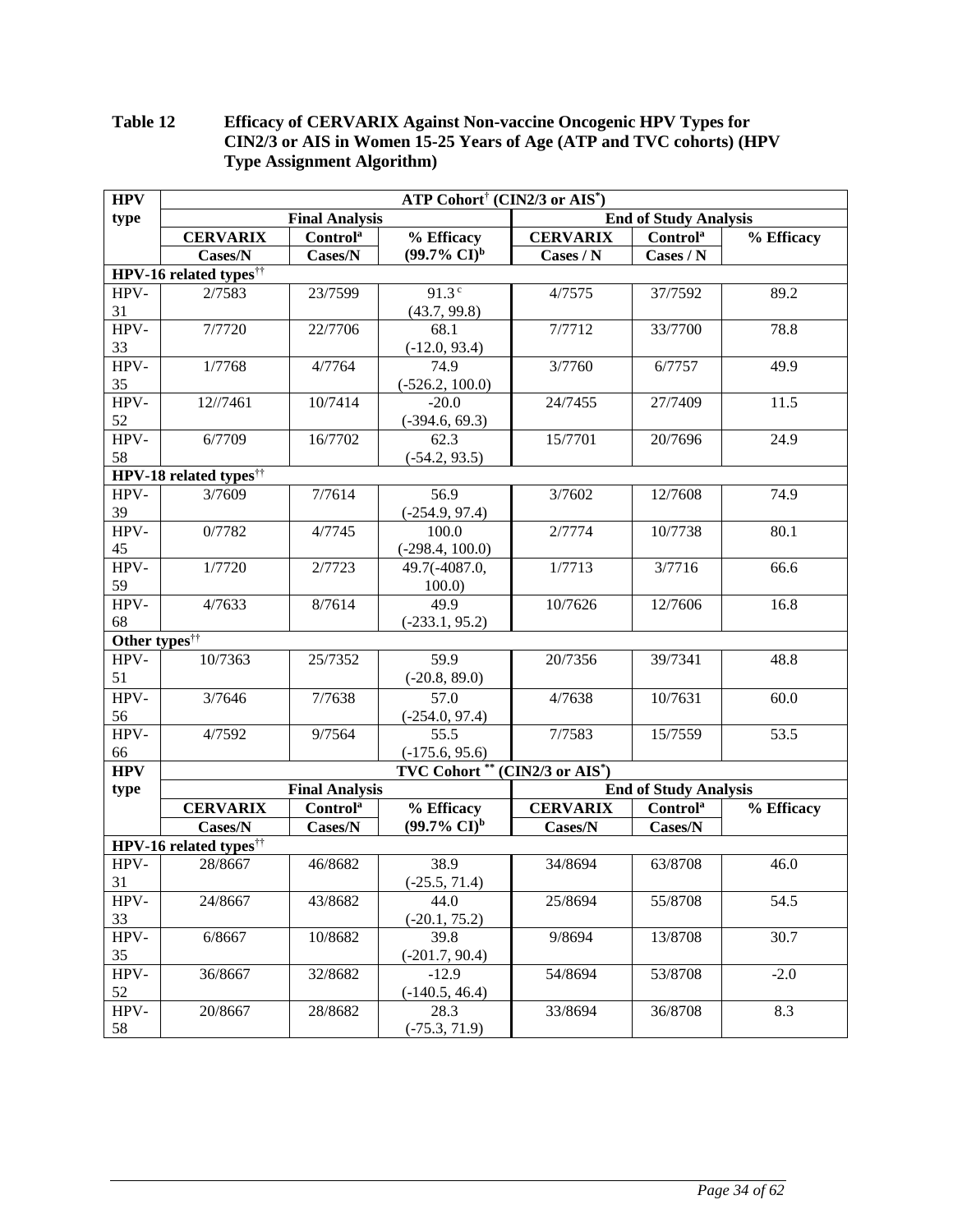|                           | <b>HPV-18 related types<sup>††</sup></b> |         |                   |         |         |        |  |  |  |
|---------------------------|------------------------------------------|---------|-------------------|---------|---------|--------|--|--|--|
| HPV-                      | 10/8667                                  | 14/8682 | 28.3              | 12/8694 | 20/8708 | 40.0   |  |  |  |
| 39                        |                                          |         | $(-161.1, 82.0)$  |         |         |        |  |  |  |
| HPV-                      | 0/8667                                   | 12/8682 | $100.0^{\circ}$   | 2/8694  | 19/8708 | 89.5   |  |  |  |
| 45                        |                                          |         | (29.0, 100.0)     |         |         |        |  |  |  |
| HPV-                      | 5/8667                                   | 4/8682  | $-25.5$           | 5/8694  | 5/8708  | $-0.1$ |  |  |  |
| 59                        |                                          |         | $(-1369.0, 87.1)$ |         |         |        |  |  |  |
| HPV-                      | 8/8667                                   | 15/8682 | 46.5              | 14/8694 | 20/8708 | 29.9   |  |  |  |
| 68                        |                                          |         | $(-102.7, 88.3)$  |         |         |        |  |  |  |
| Other types <sup>††</sup> |                                          |         |                   |         |         |        |  |  |  |
| HPV-                      | 24/8667                                  | 50/8682 | 51.9              | 37/8694 | 68/8708 | 45.6   |  |  |  |
| 51                        |                                          |         | $(-0.5, 78.4)$    |         |         |        |  |  |  |
| HPV-                      | 6/8667                                   | 17/8682 | 64.6              | 8/8694  | 20/8708 | 60.0   |  |  |  |
| 56                        |                                          |         | $(-41.9, 93.8)$   |         |         |        |  |  |  |
| HPV-                      | 10/8667                                  | 18/8682 | 44.3              | 13/8694 | 24/8708 | 45.8   |  |  |  |
| 66                        |                                          |         | $(-84.7, 85.4)$   |         |         |        |  |  |  |

 $\dagger$  DNA(-) for the corresponding HPV type in the analysis at month 0 and month 6, irrespective of serostatus, all 3 doses administered.

<sup>††</sup> Types are listed in numerical order and not according to epidemiological data.

\* These analyses only considered the detection of DNA for the HPV type evaluated and did not consider the presence or absence of DNA of other HPV types in the lesions; therefore, a proportion of lesions had DNA detected for multiple HPV types.

\*\* At least one dose of vaccine and irrespective of their DNA status and serostatus at baseline.

<sup>a</sup> Hepatitis A Vaccine control group [720 EL.U. of antigen and 500 mcg Al(OH)<sub>3</sub>].

<sup>b</sup> The 99.7% confidence interval reflected in the final analysis is based on adjusted alpha calculated with Bonferroni method (the alpha allocated to the final analysis was divided by 12; the number of oncogenic HPV types excluding HPV-16 and HPV18 resulting in an alpha equal to 0.325%).

<sup>c</sup> Statistically significant vaccine efficacy against CIN2/3 or AIS.

### **Overall Efficacy of CERVARIX on HPV Disease Burden**

At the time of final study analysis, in the TVC population, vaccine efficacy against CIN2/3 or AIS was 30.4% (96.1% CI: 16.4, 42.1) in all females regardless of HPV DNA type in the lesion. In the TVC population, vaccine efficacy against CIN1/2/3 or AIS, CIN2/3 or AIS, and CIN3 or AIS was demonstrated in all females regardless of HPV DNA type in the lesion [\(Table 13\)](#page-35-0).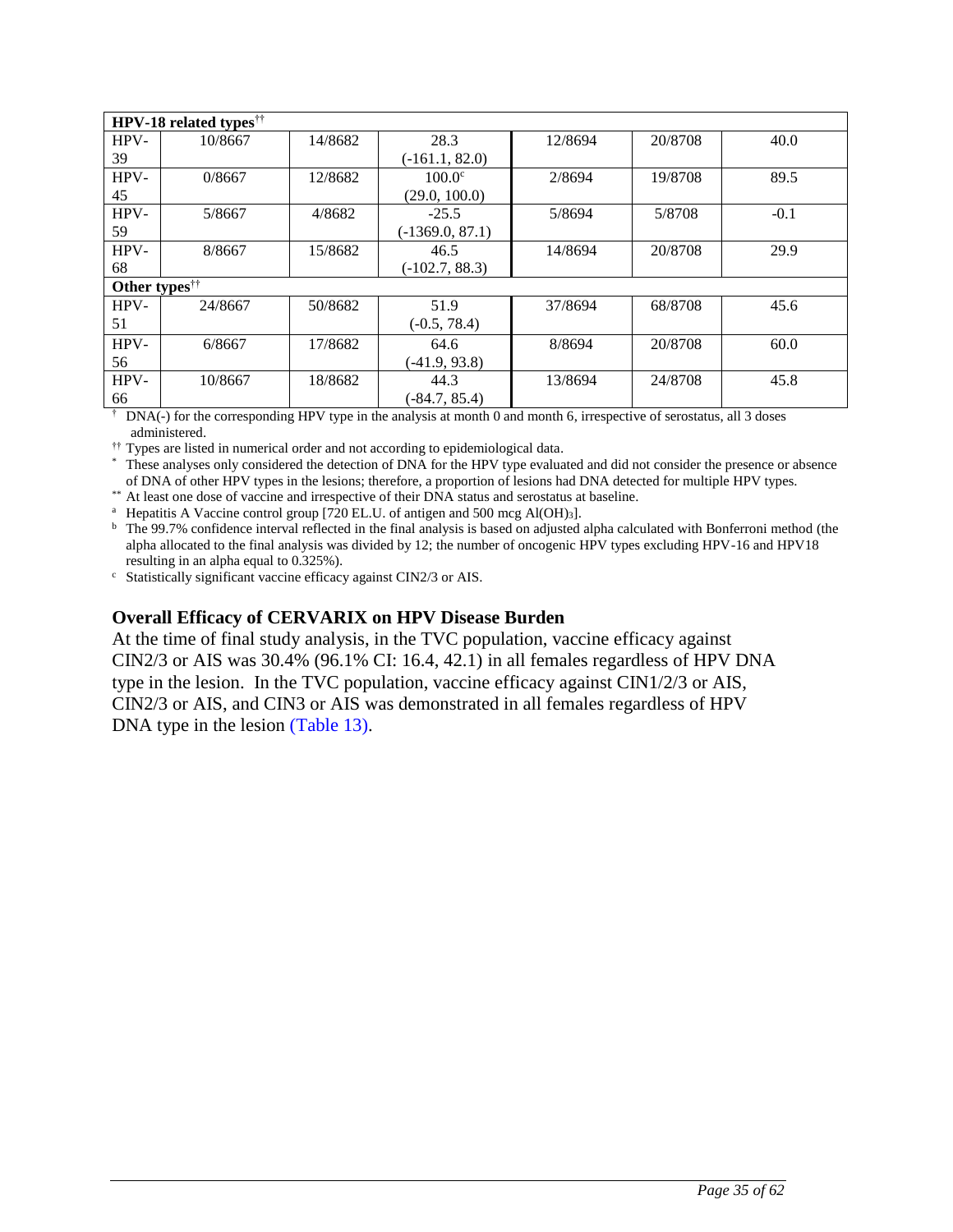#### <span id="page-35-0"></span>**Table 13 Efficacy of CERVARIX Against Histopathological Lesions Irrespective of HPV DNA Type in the Lesion, and HPV DNA Status and Serostatus at Baseline in Women 15-25 Years of Age (TVC)**

|                   | <b>TVC Cohort*</b>                      |                       |                         |                              |                      |                           |  |  |  |
|-------------------|-----------------------------------------|-----------------------|-------------------------|------------------------------|----------------------|---------------------------|--|--|--|
|                   |                                         | <b>Final Analysis</b> |                         | <b>End of Study Analysis</b> |                      |                           |  |  |  |
|                   | <b>CERVARIX</b><br>Control <sup>a</sup> |                       | % Efficacy              | <b>CERVARIX</b>              | Control <sup>a</sup> | $%$ Efficacy <sup>c</sup> |  |  |  |
|                   | $\text{Cases/N}$                        | Cases/N               | $(96.1\% \text{ CI})^b$ | Cases/N                      | Cases/N              |                           |  |  |  |
| $CIN2/3$ or AIS   | 224/8667                                | 322/8682              | 30.4                    | 287/8694                     | 428/8708             | 33.1                      |  |  |  |
|                   |                                         |                       | (16.4, 42.1)            |                              |                      |                           |  |  |  |
| CIN3 or AIS       | 77/8667                                 | 116/8682              | 33.4                    | 86/8694                      | 158/8708             | 45.6                      |  |  |  |
|                   |                                         |                       | (9.1, 51.5)             |                              |                      |                           |  |  |  |
| $CIN1/2/3$ or AIS | 451/8667                                | 577/8682              | 21.7                    | 579/8694                     | 798/8708             | 27.7                      |  |  |  |
|                   |                                         |                       | (10.7, 31.4)            |                              |                      |                           |  |  |  |

\* TVC which includes all vaccinated females (who received at least one dose of vaccine) irrespective of HPV DNA status and serostatus at baseline.

<sup>a</sup> Hepatitis A Vaccine control group [720 EL.U. of antigen and 500 mcg Al(OH)<sub>3</sub>].

 $<sup>b</sup>$  The 96.1% confidence interval reflected in the final analysis results from statistical adjustment for the previously</sup> conducted interim analysis.

 $\epsilon$  The end-of-study analysis was descriptive and intended to support the efficacy results seen in the final analysis.

In a sub-analysis of the population naïve to oncogenic HPV (TVC naïve), CERVARIX was also efficacious against CIN1/2/3 or AIS, CIN2/3 or AIS, and CIN3 or AIS regardless of the HPV DNA type in the lesion ([Table](#page-35-1) 14).

### <span id="page-35-1"></span>**Table 14 Efficacy of CERVARIX Against Histopathological Lesions - HPV DNA(-) for 14 Oncogenic HPV Types and Sero(-) for HPV-16 and HPV-18 at Baseline in Women 15-25 Years of Age (TVC naïve)**

|                   | <b>TVC Naïve Cohort*</b> |                       |                                  |                              |                      |                           |  |  |  |
|-------------------|--------------------------|-----------------------|----------------------------------|------------------------------|----------------------|---------------------------|--|--|--|
|                   |                          | <b>Final Analysis</b> |                                  | <b>End of Study Analysis</b> |                      |                           |  |  |  |
|                   | <b>CERVARIX</b>          | Control <sup>a</sup>  |                                  | <b>CERVARIX</b>              | Control <sup>a</sup> | $%$ Efficacy <sup>c</sup> |  |  |  |
|                   | Cases/N                  | Cases/N               | $(96.1\% \text{ CI})^{\text{b}}$ | Cases/N                      | Cases/N              |                           |  |  |  |
| $CIN2/3$ or AIS   | 33/5449                  | 110/5436              | 70.2<br>(54.7, 80.9)             | 61/5466                      | 172/5452             | 64.9                      |  |  |  |
| CIN3 or AIS       | 3/5449                   | 23/5436               | 87.0<br>(54.9, 97.7)             | 3/5466                       | 44/5452              | 93.2                      |  |  |  |
| $CIN1/2/3$ or AIS | 106/5449                 | 211/5436              | 50.1<br>(35.9, 61.4)             | 174/5466                     | 346/5452             | 50.3                      |  |  |  |

\* TVC naïve which includes all vaccinated females (who received at least one dose of vaccine) who had negative cytology, were HPV DNA(-) for 14 oncogenic HPV types and sero(-) for HPV-16 and HPV-18 at baseline.

<sup>a</sup> Hepatitis A Vaccine control group [720 EL.U. of antigen and 500 mcg Al(OH)<sub>3</sub>].

 $b$  The 96.1% confidence interval reflected in the final analysis results from statistical adjustment for the previously conducted interim analysis.

 $c$  The end-of-study analysis was descriptive and intended to support the efficacy results seen in the final analysis.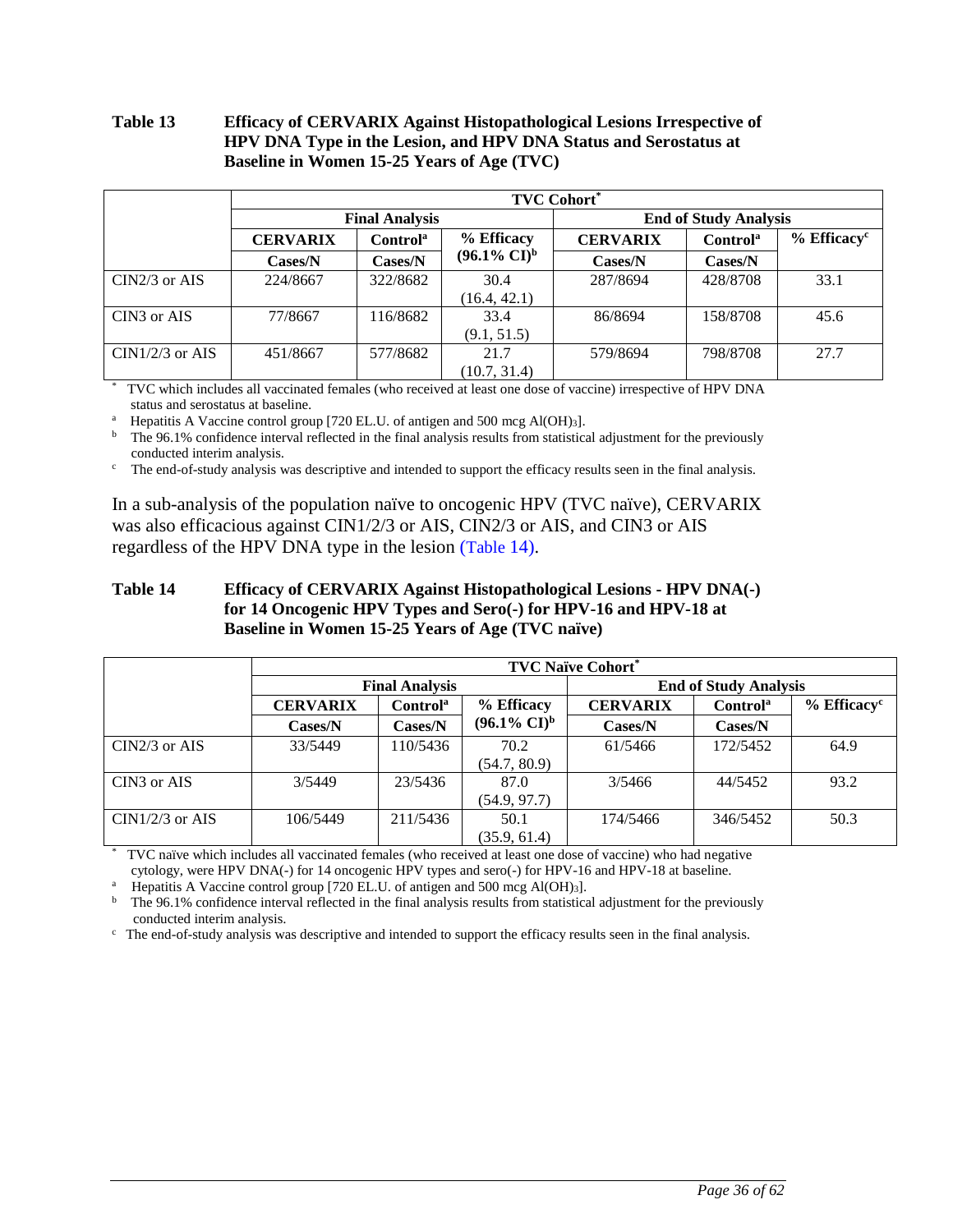## **Clinical Efficacy in Women Aged 26 years and Older**

### Study HPV-015

Vaccine efficacy against the combined primary endpoint (6-month persistent infection and/or CIN1+) associated with HPV-16 or HPV-18 is summarised in [Table 15.](#page-36-0) The results for each component of the combined primary endpoint are also presented in [Table](#page-36-0)  [15.](#page-36-0)

|                         |                                                   | <b>CERVARIX</b> | $Control^b$ | % Efficacy                |
|-------------------------|---------------------------------------------------|-----------------|-------------|---------------------------|
|                         |                                                   | Cases/N         | Cases/N     | $(97.7\% \text{ CI})$     |
| $HPV-16$ or<br>$HPV-18$ | 6-month persistent<br>infection<br>and/or $CIN1+$ | 7/1898          | 36/1854     | 81.1<br>(52.1, 94.0)      |
|                         | 6-month persistent<br>infection                   | 6/1859          | 34/1822     | 82.9<br>(53.8, 95.1)      |
|                         | $CIN1+$                                           | 1/1898          | 7/1854      | 86.1<br>$(-35.4, 99.9)$   |
| $HPV-16$                | 6-month persistent<br>infection<br>and/or $CIN1+$ | 5/1545          | 27/1521     | 82.0<br>(46.3, 95.6)      |
|                         | 6-month persistent<br>infection                   | 5/1518          | 26/1495     | 81.3<br>(43.9, 95.4)      |
|                         | $CIN1+$                                           | 0/1545          | 5/1521      | 100.0<br>$(-41.4, 100.0)$ |
| $HPV-18$                | 6-month persistent<br>infection<br>and/or $CIN1+$ | 2/1597          | 10/1571     | 80.3<br>$(-10.8, 98.6)$   |
|                         | 6-month persistent<br>infection                   | 1/1566          | 8/1542      | 87.7<br>$(-13.3, 99.9)$   |
|                         | $CIN1+$                                           | 1/1597          | 3/1571      | 67.2<br>$(-467.2, 99.7)$  |

### <span id="page-36-0"></span>**Table 15 Efficacy of CERVARIX in Women 26 Years of Age and Older (ATP cohort<sup>a</sup> ) (HPV Type Assignment Algorithm)**

<sup>a</sup> DNA(-) and sero(-) at month 0 and DNA(-) at month 6 for the relevant HPV type (HPV-16 and/or HPV-18); all 3 doses administered; normal cytology, ASCUS or LSIL at baseline. Excludes 15% of subjects with history of HPVassociated disease/treatment.

 $<sup>b</sup>$  Placebo containing Al(OH)<sub>3</sub></sup>

## **Pregnancy Outcomes**

Pregnancy testing was performed prior to each vaccine administration and vaccination was discontinued in case of a positive pregnancy test. In all clinical trials, females were instructed to take precautions to avoid pregnancy until 2 months after the last vaccination. Data on the outcomes of pregnancies in women exposed to the vaccine during clinical trials is presented in Tables 16, 17 and 18.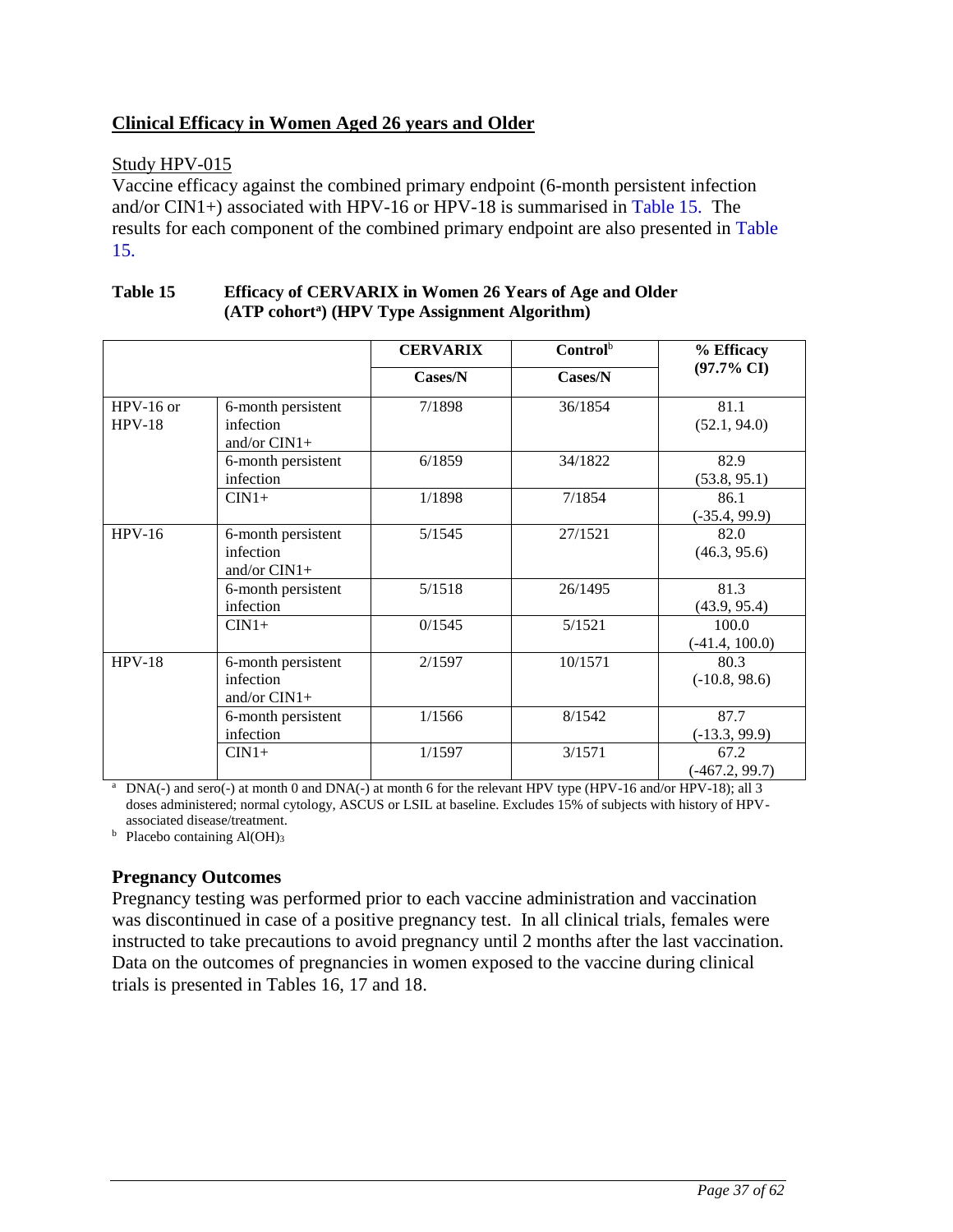#### **Table 16 Pregnancy Outcomes Overall for the Total Number of Pregnancies in Studies HPV-001, 003, 004, 005, 007, 008, 009, 012, 012 Ext, 013, 013 Ext, 014, 014 Ext, 015, 016 and 023 (TVC)**

|                      | <b>CERVARIX*</b> |            |      | <b>Pooled Control</b> ** | <b>Total</b> |       |
|----------------------|------------------|------------|------|--------------------------|--------------|-------|
| Pregnancy            |                  | $N = 3696$ |      | $N = 3580$               | $N = 7276$   |       |
| outcomes             | n                | $\%$       | n    | $\%$                     | n            | $\%$  |
| Normal Infant        | 2300             | 62.23      | 2240 | 62.57                    | 4540         | 62.40 |
| Premature birth      | 73               | 1.98       | 62   | 1.73                     | 135          | 1.86  |
| Abnormal infant      | 105              | 2.84       | 114  | 3.18                     | 219          | 3.01  |
| other than           |                  |            |      |                          |              |       |
| congenital anomaly   |                  |            |      |                          |              |       |
| Elective termination | 216              | 5.84       | 217  | 6.06                     | 433          | 5.95  |
| Therapeutic          | 4                | 0.11       | 4    | 0.11                     | 8            | 0.11  |
| abortion             |                  |            |      |                          |              |       |
| Ectopic pregnancies  | 22               | 0.60       | 21   | 0.59                     | 43           | 0.59  |
| Spontaneous          | 408              | 11.04      | 388  | 10.84                    | 796          | 10.94 |
| abortion             |                  |            |      |                          |              |       |
| Still birth          | 20               | 0.54       | 19   | 0.53                     | 39           | 0.54  |
| Congenital anomaly   | 30               | 0.81       | 28   | 0.78                     | 58           | 0.80  |
| Lost to follow-up    | 24               | 0.65       | 25   | 0.70                     | 49           | 0.67  |
| Not applicable       | 4                | 0.11       | 3    | 0.08                     | 7            | 0.10  |
| Pregnancy ongoing    | 490              | 13.26      | 459  | 12.82                    | 949          | 13.04 |

\* HPV-16/18 vaccine group (Studies HPV-001, 003, 004, 005, 007, 008, 009, 012, 012 Ext, 013, 013 Ext, 014, 014 Ext, 015, 016 and 023).

\*\* Pooled Control = Al(OH)3, Hepatitis A control group containing 360 EL.U. hepatitis A antigen per dose and Hepatitis A control group containing 720 EL.U. hepatitis A antigen per dose. Notes: Twin pregnancies counted as one pregnancy, Spontaneous abortion includes missed abortion, Not applicable: e.g. mole, trophoblastic tumor.

#### Outcomes Around Time of Vaccination

Sub-analysis were conducted to describe pregnancy outcomes in 761 women who had their last menstrual period within 30 days prior to, or 45 days after a vaccine dose and for whom pregnancy outcome was known [\(Table 17\)](#page-38-0).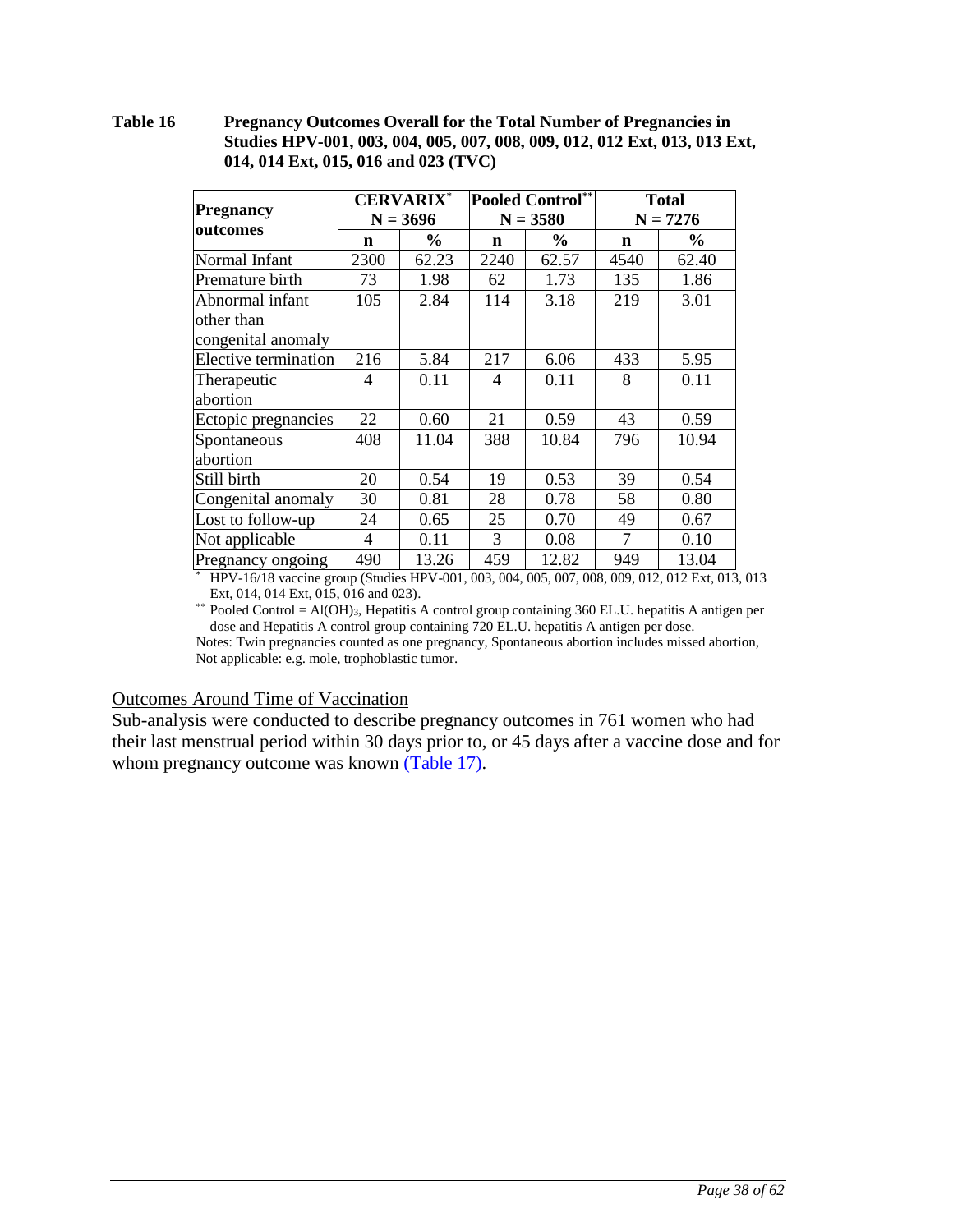#### <span id="page-38-0"></span>**Table 17 Pregnancy Outcomes Around Vaccination for the Total Number of Pregnancies in Studies HPV-001, 003, 004, 005, 008, 009, 012, 013, 014, 015, 016 ( TVC)**

|                      | <b>CERVARIX*</b><br>$N = 396$ |               |           | <b>Pooled</b> |           | <b>Total</b>  |  |
|----------------------|-------------------------------|---------------|-----------|---------------|-----------|---------------|--|
| <b>Pregnancy</b>     |                               |               | Control** |               | $N = 761$ |               |  |
| outcomes             |                               |               |           | $N = 365$     |           |               |  |
|                      | $\mathbf n$                   | $\frac{0}{0}$ | n         | $\%$          | n         | $\frac{1}{2}$ |  |
| Normal Infant        | 258                           | 65.15         | 253       | 69.32         | 511       | 67.15         |  |
| Premature birth      | 10                            | 2.53          | 9         | 2.47          | 19        | 2.50          |  |
| Abnormal infant      | 20                            | 5.05          | 17        | 4.66          | 37        | 4.86          |  |
| other than           |                               |               |           |               |           |               |  |
| congenital anomaly   |                               |               |           |               |           |               |  |
| Elective termination | 39                            | 9.85          | 35        | 9.59          | 74        | 9.72          |  |
| Therapeutic          | 1                             | 0.25          | 1         | 0.27          | 2         | 0.26          |  |
| abortion             |                               |               |           |               |           |               |  |
| Ectopic pregnancies  | 2                             | 0.51          | 1         | 0.27          | 3         | 0.39          |  |
| Spontaneous          | 54                            | 13.64         | 35        | 9.59          | 89        | 11.70         |  |
| abortion             |                               |               |           |               |           |               |  |
| Still birth          | 1                             | 0.25          | 3         | 0.82          | 4         | 0.53          |  |
| Congenital anomaly   | 7                             | 1.77          | 5         | 1.37          | 12        | 1.58          |  |
| Lost to follow-up    | 4                             | 1.01          | 5         | 1.37          | 9         | 1.18          |  |
| Not applicable       | $\theta$                      | 0.00          | $\Omega$  | 0.00          | $\Omega$  | 0.00          |  |
| Pregnancy ongoing    | $\theta$                      | 0.00          |           | 0.27          |           | 0.13          |  |

\* HPV-16/18 vaccine group (Studies HPV-001, 003, 004, 005, 008, 009, 012, 013, 014, 015, 016)

\*\* Pooled Control = Al(OH)<sub>3</sub>, Hepatitis A control group containing 360 EL.U. hepatitis A antigen per dose and Hepatitis A control group containing 720 EL.U. hepatitis A antigen per dose.

Notes: Pregnancies around-vaccinations: Pregnancy in subjects for which their last menstrual period occurred between 30 days before and 45 days after vaccination (pregnancies with missing date of last menstrual period are not included). Twin pregnancies counted as one pregnancy, Spontaneous abortion includes missed abortion, Not applicable: e.g. mole, trophoblastic tumor.

#### Pooled Safety Analysis

A pooled analysis has been conducted on data from 10,476 pregnancy reports from the overall clinical development plan for CERVARIX.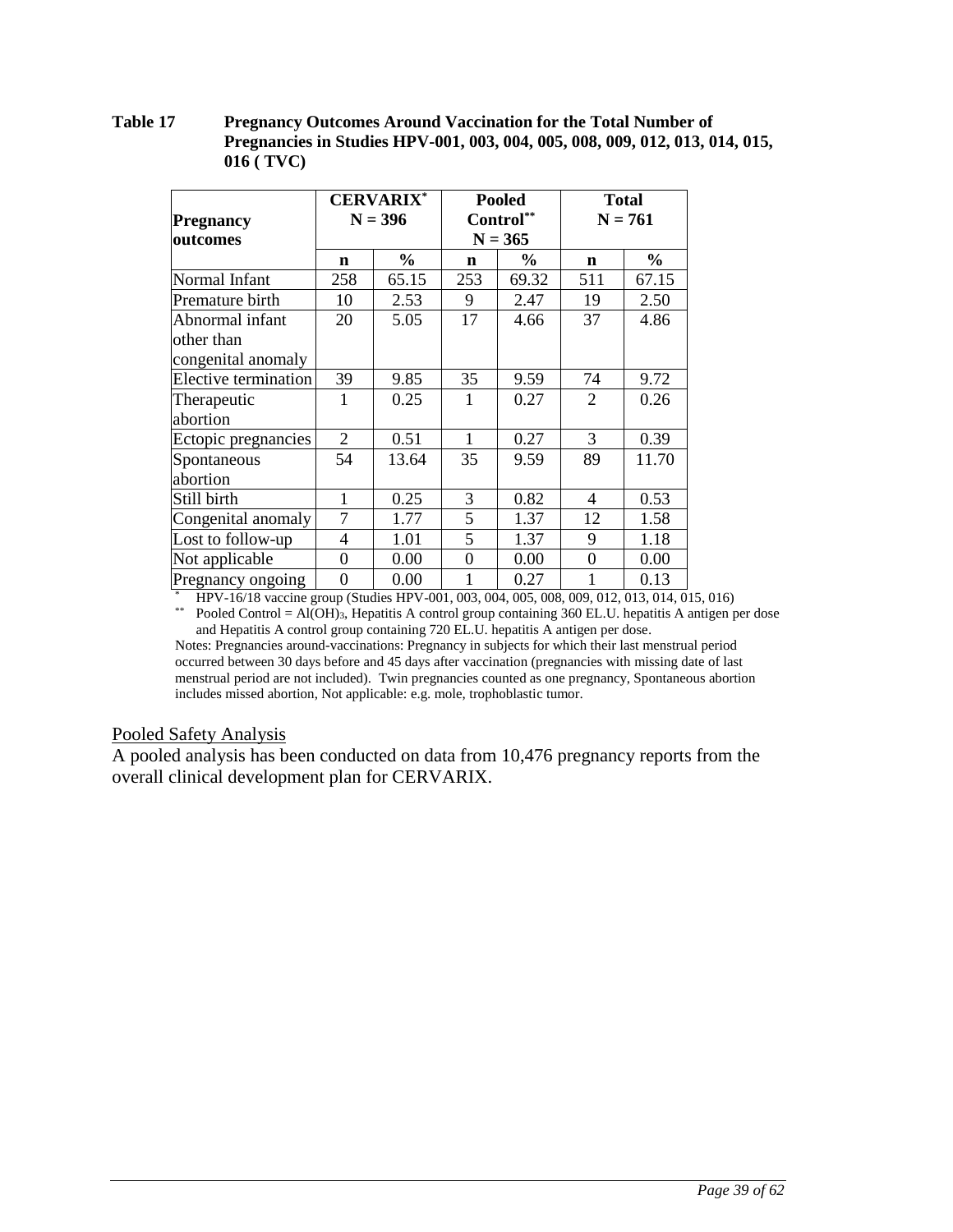### **Table 18 Pregnancy outcomes over the total number of pregnancies with the date of onset of last menstrual period around vaccination (-30 to +45 days after vaccination)**

| <b>Outcome</b>                              | <b>CERVARIX*</b><br>$N = 473$ |               | Co administration<br>$N = 6$ |                | <b>Control</b><br>$N = 761$ |      |
|---------------------------------------------|-------------------------------|---------------|------------------------------|----------------|-----------------------------|------|
|                                             | $\mathbf n$                   | $\frac{0}{0}$ | $\mathbf n$                  | $\frac{6}{10}$ | $\mathbf n$                 | $\%$ |
| Live infant no apparent                     | 295                           | 62.4          | $\overline{2}$               | 33.3           | 274                         | 66.2 |
| congenital anomaly                          |                               |               |                              |                |                             |      |
| Live infant congenital<br>anomaly           | 8                             | 1.7           | $\theta$                     | 0.0            | 9                           | 2.2  |
| Premature live infant no                    | 18                            | 3.8           | $\mathbf{1}$                 | 16.7           | 20                          | 4.8  |
| apparent congenital anomaly                 |                               |               |                              |                |                             |      |
| Premature live infant<br>congenital anomaly | $\overline{3}$                | 0.6           | $\theta$                     | 0.0            | $\Omega$                    | 0.0  |
| Elective termination no                     | 68                            | 14.4          | $\mathbf{1}$                 | 16.7           | 55                          | 13.3 |
| apparent congenital anomaly                 |                               |               |                              |                |                             |      |
| Elective termination                        | $*1*$                         |               | $*1*$                        |                | $*1*$                       |      |
| congenital anomaly                          |                               |               |                              |                |                             |      |
| Therapeutic abortion                        | $*1*$                         |               | $*1*$                        |                | $*1*$                       |      |
| Ectopic pregnancy                           | 3                             | 0.7           | $\boldsymbol{0}$             | 0.0            | $\overline{2}$              | 0.5  |
| Spontaneous abortion no                     | 61                            | 12.9          | 1                            | 16.7           | 42                          | 10.0 |
| apparent congenital anomaly                 |                               |               |                              |                |                             |      |
| Spontaneous abortion                        | $*1*$                         |               | $*1*$                        |                | $*1*$                       |      |
| congenital anomaly                          |                               |               |                              |                |                             |      |
| Still birth no apparent                     | $\mathbf{1}$                  | 0.2           | $\boldsymbol{0}$             | 0.0            | 3                           | 0.7  |
| congenital anomaly                          |                               |               |                              |                |                             |      |
| Still birth congenital anomaly              | $*1*$                         |               | $*1*$                        |                | $*1*$                       |      |
| Lost to follow-up                           | 6                             | 1.3           | 1                            | 16.7           | 7                           | 1.7  |
| Molar pregnancy                             | $\overline{0}$                | 0.0           | $\boldsymbol{0}$             | 0.0            | $\theta$                    | 0.0  |
| Ongoing pregnancies                         | $*8*$                         |               | $*8*$                        |                | $*8*$                       |      |

\*1\* refers to cases that appear in one of the groups with no cases in the other groups if studies are still blinded.

\*8\* refers to the number of ongoing pregnancies.

## Study EPI-HPV-018

A post-marketing observational safety study was conducted to assess the risk of spontaneous abortion (SA) during weeks 1 to 23 of gestation in women aged 15 to 25 years with the first day of last menstrual period (LMP) within 30 days prior to, or 45 days after any dose of CERVARIX.

The rate of SA for the exposed cohort was 11.6% compared 9.0% in the non-exposed cohort (women with their LMP within 120 days to 18 months after their last dose of CERVARIX). The risk of spontaneous abortion was slightly higher in the exposed cohort then the non-exposed cohort  $[HR = 1.30 (95\% CI: 0.80, 2.10)]$  but without significant difference ( $p$ -value = 0.28). These estimated risks are aligned with the overall risk of SA in the general population.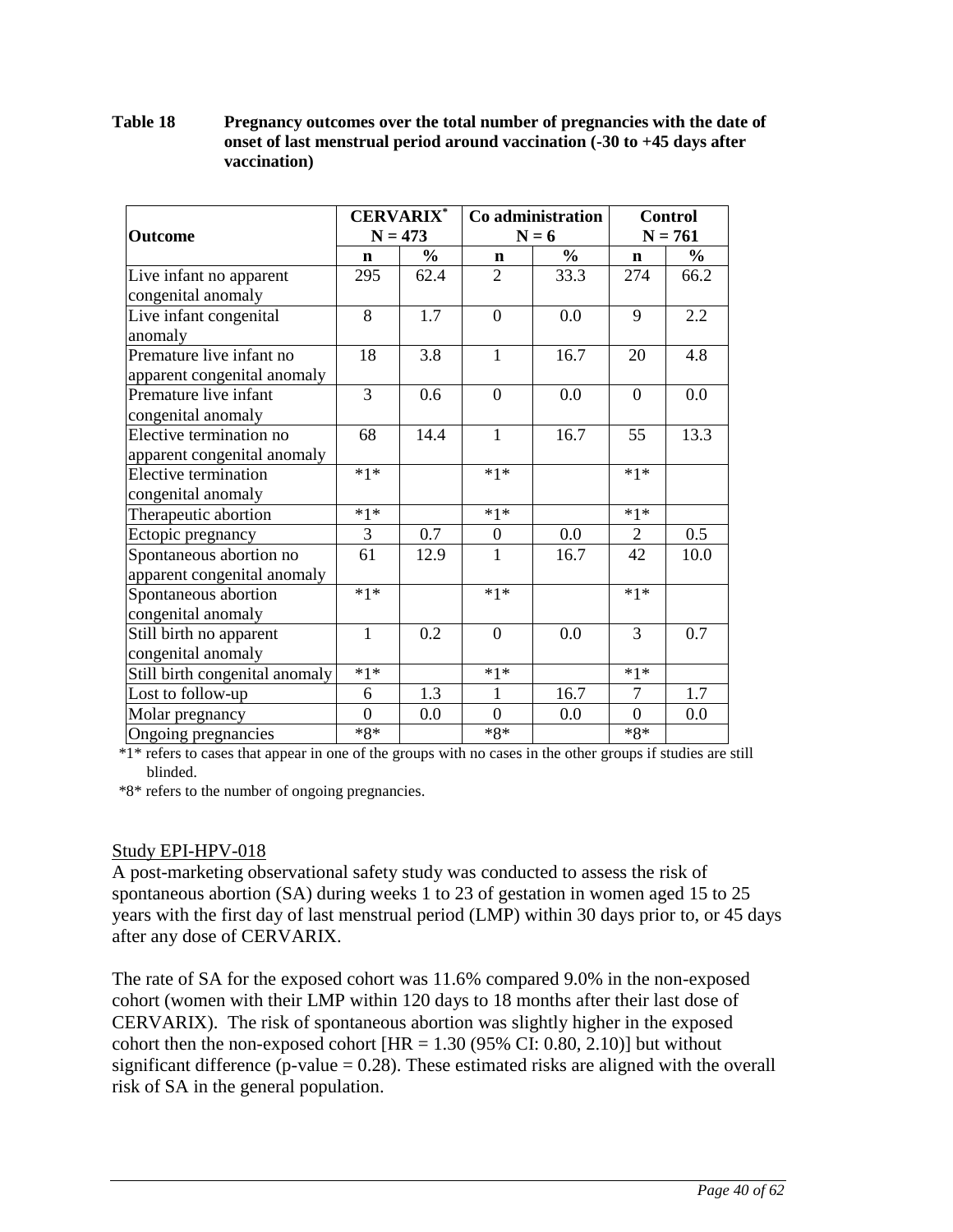A sensitivity analysis per number of doses during the risk period, showed no risk of SA in subjects who received 1 dose during the risk period  $[HR = 1.11 (95\% CI: 0.64, 1.91)].$ However, a statistically significant risk of SA was shown in subjects who received 2 doses during the risk period  $[HR = 2.55 (95\% CI: 1.09, 5.93)]$ . This finding was based on a small number of subjects (n=29) and could not be confirmed in the pooled clinical trial dataset, including a larger number of subjects (n=71). Post-hoc analyses showed that, for subjects exposed to 1 dose during the risk period, the risk was similar for subjects receiving the 1st, 2nd or 3rd dose, and for subjects vaccinated before or after LMP. Altogether, the data regarding the potential risk of SA is inconclusive.

## **Vaccine-Induced Immunogenicity**

The WHO states that neutralizing antibodies are the likely mediator of protection. CERVARIX induced an antibody response to HPV-16 and HPV-18 that was measured using a type specific binding ELISA and pseudovirion-based neutralizing assay (PBNA), both of which show strong correlations with each other.

Because the scales for these assays are unique to each HPV type, biologically relevant benchmarks were determined using the antibody response in females who had successfully cleared a previous HPV infection prior to enrollment, and had mounted an immune response to natural infection (i.e., HPV DNA(-) and sero(+) for HPV-16 or HPV-18 at baseline). These benchmark antibody levels against HPV-16 and HPV-18 (Study HPV-008) were determined by ELISA to be 29.8 EL.U./mL and 22.6 EL.U./mL, respectively (see natural infection line in Figure 1. For PBNA, the antibody levels against HPV-16 and HPV-18 were  $180.1$  ED<sub>50</sub> and  $137.3$  ED<sub>50</sub>, respectively. The minimum levels of antibodies (correlate of protection) required to prevent HPV infection are not yet known. However, antibody levels generated by natural infection may not protect against subsequent infections with the same or different HPV type.

## **Level and Duration of Immune Response**

The immune response against HPV-16 and HPV-18 was evaluated in 542 subjects for a mean follow-up time of 71.1 months (5.9 years) [minimum 59.2 months (4.9 years); maximum 76.9 months (6.4 years)] after first vaccination, in Study HPV-001/HPV-007 in females 15 to 25 years of age at the time of vaccination. Greater than 99% of females remained sero(+) for both HPV-16 and HPV-18 at each time point over 76 months. In Study HPV-023 (extension of study HPV-001/HPV-007), this immune response continued to be evaluated in 304 subjects for a mean follow-up time of 106.8 months (8.9 years) [minimum 77.7 months (6.5 years); maximum 113.0 months (9.4 years)] after first vaccination in a subset of the population from Study HPV-001/HPV-007 . In Study HPV-023, 100% of women were sero(+) for both HPV-16 and HPV-18 by ELISA or PBNA up to 9.4 years after first vaccination.

Immunogenicity results from studies HPV-001/HPV-007/HPV-023 are presented in [Figure 1](#page-41-0) below.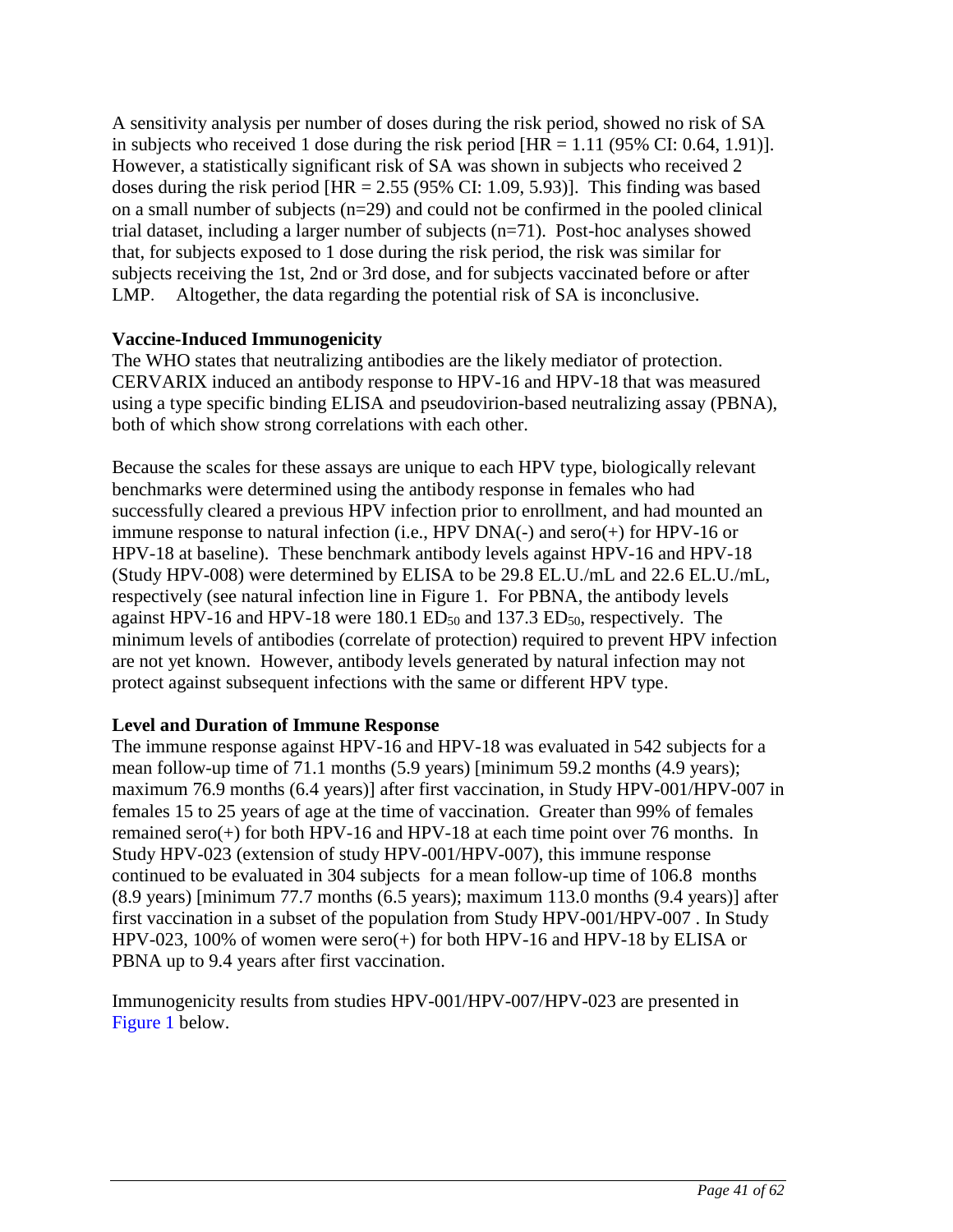#### **CONFIDENTIAL DRAFT**

**Figure 1 Evolution of GMTs for Anti-HPV-16 and Anti-HPV-18 IgG Antibodies during Studies HPV-001, HPV-007 and HPV-023 (type specific ELISA) (ATP Cohort for Immunogenicity)**

<span id="page-41-0"></span>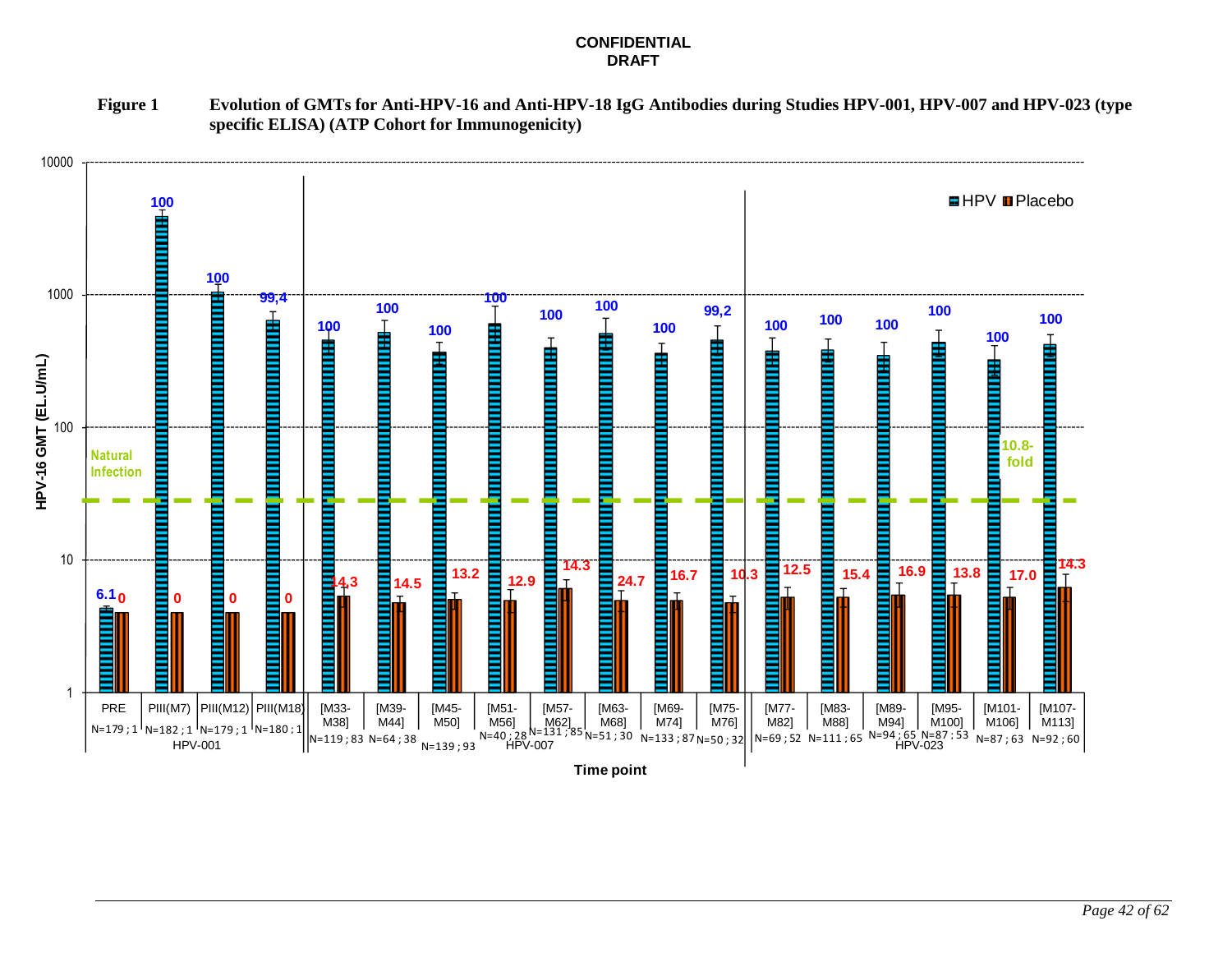**CONFIDENTIAL DRAFT**



Percentage of subjects that were seropositive are shown above bars.  $N =$  number of subjects with available results (the first value denotes N for the HPV group; the second value denotes N for the Placebo group). [Myy-Mzz] = Post-Dose III (yy≤Month≤zz) in study HPV-007/HPV-023.

HPV = subjects who received HPV16/18 LI VLP AS04 vaccine in study HPV-001. Placebo = subjects who received placebo in study HPV-001.

 $PRE = Pre-vaccination in study HPV-001.$  PIII  $(Mxx) = Post-Does III$  (Month xx) in study HPV-001.

Note: antibody levels associated with clearance of naturally-acquired HPV-16/18 infection are shown by a horizontal line; GMT values for natural infection were obtained from baseline serum samples of subjects in the phase III study HPV-008 who were seropositive and HPV DNA negative for the respective HPV type. Sero(+) defined as  $\geq$ 8 EL.U./mL for anti-HPV-16 antibody and  $\geq$ 7 EL.U./mL for anti-HPV-18 antibody.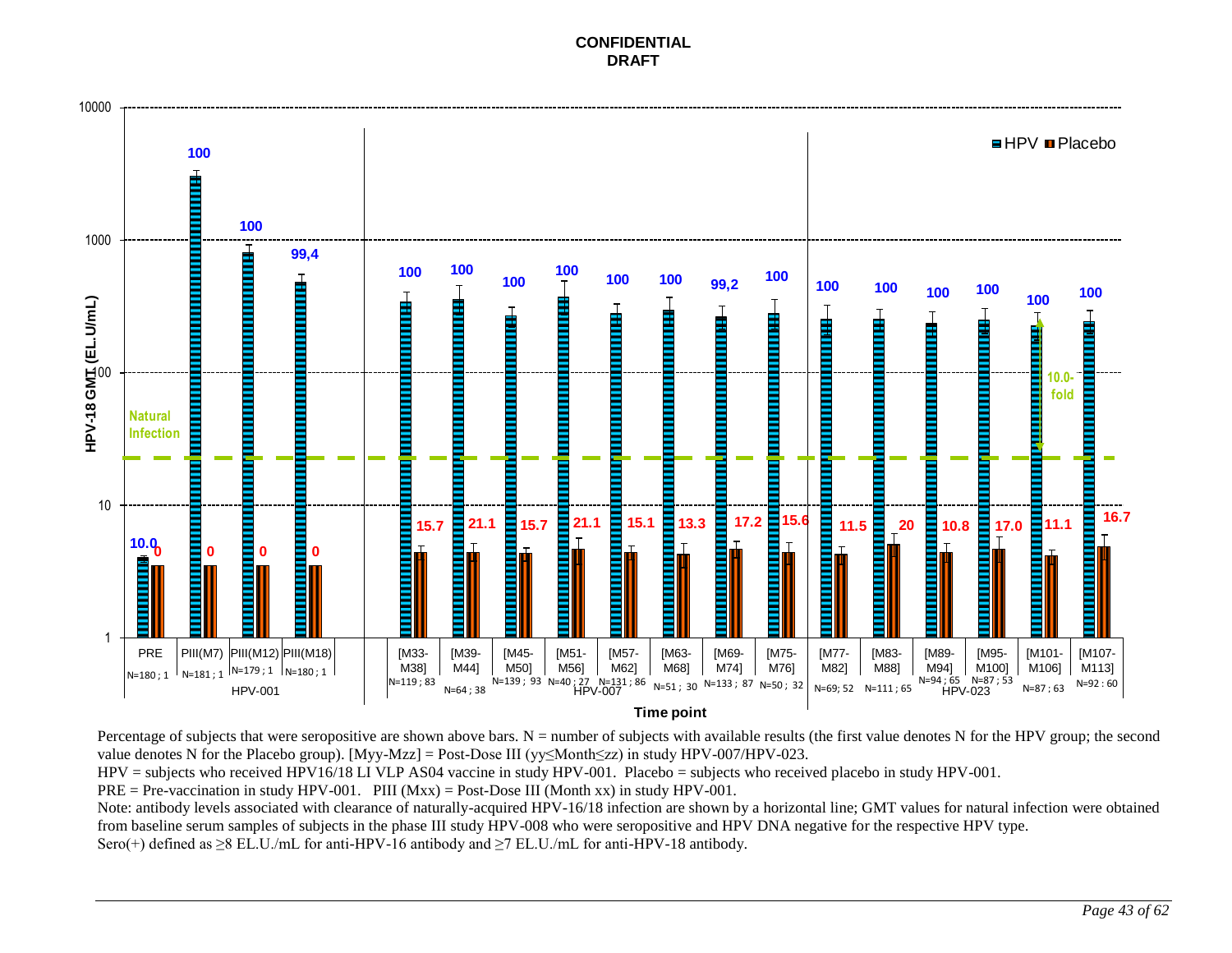Vaccine-induced GMTs for both HPV-16 and HPV-18 peaked at month 7 and thereafter reached a plateau that was sustained from month 18 with no substantial decline up to the end of the follow up period [the mean follow-up time since first vaccination in study HPV-001 was 106.8 months (minimum 77.7 months, maximum 113.0 months)]. At month 113, GMTs for both HPV-16 and HPV-18, were still at least 10-fold higher than titers observed in women previously infected but who cleared HPV infection (natural infection) and 100% of these women were  $sero(+)$  for both antigens.

In Study HPV-008, GMTs for ELISA and PBNA one month post-dose 3 were measured [\(Table 19\)](#page-43-0). The ATP cohort for immunogenicity included all evaluable subjects for whom data concerning immunogenicity endpoint measures were available. These included females for whom assay results were available for antibodies against at least one vaccine type. Females who acquired either HPV-16 or HPV-18 infection during the trial were excluded. Of females sero(-) at baseline, 99.5% were sero(+) for anti-HPV-16 and anti-HPV-18 antibodies at month 7 post-vaccination.

### <span id="page-43-0"></span>**Table 19 Summary of Anti-HPV Geometric Mean Titers for HPV-16 and HPV-18 for Initially Sero(-) Females (ATP for Immunogenicity)**

|                | N   | <b>CERVARIX</b><br><b>GMT (95% CI)</b> | N   | <b>Control</b><br>GMT (95% CI) |  |
|----------------|-----|----------------------------------------|-----|--------------------------------|--|
|                |     | $ELISA* (EL.U./mL)$                    |     |                                |  |
| Anti-HPV- $16$ | 865 | 9206.5 (8609.4, 9845.1)                | 740 | 4.4(4.2, 4.6)                  |  |
| Anti-HPV-18    | 930 | 4741.3 (4452.2, 5049.1)                | 772 | 3.8(3.6, 3.9)                  |  |
|                |     | $\text{PBNA}^{**}(\text{ED}_{50})$     |     |                                |  |
| Anti-HPV-16    | 46  | 27, 364.8 (19, 780.1, 37, 857.9)       | 44  | 20.0(20.0, 20.0)               |  |
| Anti-HPV-18    | 46  | 9052 (6851.8, 11,960.5)                | 44  | 20.0(20.0, 20.0)               |  |

 $N =$  number of females with pre-vaccination results available;  $GMT =$  geometric mean titer.

\* Enzyme linked immunosorbent assay (assay cut-off 8 EL.U./mL for anti-HPV-16 antibody and 7 EL.U./mL for anti-HPV-18 antibody).

\*\* Pseudovirion Based Neutralization Assay (assay cut-off 40 ED<sub>50</sub> for both anti-HPV-16 antibody and anti-HPV-18 antibody.

CERVARIX induces a high level of antibodies in the serum relative to natural infection out to 9.4 years. (HPV-001/HPV-007/HPV-023, see [Figure 1\)](#page-41-0).

Cervicovaginal secretions (CVS) were evaluated from a subset of vaccinees in two studies for anti-HPV-16 IgG and anti-HPV-18 IgG antibodies. In Study HPV-005, the presence and level of antibodies in the CVS were shown to be well correlated to serum antibodies, suggesting that the specific HPV-L1 IgG antibodies detected in the CVS result from transudation to the site of infection.

Transudation of anti-HPV IgG antibodies from serum to the cervical mucosa has been demonstrated in clinical trials (Study HPV-014) in a linear fashion [\(Figure 2\)](#page-44-0). Higher levels of antibodies in the serum correlate to higher levels of antibodies in the cervicovaginal secretions.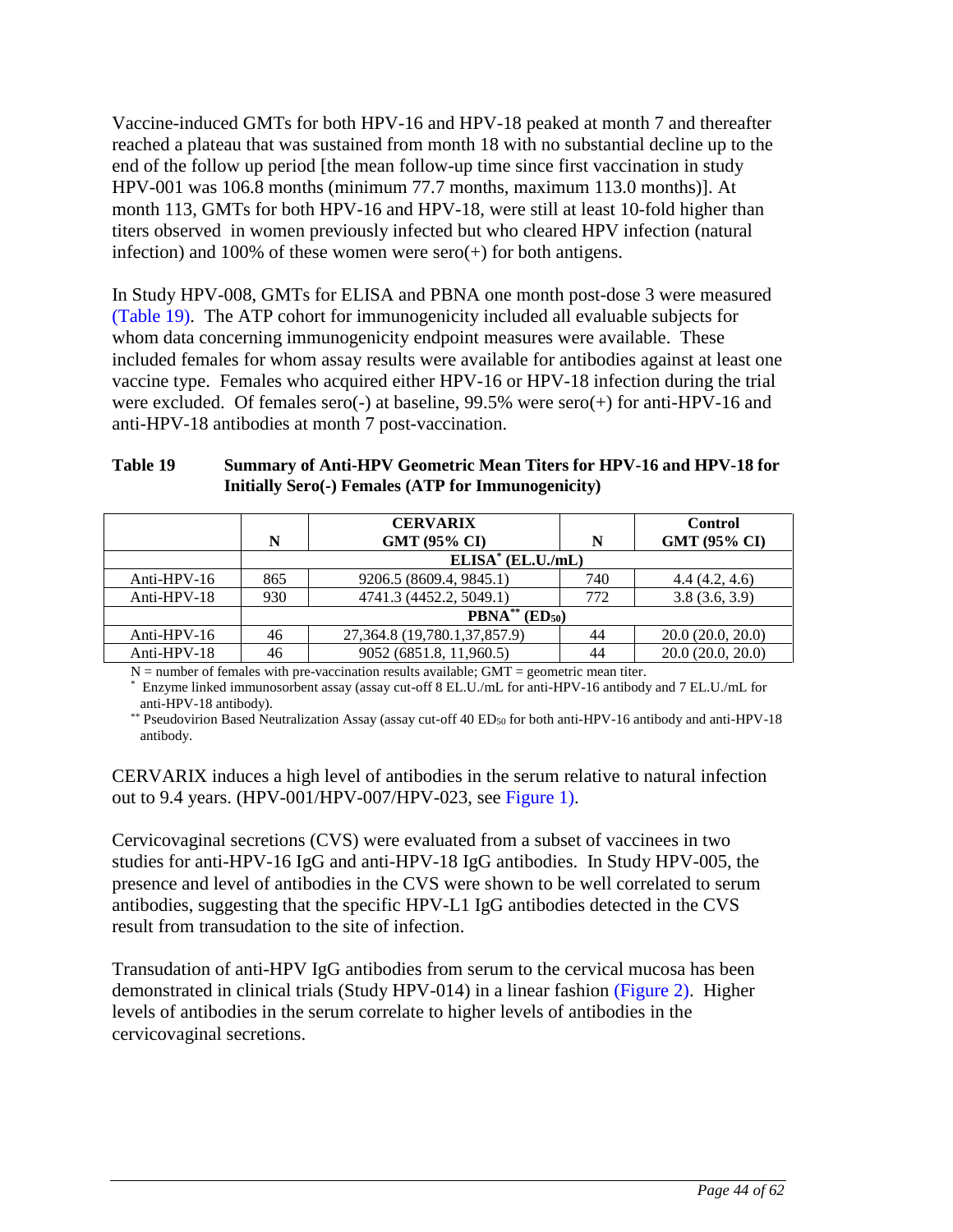### <span id="page-44-0"></span>**Figure 2 Correlation between serum and cervicovaginal secretion for HPV-16 and HPV-18, standardized for total IgG, all cervicovaginal secretion samples (Total Vaccinated Cohort Extension Month 24)**



Scatter plot between secretion and serum HPV-16 (divided by total IGG)

Scatter plot between secretion and serum HPV-18 (divided by total IGG)

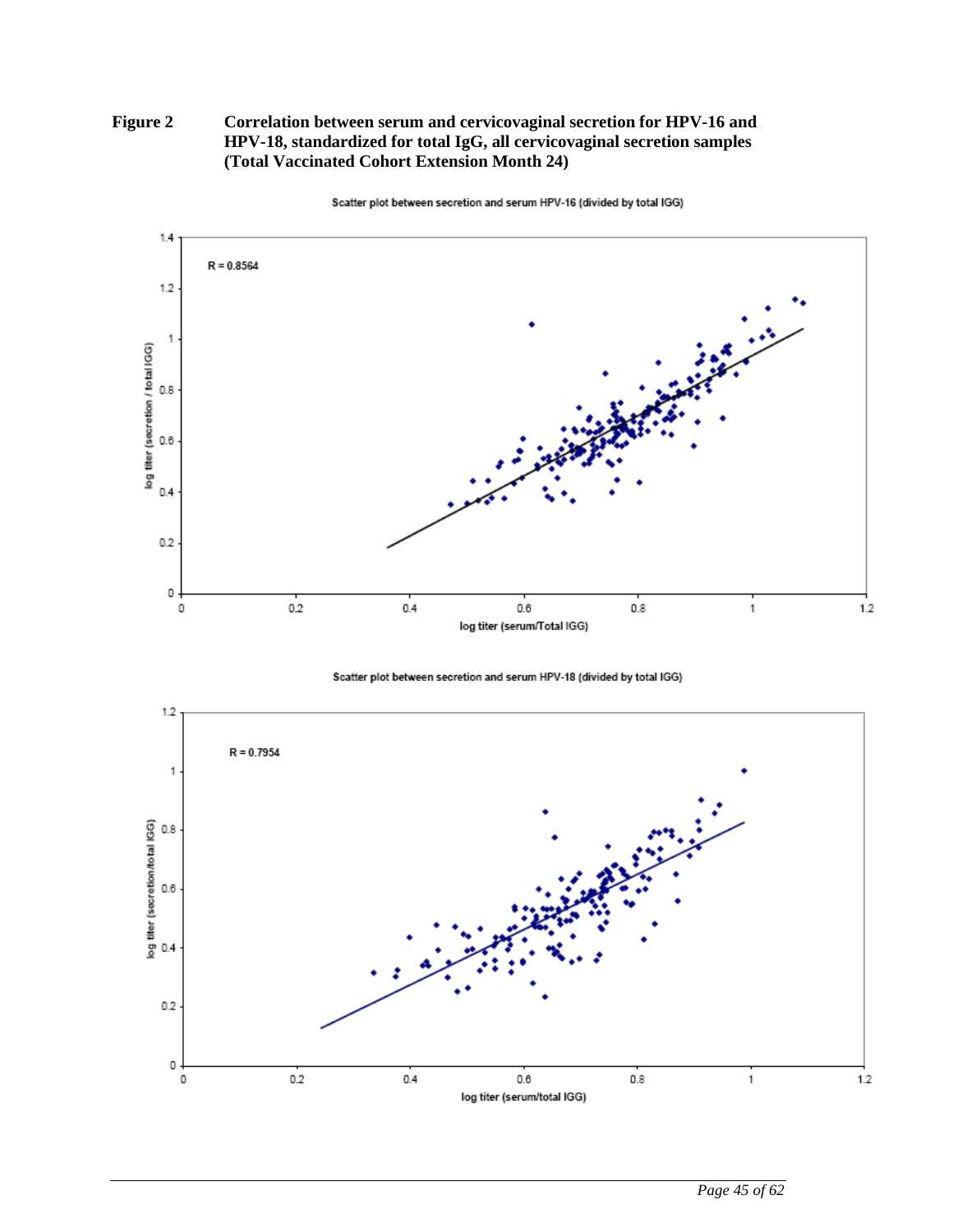## **Bridging of Efficacy of CERVARIX from Young Adult Women to Adolescent Girls**

Efficacy in females less than 15 years of age was assessed by comparing immunogenicity data from females 15 to 25 years of age.

In study HPV-048, a post-hoc analysis was performed to assess the non-inferiority of the immune response after the third dose of CERVARIX (administered at Months 0, 1, 6) in 9-14 years old subjects versus 15-25 years old subjects. The GMTs and GMT ratios for anti-HPV-16 and anti-HPV-18 antibodies in initially sero(-) subjects are presented in [Table 20.](#page-45-0) Non-inferiority of the immune response in 9-14 years old subjects versus 15- 25 years old subjects was demonstrated (see [Table 20\)](#page-45-0). At Month 7, all subjects (100%) remain sero(+) for anti-HPV-16 and anti-HPV-18 antibodies.

### <span id="page-45-0"></span>**Table 20 Geometric Mean Titers and GMT Ratios for Initially Sero(-) 9-14 year old Subjects Versus 15-25 years old Subjects at Month 7 (ATP Cohort for Immunogenicity)**

| CERVARIX 3-dose (Months 0, 1, 6) |                     |         |     |                      | GMT ratio (95% CI) |      |      |  |
|----------------------------------|---------------------|---------|-----|----------------------|--------------------|------|------|--|
|                                  | Subjects 9-14 years |         |     | Subjects 15-25 years |                    |      |      |  |
|                                  | N<br><b>GMT</b>     |         | N   | GMT                  | <b>Value</b>       | LL   | UL   |  |
| Anti-HPV- $16$                   | 67                  | 22261.3 | 111 | 10322.0              | 2.16               | 1.57 | 2.97 |  |
| Anti-HPV-18                      | 68                  | 7398.8  | 114 | 4261.5               | 1.74               | 1.32 | 2.29 |  |

 $GMT =$  geometric mean titer

 $N =$  number of subjects with pre-vaccination results available

95% CI = 95% confidence interval for the GMT ratio (ANOVA model – pooled variance)

 $LL =$  lower limit  $UL =$  upper limit

Non-inferiority based on the lower limit of the 95% CI of the GMT ratio for subjects 9-14 years old versus 15-25 years old was above the pre-defined limit of 0.5

In two clinical trials (HPV-012 and -013) involving 1193 females aged 10 to 14 years, all subjects seroconverted to both HPV type 16 and 18 after the third dose (at month 7) with GMTs at least 2-fold higher as compared to women aged 15 to 25 years.

Study HPV-013 was a double-blind, randomized, controlled study in which 1035 females received CERVARIX and 1032 females received a Hepatitis A Vaccine as the control vaccine with a subset of females evaluated for immunogenicity. All initially sero(-) females in the group who received CERVARIX seroconverted to both HPV-16 and HPV-18 antigens after vaccination. The GMTs for anti-HPV-16 and anti-HPV-18 antibodies in initially sero(-) females are presented in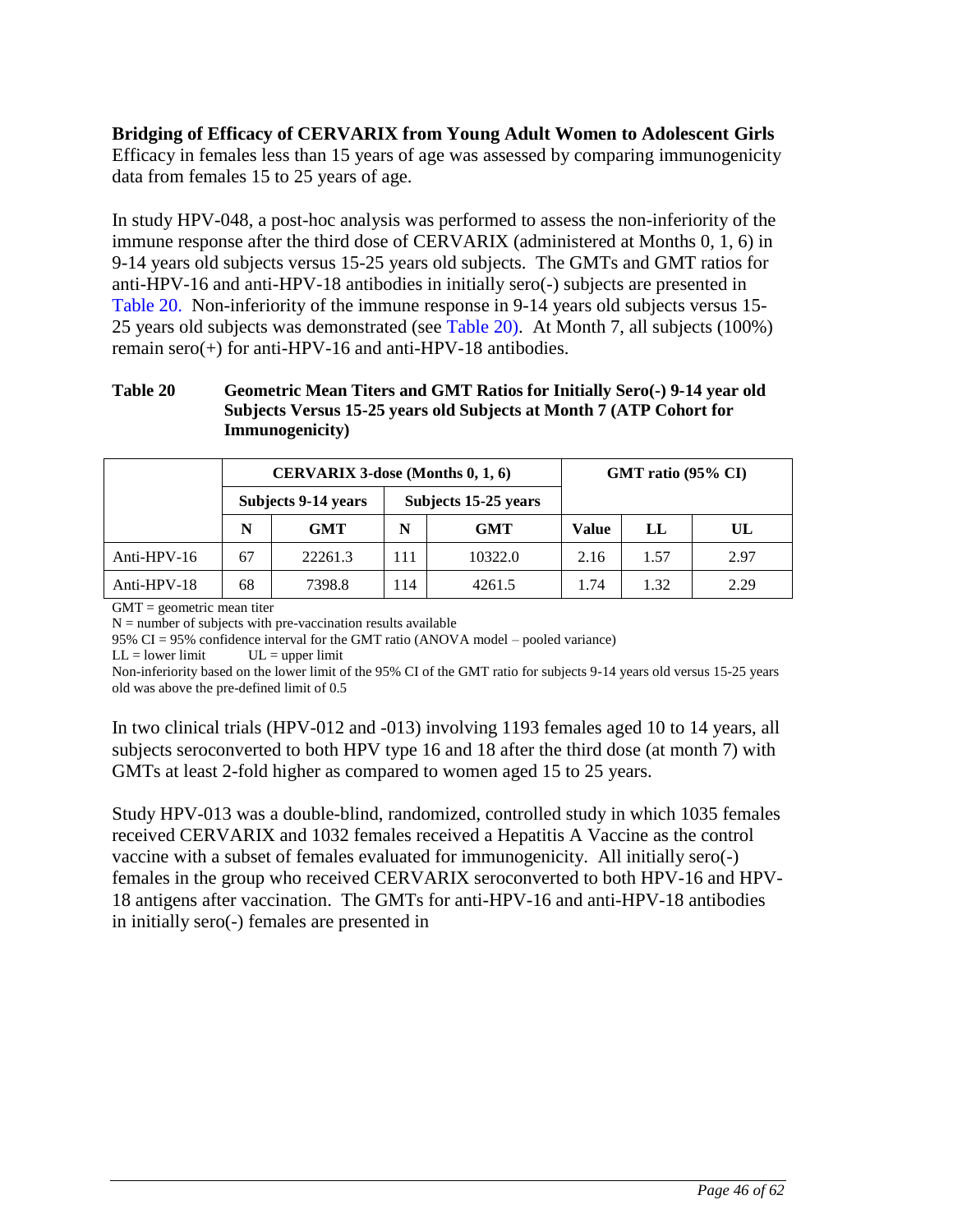<span id="page-46-0"></span>[Table](#page-46-0) 21. At Month 24, 99.8% of the subjects remained sero(+) for anti-HPV-16 antibodies and all subjects (100%) remained sero(+) for anti-HPV-18 antibodies.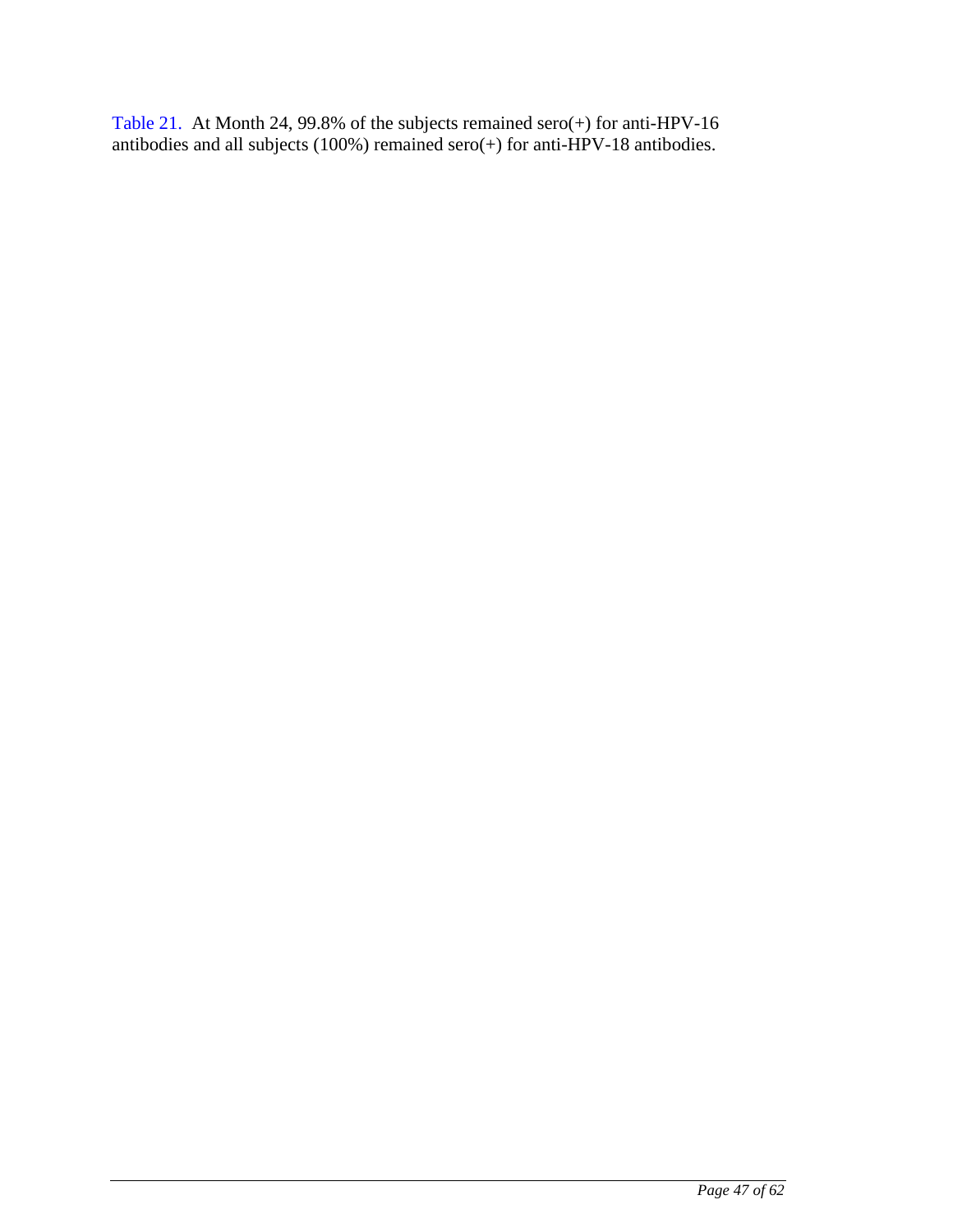| <b>Anti-HPV-16 Antibodies</b> |                    |                  | <b>Anti-HPV-18 Antibodies</b> |                     |                     |  |
|-------------------------------|--------------------|------------------|-------------------------------|---------------------|---------------------|--|
| <b>GMT EL.U./mL (95% CI)</b>  |                    |                  | <b>GMT EL.U./mL (95% CI)</b>  |                     |                     |  |
| Month 7                       | Month 18           | Month 24         | Month 7                       | Month 18            | Month 24            |  |
| $N = 519$                     | $N = 518$          | $N = 517$        | $N = 526$                     | $N = 525$           | $N = 525$           |  |
| 19,882.0                      | 3910.1             | 3198.0           | 8248.6                        | 1539.4              | 1251.3              |  |
| (18,600.3,<br>21,466.4)       | (3612.7,<br>4232.0 | (2952.8, 3463.6) | (7658.6, 8884.1)              | (1414.4,<br>1675.4) | (1152.7,<br>1358.3) |  |

### **Table 21 Geometric Mean Titers for Initially Sero(-) Females 10 to 14 Years of Age (ATP Cohort for Immunogenicity)**

 $N =$  number of females with pre-vaccination results available; GMT = geometric mean titer.

In Study HPV-012, the immunogenicity of CERVARIX administered to females 10 to 14 years of age was compared to that in females 15 to 25 years of age. The immune response (seroconversion) in females 10 to 14 years of age measured post-dose 3 was 100% for both HPV-16 and HPV-18 antigens and was non-inferior to that seen in females 15 to 25 years of age [\(Table 22\)](#page-47-0). The anti-HPV-16 and anti-HPV-18 GMTs in the 10- to 14-year age group were more than 2-fold higher than in the 15- to 25-year age group.

#### <span id="page-47-0"></span>**Table 22 Geometric Mean Titers for Initially Sero(-) Females 10 to 14 Years Compared to 15 to 25 Years of Age (ATP Cohort for Immunogenicity)**

|                   |     | 10 to 14 Years of Age                   |                                                   | 15 to 25 Years of Age |                                         |                                                       |  |
|-------------------|-----|-----------------------------------------|---------------------------------------------------|-----------------------|-----------------------------------------|-------------------------------------------------------|--|
|                   | N   | $GMT^*$ EL.U./mL<br>$(95\% \text{ CI})$ | <b>Seropositivity</b><br>Rate $\%$ **<br>(95% CI) | N                     | $GMT^*$ EL.U./mL<br>$(95\% \text{ CI})$ | Seropositivity<br>Rate $\%$ **<br>$(95\% \text{ CI})$ |  |
| Anti-<br>$HPV-16$ | 143 | 17.272.5<br>(15, 117.9, 19, 734.1)      | 100                                               | 118                   | 7438.9<br>(6324.6, 8749.6)              | 100                                                   |  |
| Anti-<br>$HPV-18$ | 141 | 6863.8<br>(5976.3, 7883.0)              | 100                                               | 116                   | 3070.1<br>(2600.0, 3625.4)              | 100                                                   |  |

 $N =$  number of females with pre-vaccination results available; GMT = geometric mean titer.

\* Non-inferiority based on the upper limit of the 2-sided 95% CI for the GMT ratio (15-25 year olds/10-14 year olds) was  $<$ 2.

\*\* Non-inferiority based on the upper limit of the 2-sided 95% CI for the difference between the seropositivity rates for 10-14 year olds and 15-25 year olds was <10%.

In an ongoing clinical trial (HPV-070) performed in girls aged 9 to 14 years receiving a 2-dose schedule (0, 6 months), all subjects seroconverted to both HPV types 16 and 18 after the second dose (at month 7). The immune response after 2 doses in females aged 9 to 14 years was demonstrated to be non-inferior (at month 7) to the immune response after 3 doses in women aged 15 to 25 years.

In study HPV-048 an exploratory post-hoc analysis showed that at Month 48, the antibodies against HPV-16 and HPV-18 in the 9-14 year old stratum of the 2-dose group (M 0,6, n=53 and n=52 for HPV-16 and HPV-18 respectively) were comparable to those observed in 15-25 year olds in the 3-dose HPV group,  $(M\ 0,1,6, n=80)$  and  $n=79$ respectively for HPV-16 and HPV-18 antibodies). All initially seronegative subjects seroconverted at month 7 in the 2-dose (M 0,6) group and remained seropositive for both HPV-16 and HPV-18 antibodies at Month 48.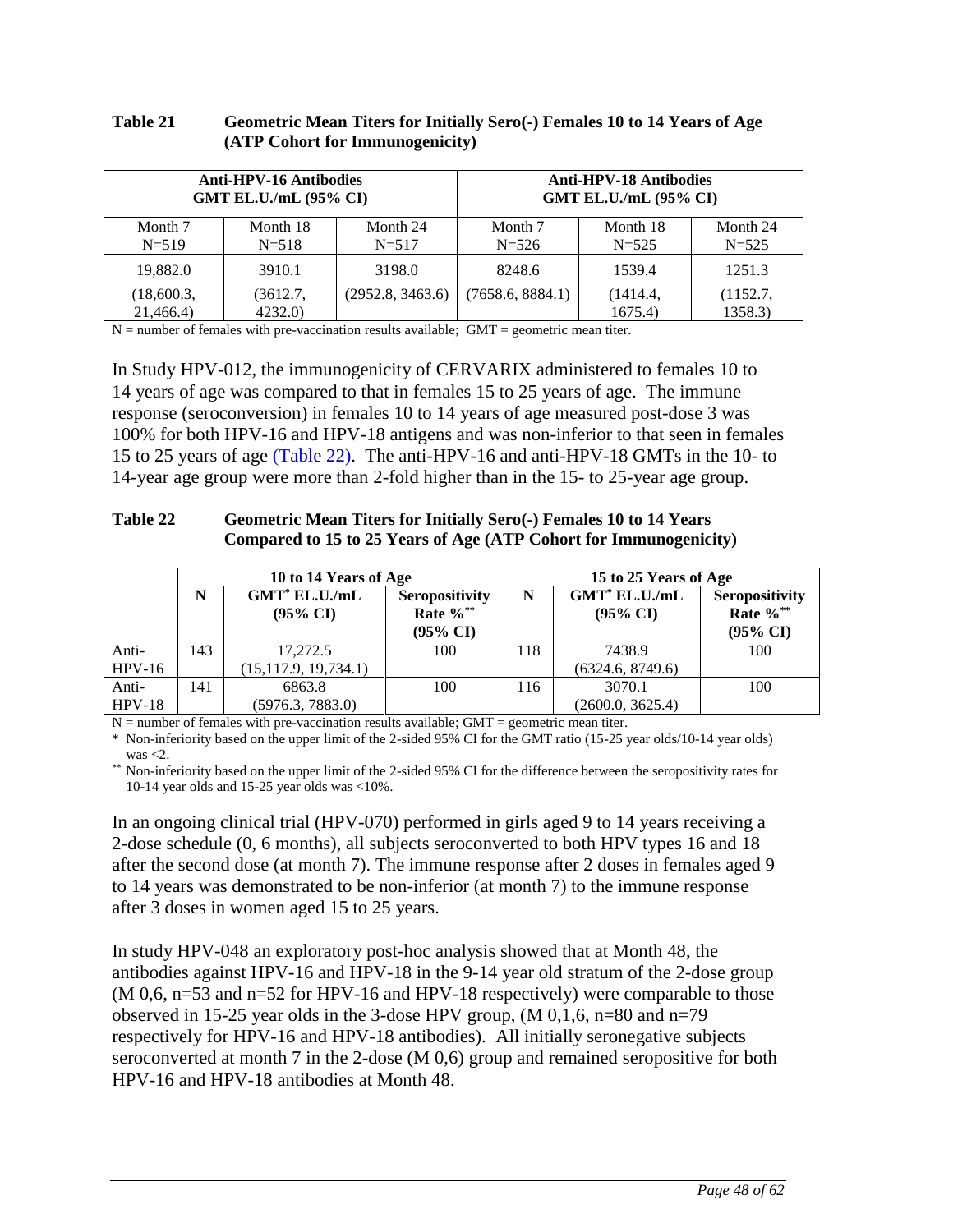Based on these immunogenicity data, the efficacy of CERVARIX is inferred in females 9 to 14 years of age.

### **Immunogenicity in Women Aged 26 Years and Older**

In study HPV-015 in women 26 years and older, at the 48-month time point, i.e., 42 months after completion of the full vaccination course, 100% and 99.4% of initially seronegative women remained seropositive for anti-HPV-16 and anti-HPV-18 antibodies, respectively. Antibody titers peaked at month 7 then gradually declined up to month 18 and stabilized to reach a plateau up to month 48.

The results of study HPV-015 confirm the strong immune response induced by CERVARIX compared with the immune response elicited after natural infection (see [Figure](#page-49-0) 3 and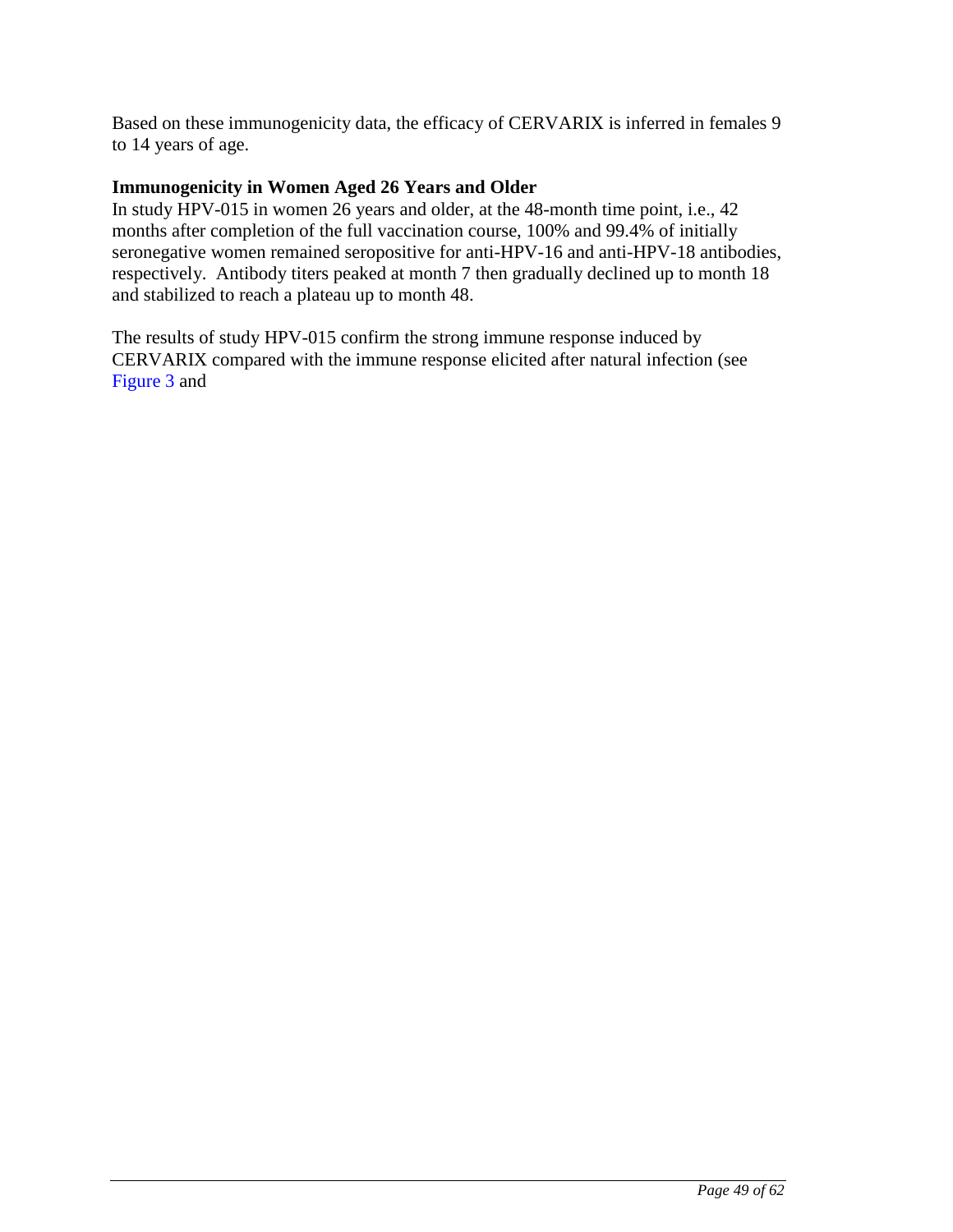## [Figure 4\)](#page-49-1).

<span id="page-49-0"></span>**Figure 3 Kinetics for anti-HPV-16 antibodies by ELISA for subjects seronegative at baseline, by age strata (ATP cohort for immunogenicity)**



<span id="page-49-1"></span>GMT = geometric mean antibody titre; Error bars = 95% confidence interval Natural infection: GMTs of subjects from Study HPV-008 who were HPV-16 or -18 DNA negative and seropositive at baseline (i.e., who had cleared a natural infection; GMT=29.8 EL.U/mL)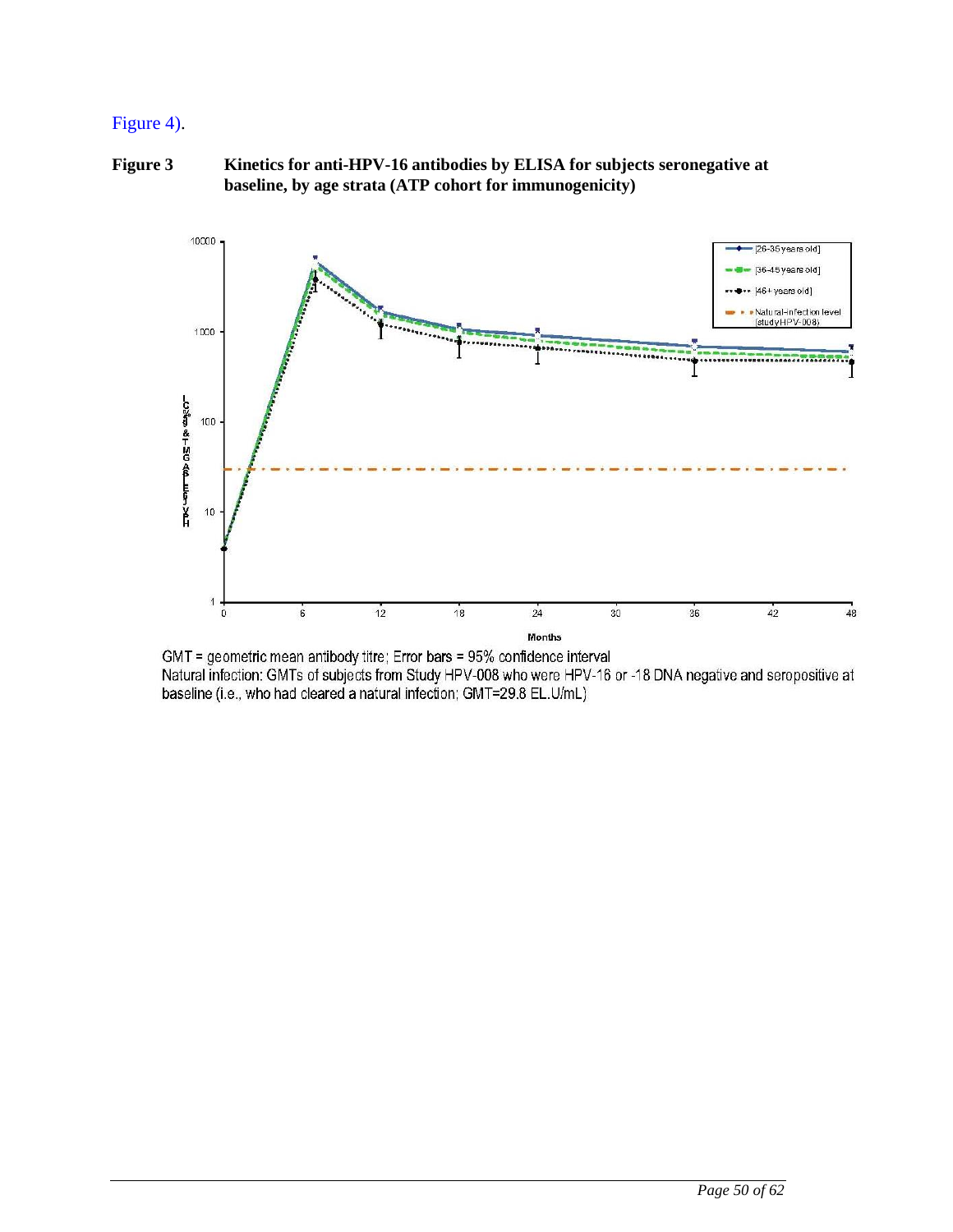<span id="page-50-0"></span>**Figure 4 Kinetics for anti-HPV-18 antibodies by ELISA for subjects seronegative at baseline, by age strata (ATP cohort for immunogenicity)**



GMT = geometric mean antibody titre; Error bars = 95% confidence interval Natural infection: GMTs of subjects from Study HPV-008 who were HPV-16 or -18 DNA negative and seropositive at baseline (i.e., who had cleared a natural infection; GMT=22.6 EL.U/mL)

## **Immunogenicity of CERVARIX Compared to GARDASIL**

Study HPV-010 was a non-inferiority comparative trial which assessed the immunogenicity of CERVARIX compared to GARDASIL in healthy adult female subjects aged 18-45 years of age. A total of 1106 subjects received at least one dose of either CERVARIX (N=553) or GARDASIL (N=553) according to the recommended schedules. Immunogenicity was analyzed for three different age groups, 18-26 (primary objective of the study), 27-35 and 36-45 (secondary objectives) years of age.

<span id="page-50-1"></span>Non-inferiority of the immune response elicited by CERVARIX was demonstrated for both HPV-16 and HPV-18 neutralizing antibodies in all age cohorts at Month 7 after first vaccination (see [Table 23\)](#page-50-1).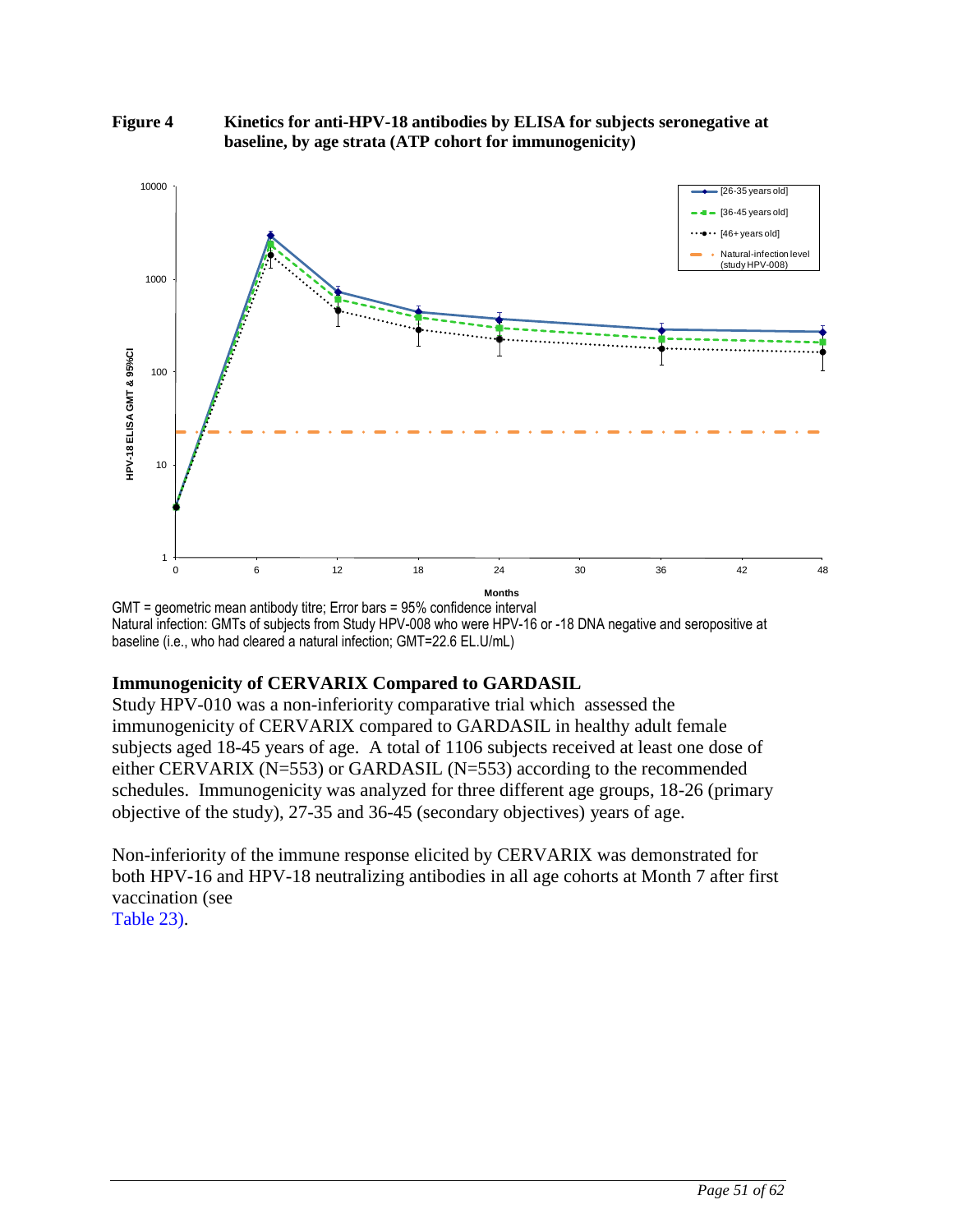#### **Table 23 Non-Inferiority Assessment in Terms of Neutralizing Antibody Titers between CERVARIX and GARDASIL for HPV-16 and HPV-18 at Month 7 (ATP Cohort)**

|          |           | <b>CERVARIX</b> |                     | <b>GARDASIL</b> |                     | <b>GMT Ratio</b>         |
|----------|-----------|-----------------|---------------------|-----------------|---------------------|--------------------------|
|          | Age       | $N^*$           | <b>GMT</b>          | $N^*$           | <b>GMT</b>          | <b>CERVARIX/GARDASIL</b> |
|          | (years)   |                 | (ED <sub>50</sub> ) |                 | (ED <sub>50</sub> ) |                          |
|          |           |                 |                     |                 |                     | $(97.6\% \text{ CI})$    |
| $HPV-16$ | 18-26     | 104             | 36791.8             | 103             | 10053.1             | 3.66(2.56, 5.23)         |
|          | 27-35     | 90              | 23907.9             | 85              | 4958.4              | 4.82(3.28, 7.09)         |
|          | 36-45     | 96              | 17301.5             | 83              | 7634.4              | 2.27(1.52, 3.39)         |
| $HPV-18$ | $18-26$   | 118             | 16486.9             | 131             | 2257.9              | 7.30(5.14, 10.37)        |
|          | $27 - 35$ | 102             | 9501.6              | 101             | 1043.0              | 9.11(6.01, 13.82)        |
|          | 36-45     | 110             | 9845.5              | 91              | 1438.8              | 6.84(4.59, 10.19)        |

 $ED<sub>50</sub> = Estimated Does = serum dilution giving a 50% reduction of the signal compared to a control without serum.$  $GMT =$  geometric mean antibody titer

 $N =$  Number of subjects with post-vaccination results available

Non-inferiority was demonstrated when the lower limit of the 97.6 CI was greater than 0.5

The 97.6% confidence interval at Month 7 is based on an overall two-sided significance level of 0.048 (0.024 for HPV-16 and 0.024 for HPV-018).

\*At Month 7 for CERVARIX, 76 (36.5%), 60 (33.9%) and 47 (28.0%) subjects were excluded from the ATP cohort for immunogenicity in the 18-26, 27-35 and 36-45 age groups, respectively. For GARDASIL, the numbers were 72 (34.4%), 63 (35.2%) and 54 (32.7%).

At Month 36, the GMT ratios (CERVARIX/GARDASIL) for HPV-16 were 5.89, 3.78 and 2.18 in the 18-26, 27-35 and 36-45 age groups, respectively. For HPV-18, the GMT ratios were 12.47, 9.25 and 8.75.

In the CERVARIX group, all initially seronegative and DNA negative subjects across all age strata remained seropositive (100%), by PBNA, for HPV-16 and HPV-18 antibodies at Month 36, except for two subjects in the 36-45 age group for HPV-18 (97.2%). In the GARDASIL group, 98.4%, 100% and 100% of subjects were seropositive for HPV-16 antibodies, and 78.9%, 70.5% and 73.8% were seropositive for HPV-18 antibodies in the 18-26, 27-35 and 36-45 age groups, respectively.

Antibody levels as measured by PBNA were 2.2 to 5.9-fold higher for HPV-16 and 7.7 to 9.4-fold higher for HPV-18 across all age strata in the CERVARIX group as compared to the GARDASIL group at Month 36.

#### **Immunogenicity in HIV infected women**

In a clinical study performed in 120 HIV positive asymptomatic subjects (WHO HIV Clinical Stage 1) aged 18 to 25 years (60 subjects received CERVARIX), all subjects were seropositive to both HPV type 16 and 18 after the third dose (at Month 7) and the seropositivity for HPV type 16 and 18 was maintained up to Month 12. The GMTs appear to be lower in this population than observed in HIV negative subjects but were more than fifteen-fold higher than the response to natural HPV infection and equal to or above GMT levels for which sustained efficacy has been demonstrated.

CERVARIX was shown to be generally well tolerated in women aged 18 to 25 years infected with HIV up to six months after the last vaccine dose and over the 12 months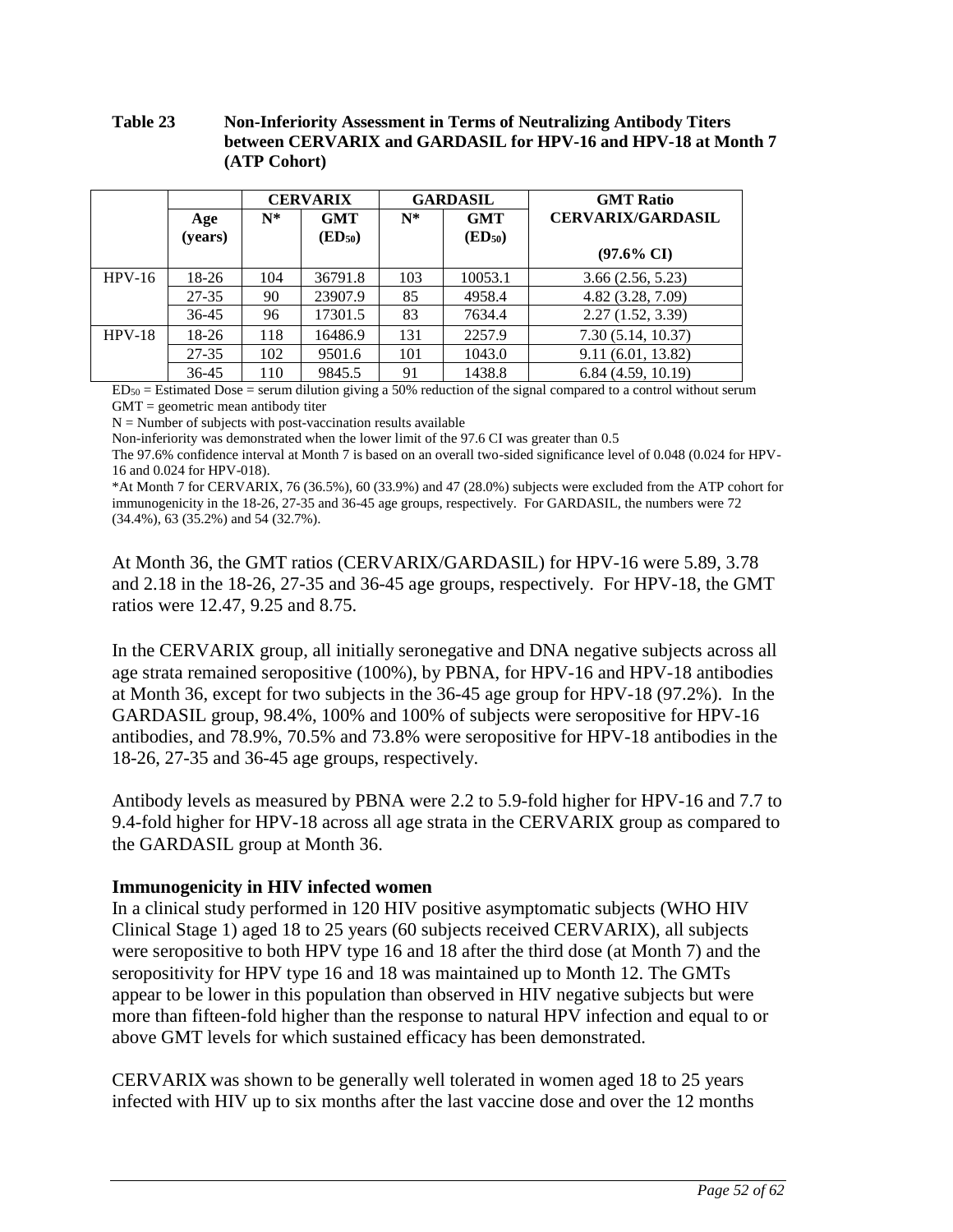trial period. The vaccine did not affect the CD4+ cell count, the HIV viral load and the HIV clinical stage.

## **TOXICOLOGY**

### **Animal toxicology and/or pharmacology**

Non-clinical data reveal no special hazard for humans based on conventional studies of acute and repeated dose toxicity, local tolerance and cardiovascular/respiratory safety pharmacology.

### **Carcinogenesis and Mutagenesis**

No studies were done on CERVARIX. However, the MPL adjuvant was not mutagenic in standard mutagenicity tests.

### **Reproductive Toxicology**

Animal studies performed with CERVARIX administered to female rats do not indicate direct or indirect harmful effects with respect to fertility, pregnancy, embryonal/fetal development, parturition or postnatal development.

The effect of CERVARIX on embryo-fetal, peri-natal and post-natal survival and development has been assessed in rats. Such animal studies do not indicate direct or indirect harmful effects with respect to fertility, pregnancy, embryonal/fetal development, parturition or post-natal development.

### **REFERENCES**

- 1. Benedet JL, Bertand MA, Matisic JM, Garner D. Costs of colposcopy services and their impact on the incidence and mortality rate of cervical cancer in Canada. J Low Genit Tract Disease 2005;9(3):160-166.
- 2. Bosch FX, Lorinoz A, Munoz N, Meijer CJ, Shah KV. The causal relation between human papillomavirus and cervical cancer. J Clin Pathol 2002;55:244- 265.
- 3. Bosch FX, Burchell AN, Schiffman M, Giulianod AR, de Sanjosee S, Bruni, L, et al. Epidemiology and Natural History of Human Papillomavirus Infections and Type-Specific Implications in Cervical Neoplasia. Vaccine 26S 2008;26S:K1-K16.
- 4. Breitburd F, Kirnbauer R, Hubbert NL, Nonnenmacher B, Trin-Dinh-Desmarquet C, Orth G, et al. Immunization with Viruslike Particles from Cottontail Rabbit Papillomavirus (CRPV) Can Protect against Experimental CRPV Infection. J. Virol 1995;69(6):3959–3963.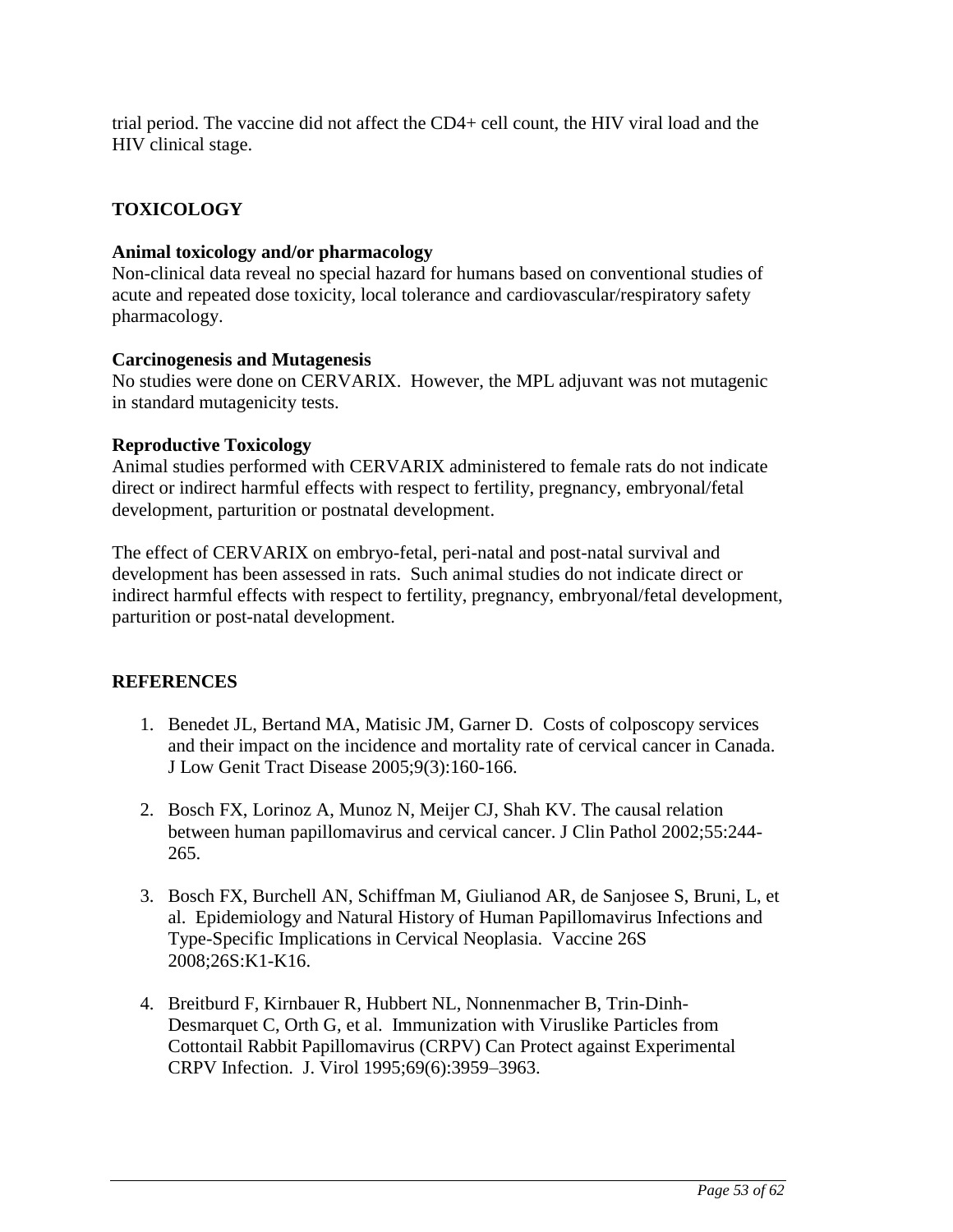- 5. Brown DR, Shew ML, Qadadri B, Neptune N, Vargas M, Tu W, et al. A longitudinal study of genital human papillomavirus infection in a cohort of closely followed adolescent women. J Infect Dis 2005;191:182-192.
- 6. Canadian Consensus Guidelines on Human Papillomavirus. JOGC 2007; 29 (8) Supplement 3.
- 7. Canadian Cancer Society's Steering Committee on Cancer Statistics. *Canadian Cancer Statistics 2012*. Toronto, ON: Canadian Cancer Society; 2012. Available at: http://www.cancer.ca/Canadawide/Publications/Alphabetical%20list%20of%20publications/~/media/CCS/Can ada%20wide/Files%20List/English%20files%20heading/PDF%20- %20Policy%20-%20Canadian%20Cancer%20Statistics%20- %20English/Canadian%20Cancer%20Statistics%202012%20-%20English.ashx
- 8. Cancer Care Ontario: Cancer in Young Adults in Canada, Toronto, Canada, 2006. May 2006. Available at: <http://www.phac-aspc.gc.ca/publicat/cyac-cjac06/index-eng.php>
- 9. Cancer Care Ontario: Insight on Cancer. News and Information on Cervical Cancer. Toronto: Canadian Cancer Society (Ontario Division), 2005. Available at: <https://www.cancercare.on.ca/common/pages/UserFile.aspx?fileId=13802>
- 10. Carter JJ, Koutsky LA, Wipf GC, Christensen ND, Lee, SK, Kuypers J, et al. The Natural History of Human Papillowmavirus Type 16 Capsid Antibodies among a Cohort of University Women. J Infect Dis 1996;174:927-936.
- 11. Carter JJ, Koutsky LA, Hughes JP, Lee SK, Kuypers J, Kiviat N, et al. Comparison of Human Papillomavirus Types 16, 18, and 6 Capsid Antibody Responses Following Incident Infection. J Infect Dis 2000;181:1911–1919.
- 12. Cervical Cancer Screening in Canada: 1998 Surveillance Report. Health Canada, 1998.
- 13. Chang DY, Chen RJ, Lee SC, Huang SC. Prevalence of single and multiple infection with human papillomaviruses in various grades of cervical neoplasia. J Med Microbiol. 1997 Jan; 46(1):54-60.
- 14. Clifford GM, Smith JS, Aguado T and Franceschi S. Comparison of HPV type distribution in high-grade cervical lesions: a meta-analysis. Br J Cancer. 2003a; 89:101-105.
- 15. Clifford GM, Smith JS, Plummer M, Muñoz N, Franceschi S. Human papillomavirus types in invasive cervical cancer worldwide: a meta-analysis. Br J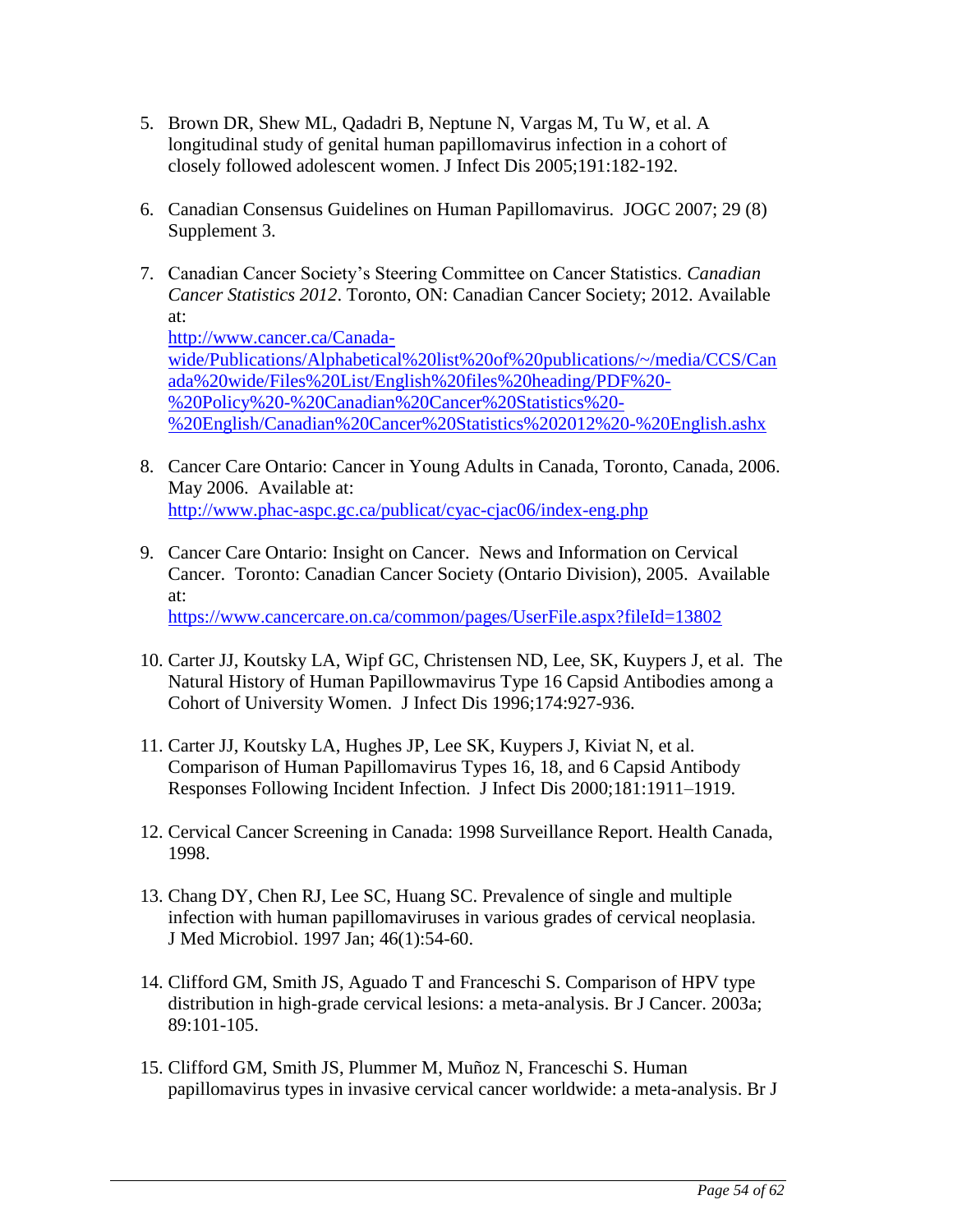Cancer. 2003b; 88:63-73.

- 16. Culp TD, Christensen ND. Kinetics of in vitro adsorption and entry of papillomavirus virions. Virology 319 (2004) 152–161.
- 17. Cuschieri KS, Cubie HA, Whitley MW, Seagar AL, Arends MJ, Moore C, Gilkisson C et al. Multiple high risk HPV infections are common in cervical neoplasia and young women in a cervical screening population. J. Clin. Pathol. 2004; 57;68-72.
- 18. de Gruijl TD, Bontkes HJ, Walboomers JM, Schiller JT, Stukart MJ, Groot BS. Immunoglobulin G Responses Against Human Papillomavirus Type 16 Virus-Like Particles in a Prospective Nonintervention Cohort Study of Women With Cervical Intraepithelial Neoplasia. J Natl Cancer Inst 1997;89(9),630-638.
- 19. García-Piñeres AJ, Hildesheim A, Herrero R, Trivett M, Williams M, Atmetlla I, et al. Persistent Human Papillomavirus Infection Is Associated with a Generalized Decrease in Immune Responsiveness in Older Women. Cancer Res 2006;66(22):11070-11076.
- 20. Giannini SL, Hanon E, Moris P, Van Mechelen M, Morel S, Dessy F, et al. Enhanced humoral and memory B cellular immunity using HPV 16/18 L1 VLP vaccine formulated with the MPL/aluminium salt combination (AS04) compared to aluminium salt only. Vaccine 2006;24:5937-5949.
- 21. Graham JE, Christian LM, Kiecolt-Glaser JK. Stress, Age and Immune Function: Toward a Lifespan Approach. J of Behavioral Medicine Vol. 29, No. 4, August 2006: 389-400.
- 22. Harper DM, Franco EL, Wheeler C, Ferris DG, Jenkins D, Schuind A, et al. Efficacy of a bivalent L1 virus-like particle vaccine in prevention of infection with human papillomavirus types 16 and 18 in young women: a randomized controlled trial. Lancet 2004;364:1757-1765.
- 23. Harper DM, Franco EL, Wheeler C, Moscicki AB, Romanowski B, Roteli-Martins, CM et al. Sustained efficacy up to 4.5 years of a bivalent L1 virus-like particle vaccine against human papilomavirus types 16 and 18: follow-up from a randomized control trial. Lancet 2006;367;1247-1255.
- 24. Ho GY, Studentsov Y, Hall CB, Bierman R, Beardsley L, Lempa M, et al. Risk Factors for Subsequent Cervicovaginal Human Papillomavirus (HPV) Infection and the Protective Role of Antibodies to HPV-16 Virus-Like Particles. J Infect Dis 2002;186:737–742.
- 25. Koutsky L. Epidemiology of Genital Human Papillomarvirus Infection. The Am J of Med, May 5, 1997 Vol 102(5A):3-8.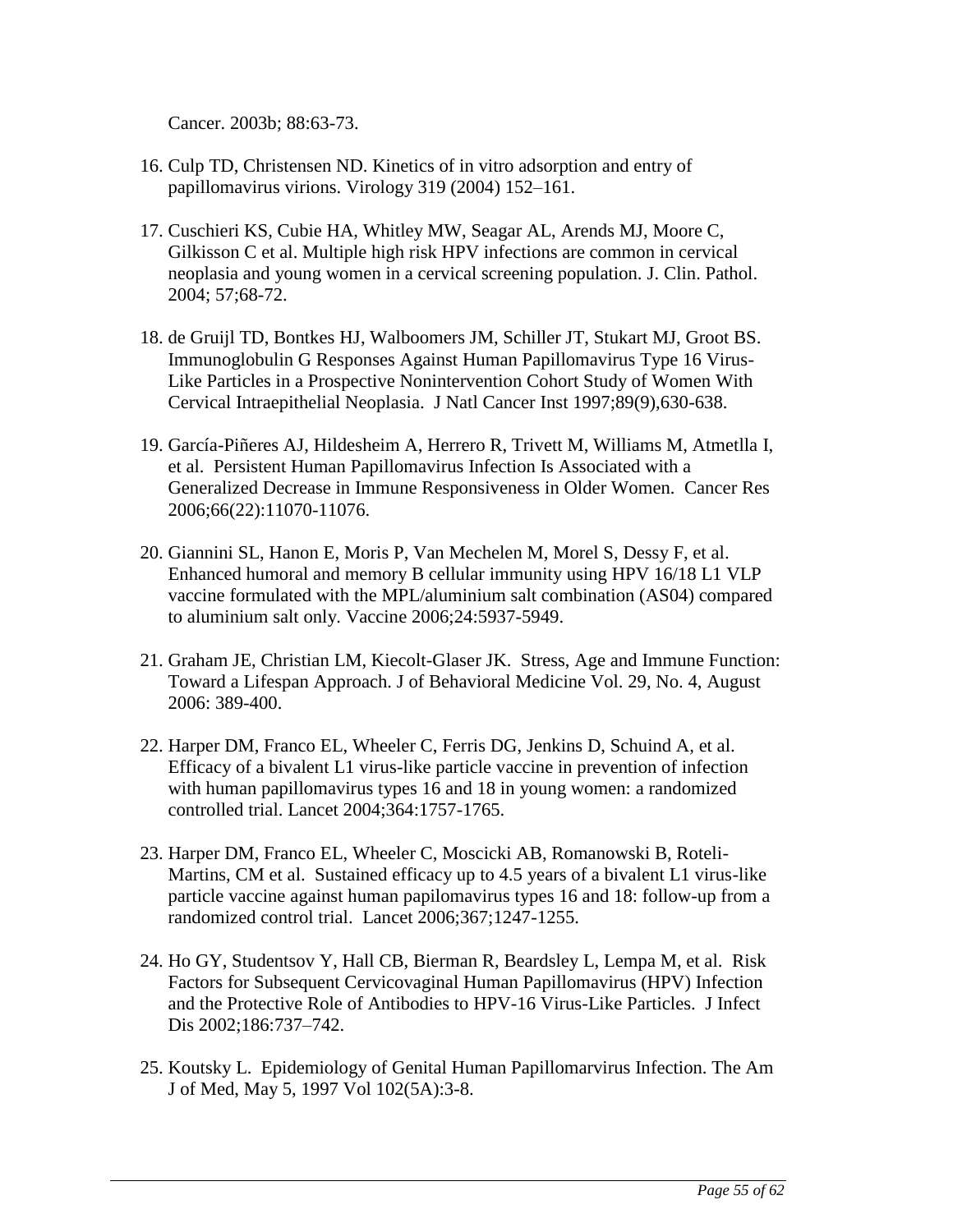- 26. Lehtinen M, Paavonen J, Wheeler CM, Jaisamrarn U, Garland SM, Castellsagué X, et al. Overall efficacy of HPV-16/18 AS04-adjuvanted vaccine against grade 3 or greater cervical intraepithelial neoplasia: 4-year end-of-study analysis of the randomised, double-blind PATRICIA trial. The Lancet Oncology. Published Online November 9, 2011. DOI:10.1016/S1470-2045(11)70286-8.
- 27. Liu S, Semenciw R, Mao Y. Cervical Cancer: the increasing incidence of adenocarcinoma and adenosquamous carcinoma in younger women. Canadian Medical Association Journal, 2001;164(8):1151-1152.
- 28. Lowe RS, Brown DR, Bryan JT, Cook JC, George HA, Hofmann KJ, et al. Human Papillomavirus Type 11 (HPV-11) Neutralizing Antibodies in the Serum and Genital Mucosal Secretions of African Green Monkeys Immunized with HPV-11 Virus-like Particles Expressed in Yeast. The Journal of Infectious Diseases 1997;176:1141–5.
- 29. Mahar F, Sherrard J. Sexually transmitted infections. In: Rees M, Mander T, eds. Sexual health and the menopause. The Royal Society of Medicine, 2005: 55-62.
- 30. McIntosh N. Human papillomavirus and cervical cancer. May 2000 [cited September 20, 2005: 14 pages]. Available from: [http://www.reproline.jhu.edu/english/3cc/3refman/cxca\\_hpv1.htm](http://www.reproline.jhu.edu/english/3cc/3refman/cxca_hpv1.htm)
- 31. Munoz N, Bosch FX, Castellsagué X, Diaz M, de Sanjose S, Hammouda D, et al. Against which human papillomavirus types shall we vaccinate and screen? The international perspective. Int J Cancer 2004;111:278-285.
- 32. Paavonen J, Jenkins D, Bosch FX, Naud P, Sameron J, Wheeler CM et al. Efficacy of a prophylactic adjuvanted bivalent L1 virus-like-particle vaccine against infection with human papillomavirus types 16 and 18 in young women: an interim analysis of a phase III double-blind, randomized controlled trial. Lancet 2007;369:2161-2170.
- 33. Pagliusi SR, Dillner J, Pawlita M, Quint WG, Wheeler CM, Ferguson M. Chapter 23: International Standard reagents for harmonization of HPV serology and DNA assays—an update. Vaccine 2006;24S3:S3/193–S3/200.
- 34. Romanowski, B. Sustained efficacy and immunogenicity of the HPV-16/18 AS04-adjuvanted vaccine: analysis of a randomised placebo-controlled trial up to 6.4 years. Lancet 2009; 374: 1975-85.
- 35. Sasagawa T, Basha W, Yamazaki H, Inoue M. High-Risk and Multiple Human Papillomavirus Infections Associated with Cervical Abnormalities in Japanese Women. Cancer Epidemiology, Biomarkers & Prevention (2001) 10: 45–52.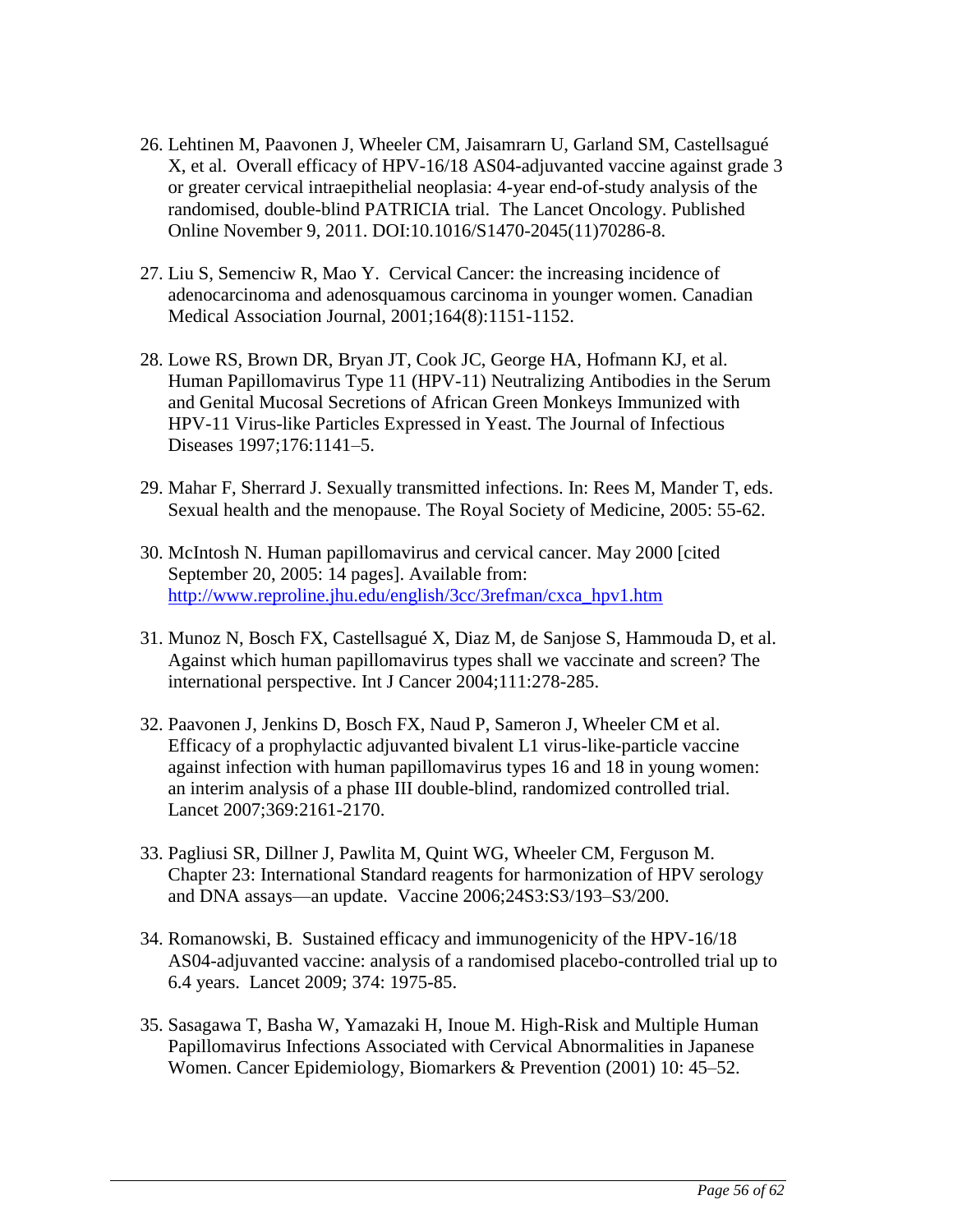- <span id="page-56-0"></span>36. Schiffman M, Kjaer SK. Natural history of anogenital human papillomavirus infection and neoplasia. J Natl Cancer Inst Monogr 2003;31:14-19.
- 37. Schwarz TF, Leo O. Immune response to human papillomavirus after prophylactic vaccination with AS04-adjuvanted HPV-16/18 vaccine: Improving upon nature. Gynecologic Oncology 2008; 110:S1–S10.
- 38. Sellors JW, Karwalajtys TL, Kaczorowski JA, Mahony JB, Lytwyn A, Chong S, et al. Prevalence of infection with carcinogenic human papillomavirus among older women. CMAJ 2002;167(8):871-873.
- 39. Sibbet G, Romero-Graillet C, Meneguzzi G, Campo MS. a6 integrin is not the obligatory cell receptor for bovine papillomavirus type 4. Journal of General Virology 2000; 81: 327–334.
- 40. Skinner SR, Garland SM, Stanley MA, Pitts M, Quinn MA. Human papillomavirus vaccination for the prevention of cervical neoplasia: is it appropriate to vaccinate women older than 26? MJA 2008;188(4):238-244.
- 41. Smith JS, Lindsay L, Hoots B, et al. Human papillomavirus type distribution in invasive cervical cancer and high-grade cervical lesions ; a meta-analysis update. Int J Cancer 2007;121:621-632.
- 42. Suzich JA, Ghim SJ, Palmer-Hill FJ, White WI, Tamura JK, Belli JA, et al. Systemic immunization with papillomavirus Li protein completely prevents the development of viral mucosal papillomas. Proc. Natl. Acad. Sci. USA 1995;92:11553-11557.
- 43. Thomas KK, Hughes JP, Kuypers JM, Kiviat NB, Lee SK, Adam DE, et al. Concurrent and Sequential Acquisition of Different Genital Human Papillomavirus Types. J Infect Dis 2000;182:1097–1102.
- 44. Tjalma WA, Van Waes TR, Van den Eeden LE, Bogers JJ. Role of human papillomavirus in the carcinogeneis of squamous cell carcinoma and adenocarcinoma of the cervix. Best Prac Res Clin Obstet Gynaecol 2005;19(4):469-483.
- 45. Villa LL, Ault KA, Giuliano AR, Costa RL, Petta CA, Andrade RP, et al. Immunologic responses following administration of a vaccine targeting human papillomavirus Types 6, 11, 16, and 18. Vaccine 2006;24:5571–5583.
- 46. Viscidi RP, Kotloff KL, Clayman B, Russ K, Shapiro S, Shah KV, et al. Prevalence of Antibodies to Human Papillomavirus (HPV) Type 16 Virus-Like Particles in Relation to Cervical HPV Infection among College Women. Clinical and Diagnostic Laboratory Immunology 1997;4:122–126.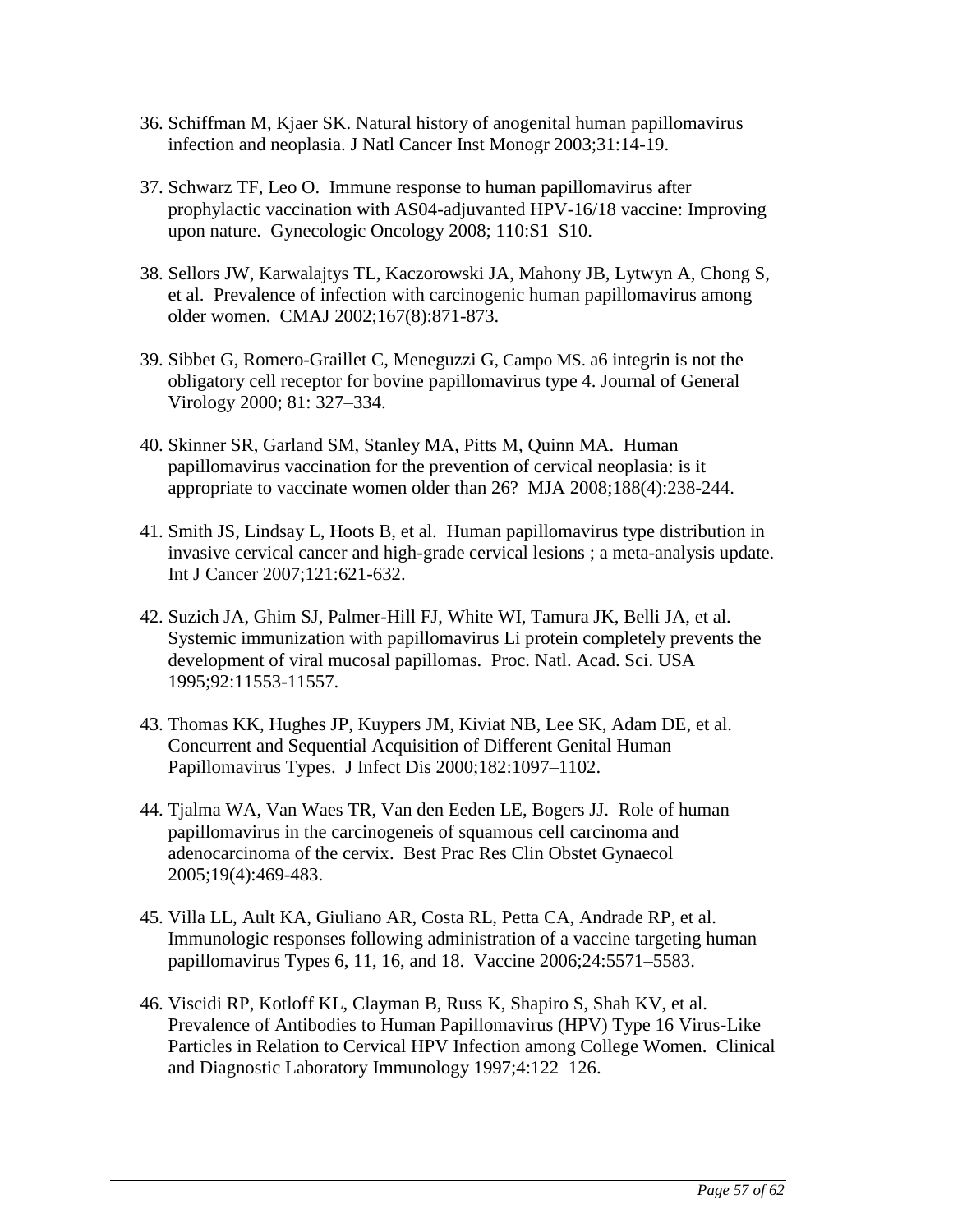- 47. Viscidi RP, Schiffman M, Hildesheim A, Herrero R, Castle PE, Bratti MC, et al. Seroreactivity to Human Papillomavirus (HPV) Types 16, 18, or 31 and Risk of Subsequent HPV Infection: Results from a Population-Based Study in Costa Rica. Cancer Epidemiol Biomarkers Prev 2004;13:324–327.
- 48. Viscidi RP, Snyder B, Cu-Uvin S, Hogan JW, Clayman B, Klein RS, et al. Human Papillomavirus Capsid Antibody Response to Natural Infection and Risk of Subsequent HPV Infection in HIV-Positive and HIV-Negative Women. Cancer Epidemiol Biomarkers Prev 2005;14(1):283-288.
- 49. Wallin KL, Wiklund F, Angstrom T, Bergman F, Stendahl U, Wadell G et al. Type- Specific Persistence of Human Papillomavirus DNA Before the Development of Invasive Cervical Cancer. The New England J of Medicine, Nov. 25, 1999 Vol 341(22):1633-1638.
- 50. Wheeler CM, Castellsagué X, Garland SM, Szarewski A, Paavonen J, Naud P, et al. Cross-protective efficacy of HPV-16/18 AS04-adjuvanted vaccine against cervical infection and precancer caused by non-vaccine oncogenic HPV types: 4 year end-of-study analysis of the randomised, double-blind PATRICIA trial. The Lancet Oncology. Published Online November 9, 2011. DOI:10.1016/S1470- 2045(11)70287-X.
- 51. Wheeler CM, Hunt WC, Joste NE, Key CR, Quint WGV, Castle PE. Human Papillomavirus Genotype Distributions : Implications for Vaccination and Cancer Screening in the United States. J Natl Cancer Inst 2009 ; 101 : 475-487.
- 52. World Health Organization (WHO). Human papillomavirus and HPV vaccines: technical information for policy-makers and health professionals, 2007. Available at: [http://screening.iarc.fr/doc/WHO\\_HPV\\_tech\\_info\\_nocover\\_2007.pdf](http://screening.iarc.fr/doc/WHO_HPV_tech_info_nocover_2007.pdf)
- 53. World Health Organization (WHO). Weekly Epidemiological Record. Meeting of the WHO Human Papillomavirus Vaccine Advisory Committee, April 2010. No. 22, 2011, 86, 221–232.
- 54. Wright TC, Bosch FX, et al. Chapter 30: HPV vaccines and screening in the prevention of cervical cancer; conclusions from a 2006 workshop of international experts. Vaccine, 24S3 2006 S3/251-S3/261.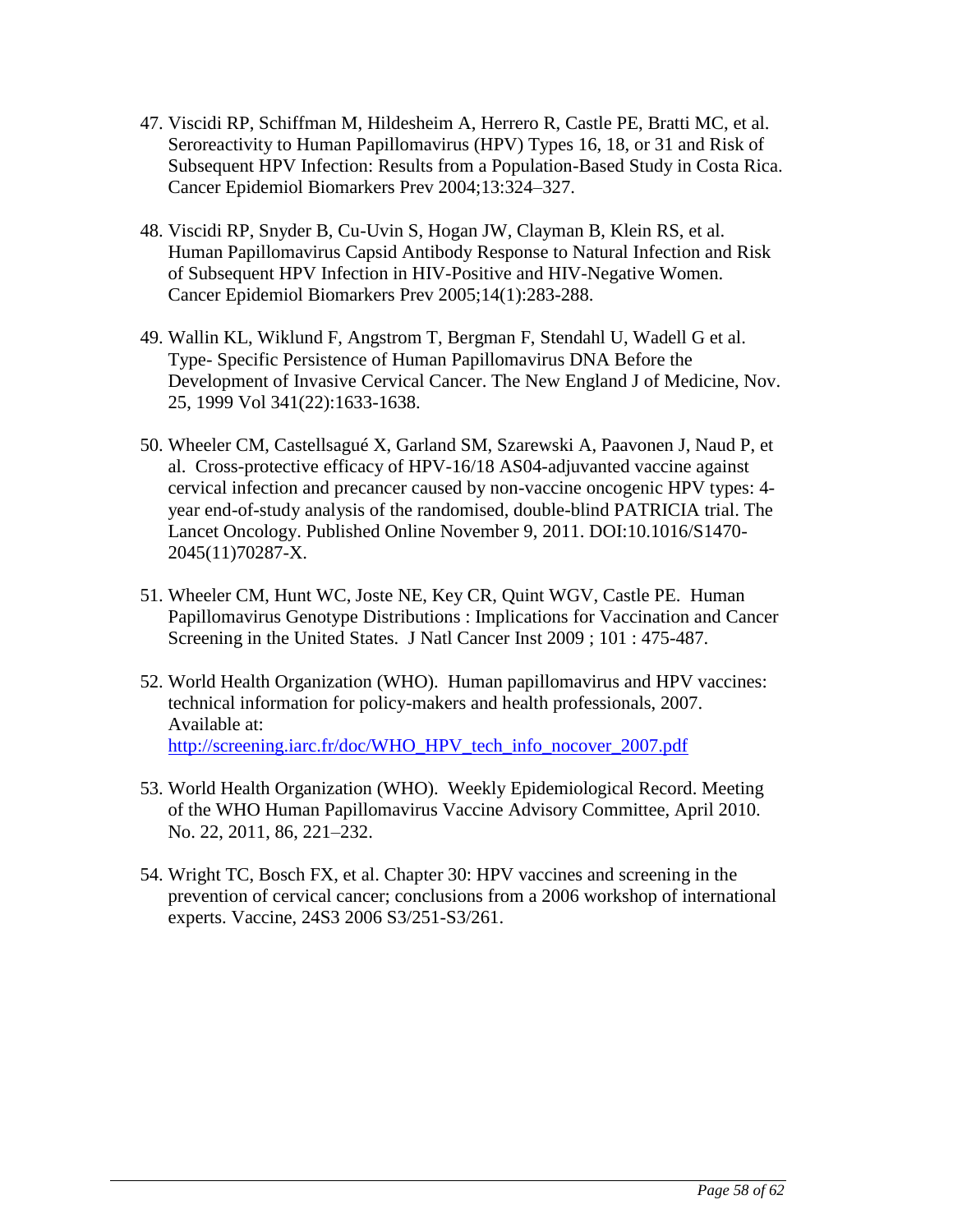#### **PART III: CONSUMER INFORMATION**

#### **CERVARIX**

Human Papillomavirus vaccine Types 16 and 18 (Recombinant, AS04 adjuvanted)

This leaflet is part III of a three-part "Product Monograph" published when CERVARIX was approved for sale in Canada and is designed specifically for Consumers. This leaflet is a summary and will not tell you everything about CERVARIX. Contact your health professional if you have any questions about the vaccine.

#### **ABOUT THIS VACCINE**

#### **What the vaccine is used for:**

CERVARIX is a vaccine intended to protect females against cervical cancer (cancer of the lower part of the uterus or womb) and abnormal and precancerous cervical lesions (changes in cells of the cervix that have a risk of turning into cancer). These diseases are caused by infection with Human Papillomaviruses (HPV) types 16 and 18 and other cancer causing types.

HPV-16 and HPV-18 are responsible for approximately 70% of cervical cancers cases. Other HPV types can also cause cervical cancer. CERVARIX provides protection against HPV-16 and HPV-18, although it will not prevent all cancers or precancerous lesions caused by these or other types of HPV.

#### **What it does:**

CERVARIX works by stimulating the production of antibodies against HPV types 16 and 18. These antibodies have been shown in clinical trials to protect females aged 15 to 45 years old against HPV-16 and HPV-18 related diseases. In 9 to 14 year old girls, the antibodies produced indicate that they will provide just as much protection as in older women.

- CERVARIX is not infectious and so, it cannot cause HPV related diseases.
- CERVARIX will not treat HPV related diseases already present at time of vaccination.
- If you are currently infected with an HPV-16 or HPV-18 infection, CERVARIX may protect you against the other vaccine type.
- CERVARIX will not protect against diseases that are caused by other infections, including other types of HPV.

As with all vaccines, CERVARIX may not fully protect all people who are vaccinated. It is not a substitute for regular cervical screening and you should continue to consult your health professional for regular cervical cancer screening (i.e. Pap tests).

#### **What is the Adjuvant**

An adjuvant is a component added to a vaccine to improve the immune response by providing stronger and longer protection.

Adjuvants have been used in vaccines for almost 80 years. Nearly all vaccines are made with adjuvants. Most common vaccines are designed with traditional adjuvants such as aluminium salts (alum).

The adjuvant system in CERVARIX is AS04 which is made up of 1) a natural compound which comes from a type of organism which most people have been exposed to and 2) alum.

#### **Long-Term Protection**

In clinical trials, sustained protection has been observed for up to 9.4 years after the first dose. Long-term studies are ongoing to establish the duration of protection.

#### **What is Human Papillomavirus (HPV)?**

HPV is a common virus which affects humans. The virus is generally spread by skin-to-skin contact during sexual activity. In most cases, females infected with HPV will not have any symptoms and their body will clear the virus. However, the body does not develop long term protection against HPV and must continue to clear new and previously encountered HPV types. Up to 80% of sexually active females will be infected with HPV during their lifetime, which in some cases may cause cervical cancer.

#### **What is cervical cancer?**

Cervical cancer is a serious and sometimes life threatening disease. Cervical cancer is caused by HPV infection. There are about 15 types of HPV that cause most cases of cervical cancer. These HPV types can cause the normal cells on the cervix to turn into abnormal precancerous cervical lesions. If left untreated, some of these lesions can turn into cancer over time. Cervical cancer affects females of all ages and among females aged 20 to 44, cervical cancer ranks as the second most common cancer after breast cancer. Cervical cancer screening (i.e. Pap tests) can identify abnormal changes in the cervix that may be treated.

#### **When it should not be used:**

Please see Warnings and Precautions section.

#### **What the medicinal ingredient is:**

CERVARIX contains Human Papillomavirus type 16 L1 protein and Human Papillomavirus type 18 L1 protein as active substances and is adjuvanted with AS04 adjuvant system [composed of aluminium hydroxide, hydrated and 3- *0-*desacyl-4'-monophosphoryl lipid A (MPL)]. The adjuvant system is designed to boost the body's response to CERVARIX leading to long lasting antibody levels. The duration of protection has not been established. CERVARIX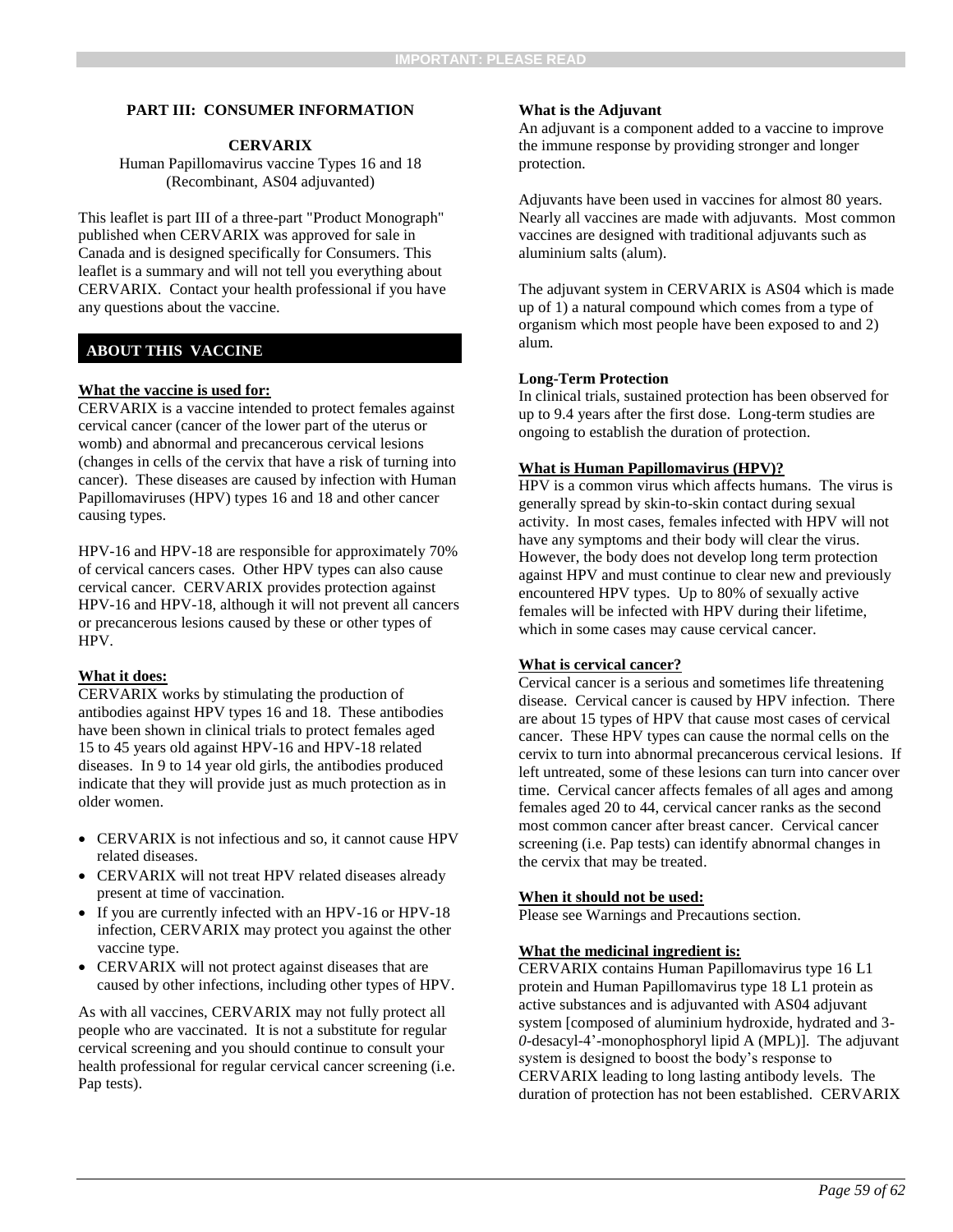is not infectious and so, it cannot cause HPV related diseases.

#### **What the nonmedicinal ingredients are:**

CERVARIX contains the following nonmedicinal ingredients: 3-0-desacyl-4'-monophosphoryl lipid A (MPL), aluminium (as aluminium hydroxide), sodium chloride, sodium dihydrogen phosphate dihydrate, and water for injection.

#### **What dosage forms it comes in:**

CERVARIX is available as:

- 0.5 mL single-dose pre-filled syringe; or,
- 0.5 mL single-dose vial\*

\*Format not available in Canada

### **WARNINGS AND PRECAUTIONS**

CERVARIX should not be given if you have previously had any allergic reaction to CERVARIX, or any ingredient contained in CERVARIX. Signs of an allergic reaction may include itchy skin rash, shortness of breath and swelling of the face or tongue.

Fainting can occur following, or even before, any needle injection, therefore tell your health care professional if you have fainted with a previous injection. It is recommended that patients be observed for 15 minutes following vaccine administration.

Before you are vaccinated, talk to your health professional if you:

- have a severe infection with a high temperature. It is recommended to delay the vaccination where there is a severe infection or fever until recovery. A minor infection such as a cold should not be a problem, but talk to your health professional first.
- have a bleeding problem or bruise easily

#### **Use in children**

CERVARIX can be used in children as young as 9 years of age.

#### **Use in pregnancy**

Health professionals need to assess the benefits and potential risks of administering the vaccine to pregnant females.

In clinical studies, there was a slightly higher rate of spontaneous abortions in pregnancies which occurred around the time of vaccination in women who were given the CERVARIX vaccine compared with those who received a control vaccine. It is not known if this imbalance is due to CERVARIX.

If pregnancy occurs during the course of vaccination or if you are trying to become pregnant, it is recommended to postpone or interrupt vaccination until after pregnancy. It is also recommended to take adequate precautions to avoid pregnancy for 2 months following vaccination with CERVARIX.

Patients and healthcare providers are encouraged to report any exposure to CERVARIX vaccine during pregnancy by calling 1-800-387-7374.

#### **Use in breastfeeding**

Health professionals need to assess the benefits and potential risks of administering the vaccine to breastfeeding females.

#### **INTERACTIONS WITH THIS VACCINE**

CERVARIX can be given at the same time as any one of the following:

- BOOSTRIX-POLIO, a combined diphtheria, tetanus, acellular pertussis and inactivated poliomyelitis vaccine.
- BOOSTRIX, a combined diphtheria, tetanus and acellular pertussis vaccine.
- TWINRIX Junior, a combined hepatitis A and hepatitis B vaccine.
- ENGERIX-B  $(10\mu g/0.5 \text{ mL})$ , a hepatitis B vaccine.
- MENACTRA, a meningococcal groups A, C, Y, W-135 polysaccharide diphtheria toxoid conjugate vaccine.

Ask your health professional for advice about which vaccines may be given at the same time as CERVARIX.

If CERVARIX is to be given at the same time as another injectable vaccine(s), the vaccines should always be given with separate syringes and at different injection sites.

CERVARIX may not have an optimal effect if used with medicines that suppress the immune system.

In clinical trials, oral contraceptives (e.g. the pill) did not reduce the protection obtained by CERVARIX.

Please tell your health professional if you are taking or have recently taken any other medicines, including medicines obtained without a prescription or have recently received any other vaccine.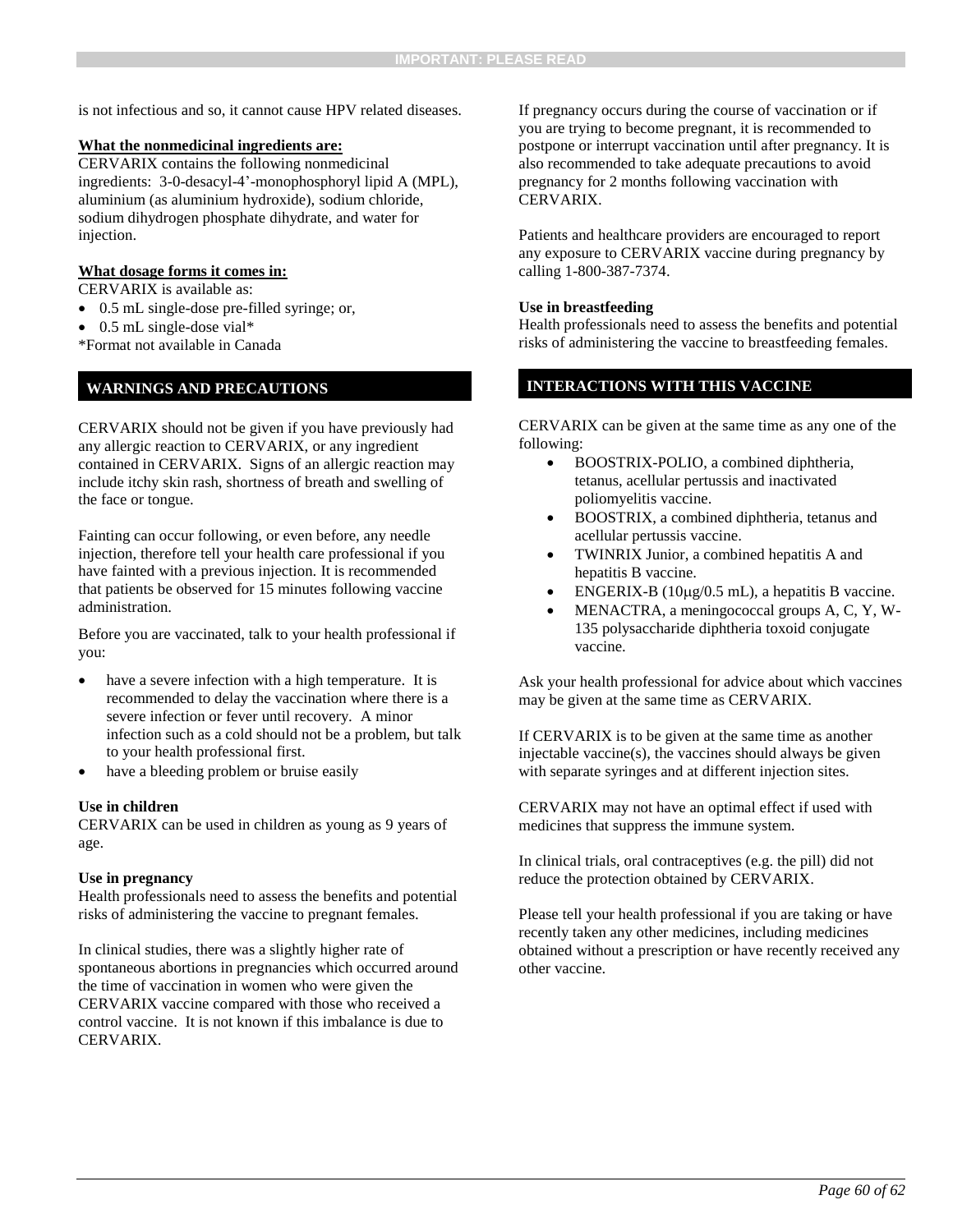#### **PROPER USE OF THIS VACCINE**

#### **Usual dose:**

Your health professional will give CERVARIX as an injection into the muscle.

You or your daughter will receive a total of three or two injections. If you are 15 to 45 years old, CERVARIX can only be administered according to the 3-dose schedule. If you are between the ages of 9 and 14, your healthcare professional may decide CERVARIX can be given by the 2 dose schedule.

3-dose schedule:

- First injection: at a date chosen by you and your health professional
- Second injection: 1 month after first injection
- Third injection: 6 months after first injection

#### 2-dose schedule:

- First injection: at a date chosen by you and your health professional
- Second injection: 6 months after first injection

If you are 15 to 45 years old, CERVARIX can only be administered by your doctor according to the 3-dose schedule.

If necessary, the vaccination schedule can be more flexible. Please speak to your health professional for more information.

#### **Missed Dose:**

It is important that you follow the instructions of your health professional regarding return visits. If you forget to go back to your health professional at the scheduled time, ask your health professional for advice.

If you do not finish the entire vaccination course of three injections, your protection from developing cervical cancer may be reduced.

#### **Overdose:**

In case of overdose, contact a health care practitioner, hospital emergency department or regional Poison Control Centre immediately, even if there are no symptoms.

#### **SIDE EFFECTS AND WHAT TO DO ABOUT THEM**

Like all medicines, CERVARIX may cause side effects, although not everybody gets them.

#### You may feel:

• pain or discomfort at the injection site

or you may see some:

• redness or swelling at the injection site.

However, these effects usually clear up within a few days.

Other side effects that occurred during clinical trials with CERVARIX were as follows:

Very common (these may occur with more than 1 in 10 doses of the vaccine):

- headache
- aching muscles, muscle tenderness or weakness, not caused by exercise
- fatigue

Common (these may occur with up to 1 in 10 doses of the vaccine):

- gastrointestinal symptoms including nausea, vomiting, diarrhea and abdominal pain
- itching, red skin rash, hives
- joint pain
- fever  $(\geq 38^{\circ}C)$

Uncommon (these may occur with up to 1 in 100 doses of the vaccine):

- upper respiratory tract infection
- dizziness
- other injection site reactions such as hard lump, tingling or numbness
- swollen glands in the neck, armpit or groin

Rare (these may occur with up to 1 in 1,000 doses of the vaccine):

- Allergic reactions. These can be recognized by:
	- o Itchy rash of the hands and feet
	- o Swelling of the eyes and face
	- o Difficulty in breathing or swallowing
	- o Sudden drop in blood pressure and loss of consciousness

These reactions will usually occur a short time after vaccination. However, if you experience any of these symptoms you should contact a doctor immediately.

Fainting sometimes accompanied by shaking or stiffness

*This is not a complete list of side effects. For any unexpected effects while taking CERVARIX, contact your health professional.*